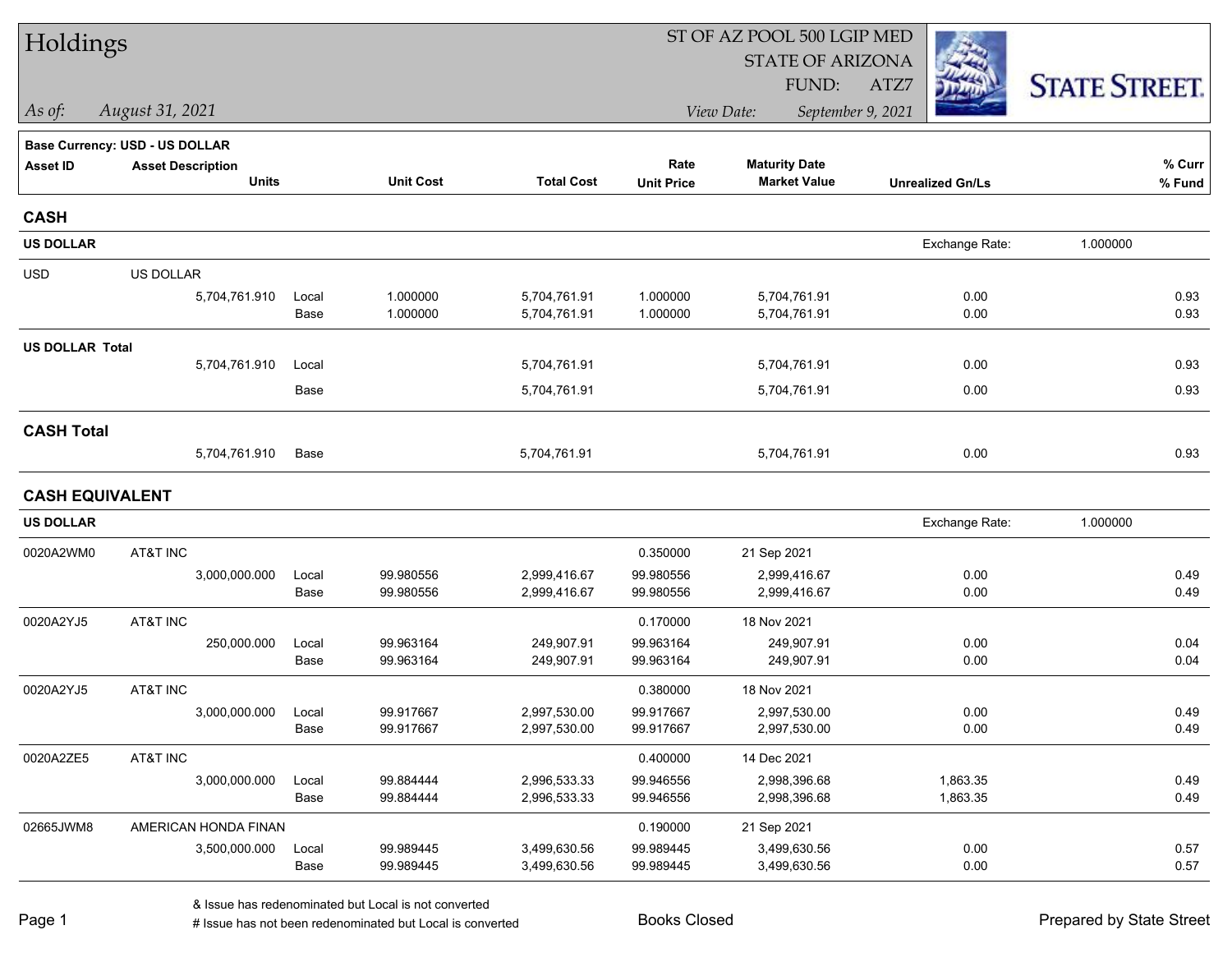| Holdings |
|----------|
|          |

STATE OF ARIZONA FUND:

ATZ7



*As of: View Date: September 9, 2021*

| As of: | August 31, 2021 |
|--------|-----------------|
|        |                 |

|           | Base Currency: USD - US DOLLAR |                                                |                  |                   |                   |                      |                         |        |
|-----------|--------------------------------|------------------------------------------------|------------------|-------------------|-------------------|----------------------|-------------------------|--------|
| Asset ID  | <b>Asset Description</b>       |                                                |                  |                   | Rate              | <b>Maturity Date</b> |                         | % Curr |
|           | Units                          |                                                | <b>Unit Cost</b> | <b>Total Cost</b> | <b>Unit Price</b> | <b>Market Value</b>  | <b>Unrealized Gn/Ls</b> | % Fund |
| 02665JWM8 | AMERICAN HONDA FINAN           |                                                |                  |                   | 0.200000          | 21 Sep 2021          |                         |        |
|           | 1,000,000.000                  | Local                                          | 99.988889        | 999,888.89        | 99.988889         | 999,888.89           | 0.00                    | 0.16   |
|           |                                | Base                                           | 99.988889        | 999,888.89        | 99.988889         | 999,888.89           | 0.00                    | 0.16   |
| 06367BVK2 | <b>BANK OF MONTREAL-</b>       |                                                |                  |                   | 0.230000          | 22 Sep 2021          |                         |        |
|           | 5,000,000.000                  | Local                                          | 100.000000       | 5,000,000.00      | 100.000000        | 5,000,000.00         | 0.00                    | 0.81   |
|           |                                | Base                                           | 100.000000       | 5,000,000.00      | 100.000000        | 5,000,000.00         | 0.00                    | 0.81   |
| 06367CG35 | <b>BANK OF MONTREAL-</b>       |                                                |                  |                   | 0.210000          | 07 Jul 2022          |                         |        |
|           | 5,000,000.000                  | Local                                          | 100.000000       | 5,000,000.00      | 100.000000        | 5,000,000.00         | 0.00                    | 0.81   |
|           |                                | Base                                           | 100.000000       | 5,000,000.00      | 100.000000        | 5,000,000.00         | 0.00                    | 0.81   |
| 06417KGV5 | <b>BANK OF NOVA SCOTIA/THE</b> |                                                |                  |                   | 0.190000          | 29 Jul 2022          |                         |        |
|           | 5,000,000.000                  | Local                                          | 99.825306        | 4,991,265.28      | 99.825306         | 4,991,265.28         | 0.00                    | 0.81   |
|           |                                | Base                                           | 99.825306        | 4,991,265.28      | 99.825306         | 4,991,265.28         | 0.00                    | 0.81   |
| 06417MPH2 | <b>BANK OF NOVA SCOTIA</b>     |                                                |                  |                   | 0.230000          | 11 May 2022          |                         |        |
|           | 4,000,000.000                  | Local                                          | 100.007009       | 4,000,280.36      | 100.007009        | 4,000,280.36         | 0.00                    | 0.65   |
|           |                                | Base                                           | 100.007009       | 4,000,280.36      | 100.007009        | 4,000,280.36         | 0.00                    | 0.65   |
| 07644BA36 | BEDFORD ROW FDG CORP           |                                                |                  |                   | 0.210000          | 03 Jan 2022          |                         |        |
|           | 5,000,000.000                  | Local                                          | 99.927667        | 4,996,383.33      | 99.958322         | 4,997,916.10         | 1,532.77                | 0.81   |
|           |                                | Base                                           | 99.927667        | 4,996,383.33      | 99.958322         | 4,997,916.10         | 1,532.77                | 0.81   |
| 136069TY7 |                                | CANADIAN IMPERIAL BANK SR UNSECURED 06/22 2.55 |                  |                   | 2.550000          | 16 Jun 2022          |                         |        |
|           | 3,000,000.000                  | Local                                          | 99.985331        | 2,999,559.94      | 99.907000         | 2,997,210.00         | $-2,349.94$             | 0.49   |
|           |                                | Base                                           | 99.985331        | 2,999,559.94      | 99.907000         | 2,997,210.00         | $-2,349.94$             | 0.49   |
| 138994009 | CANTOR FITZGERALD REPO REPO    |                                                |                  |                   | 0.220000          | 01 Sep 2021          |                         |        |
|           | 5,000,000.000                  | Local                                          | 100.000000       | 5,000,000.00      | 100.000000        | 5,000,000.00         | 0.00                    | 0.81   |
|           |                                | Base                                           | 100.000000       | 5,000,000.00      | 100.000000        | 5,000,000.00         | 0.00                    | 0.81   |
| 138994009 | CANTOR FITZGERALD REPO REPO    |                                                |                  |                   | 0.300000          | 01 Oct 2021          |                         |        |
|           | 10,000,000.000                 | Local                                          | 100.000000       | 10,000,000.00     | 100.000000        | 10,000,000.00        | 0.00                    | 1.63   |
|           |                                | Base                                           | 100.000000       | 10,000,000.00     | 100.000000        | 10,000,000.00        | 0.00                    | 1.63   |
| 138994009 | CANTOR FITZGERALD REPO REPO    |                                                |                  |                   | 0.300000          | 01 Nov 2021          |                         |        |
|           | 10,000,000.000                 | Local                                          | 100.000000       | 10,000,000.00     | 100.000000        | 10,000,000.00        | 0.00                    | 1.63   |
|           |                                | Base                                           | 100.000000       | 10,000,000.00     | 100.000000        | 10,000,000.00        | 0.00                    | 1.63   |
|           |                                |                                                |                  |                   |                   |                      |                         |        |

# Issue has not been redenominated but Local is converted Books Closed Prepared by State Street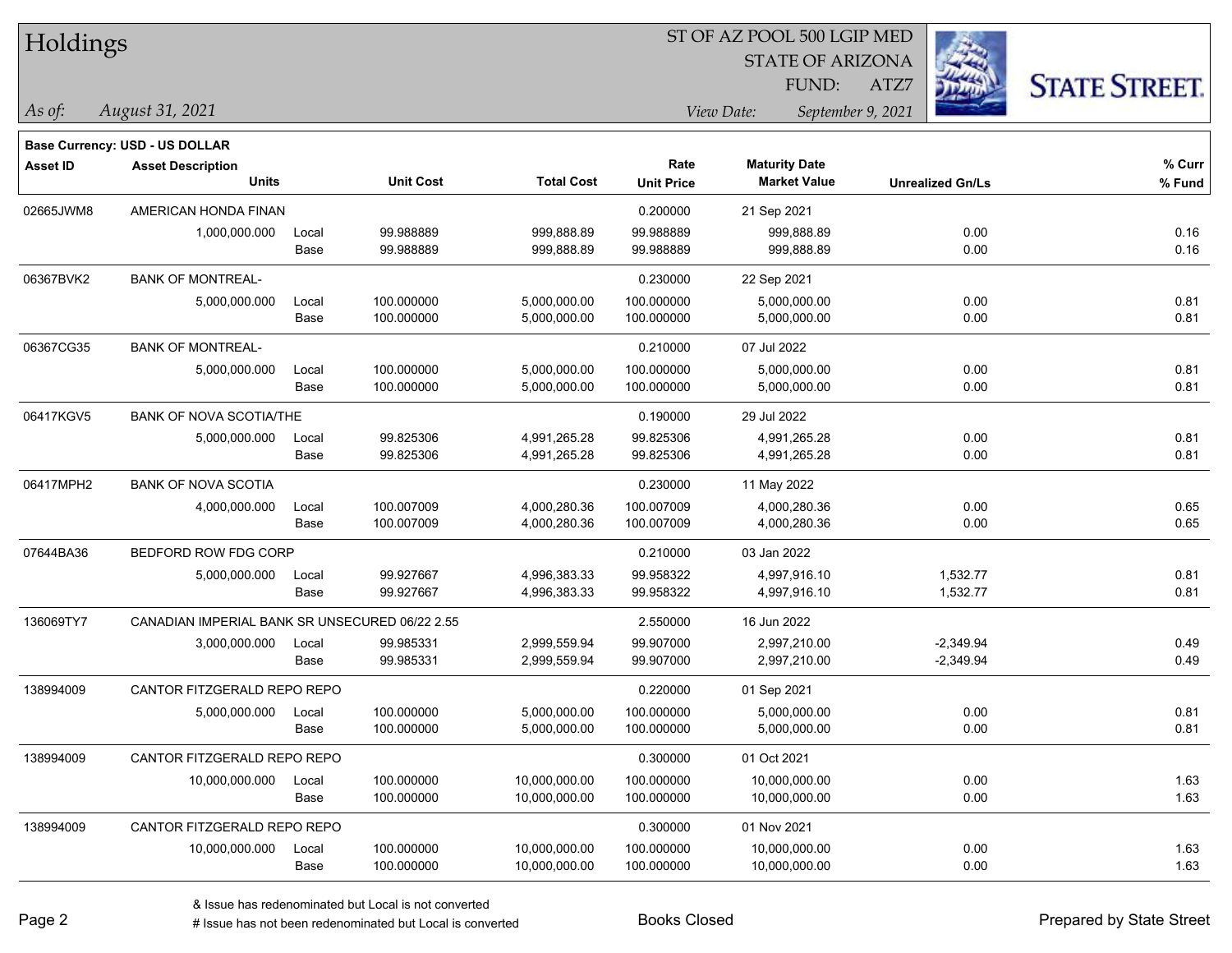| Holdings        |                                                                   |       |                  | ST OF AZ POOL 500 LGIP MED |                   |                         |                         |                      |  |  |  |
|-----------------|-------------------------------------------------------------------|-------|------------------|----------------------------|-------------------|-------------------------|-------------------------|----------------------|--|--|--|
|                 |                                                                   |       |                  |                            |                   | <b>STATE OF ARIZONA</b> |                         |                      |  |  |  |
|                 |                                                                   |       |                  |                            |                   | FUND:                   | ATZ7                    | <b>STATE STREET.</b> |  |  |  |
| $\vert$ As of:  | August 31, 2021                                                   |       |                  |                            |                   | View Date:              | September 9, 2021       |                      |  |  |  |
|                 |                                                                   |       |                  |                            |                   |                         |                         |                      |  |  |  |
| <b>Asset ID</b> | <b>Base Currency: USD - US DOLLAR</b><br><b>Asset Description</b> |       |                  |                            | Rate              | <b>Maturity Date</b>    |                         | % Curr               |  |  |  |
|                 | <b>Units</b>                                                      |       | <b>Unit Cost</b> | <b>Total Cost</b>          | <b>Unit Price</b> | <b>Market Value</b>     | <b>Unrealized Gn/Ls</b> | % Fund               |  |  |  |
| 16677JXV3       | CHEVRON CORP                                                      |       |                  |                            | 0.160000          | 29 Oct 2021             |                         |                      |  |  |  |
|                 | 5,000,000.000                                                     | Local | 99.974222        | 4,998,711.11               | 99.974222         | 4,998,711.11            | 0.00                    | 0.81                 |  |  |  |
|                 |                                                                   | Base  | 99.974222        | 4,998,711.11               | 99.974222         | 4,998,711.11            | 0.00                    | 0.81                 |  |  |  |
| 17327AW11       | CITIGROUP GLOBAL MKTS INC S                                       |       |                  |                            | 0.270000          | 01 Sep 2021             |                         |                      |  |  |  |
|                 | 3,000,000.000                                                     | Local | 100.000000       | 3,000,000.00               | 100.000000        | 3,000,000.00            | 0.00                    | 0.49                 |  |  |  |
|                 |                                                                   | Base  | 100.000000       | 3,000,000.00               | 100.000000        | 3,000,000.00            | 0.00                    | 0.49                 |  |  |  |
| 2063C1B33       | CONCORD MIN CPTL CO                                               |       |                  |                            | 0.230000          | 03 Feb 2022             |                         |                      |  |  |  |
|                 | 2,500,000.000                                                     | Local | 99.900972        | 2,497,524.31               | 99.900972         | 2,497,524.31            | 0.00                    | 0.41                 |  |  |  |
|                 |                                                                   | Base  | 99.900972        | 2,497,524.31               | 99.900972         | 2,497,524.31            | 0.00                    | 0.41                 |  |  |  |
| 2284K1H14       | CROWN POINT CAP CO.                                               |       |                  |                            | 0.260000          | 01 Aug 2022             |                         |                      |  |  |  |
|                 | 5,000,000.000                                                     | Local | 99.758778        | 4,987,938.89               | 99.758778         | 4,987,938.89            | 0.00                    | 0.81                 |  |  |  |
|                 |                                                                   | Base  | 99.758778        | 4,987,938.89               | 99.758778         | 4,987,938.89            | 0.00                    | 0.81                 |  |  |  |
| 2546R2WF9       | WALT DISNEY CO                                                    |       |                  |                            | 0.280000          | 15 Sep 2021             |                         |                      |  |  |  |
|                 | 3,000,000.000                                                     | Local | 99.989111        | 2,999,673.33               | 99.989111         | 2,999,673.33            | 0.00                    | 0.49                 |  |  |  |
|                 |                                                                   | Base  | 99.989111        | 2,999,673.33               | 99.989111         | 2,999,673.33            | 0.00                    | 0.49                 |  |  |  |
| 2546R2XV3       | WALT DISNEY CO                                                    |       |                  |                            | 0.250000          | 29 Oct 2021             |                         |                      |  |  |  |
|                 | 5,000,000.000                                                     | Local | 99.959722        | 4,997,986.11               | 99.959722         | 4,997,986.11            | 0.00                    | 0.81                 |  |  |  |
|                 |                                                                   | Base  | 99.959722        | 4,997,986.11               | 99.959722         | 4,997,986.11            | 0.00                    | 0.81                 |  |  |  |
| 2546R2YF7       | WALT DISNEY CO                                                    |       |                  |                            | 0.260000          | 15 Nov 2021             |                         |                      |  |  |  |
|                 | 3,000,000.000                                                     | Local | 99.945833        | 2,998,375.00               | 99.945833         | 2,998,375.00            | 0.00                    | 0.49                 |  |  |  |
|                 |                                                                   | Base  | 99.945833        | 2,998,375.00               | 99.945833         | 2,998,375.00            | 0.00                    | 0.49                 |  |  |  |
| 2546R3DV3       | DISNEY (WALT) CO THE                                              |       |                  |                            | 0.270000          | 29 Apr 2022             |                         |                      |  |  |  |
|                 | 3,000,000.000                                                     | Local | 99.820000        | 2,994,600.00               | 99.860000         | 2,995,800.00            | 1,200.00                | 0.49                 |  |  |  |
|                 |                                                                   | Base  | 99.820000        | 2,994,600.00               | 99.860000         | 2,995,800.00            | 1,200.00                | 0.49                 |  |  |  |
| 2546R3FW9       | DISNEY (WALT) CO THE                                              |       |                  |                            | 0.200000          | 30 Jun 2022             |                         |                      |  |  |  |
|                 | 250,000.000                                                       | Local | 99.832220        | 249,580.55                 | 99.832220         | 249,580.55              | 0.00                    | 0.04                 |  |  |  |
|                 |                                                                   | Base  | 99.832220        | 249,580.55                 | 99.832220         | 249,580.55              | 0.00                    | 0.04                 |  |  |  |
| 2546R3FW9       | DISNEY (WALT) CO THE                                              |       |                  |                            | 0.210000          | 30 Jun 2022             |                         |                      |  |  |  |
|                 | 2,000,000.000                                                     | Local | 99.823834        | 1,996,476.67               | 99.823834         | 1,996,476.67            | 0.00                    | 0.32                 |  |  |  |
|                 |                                                                   | Base  | 99.823834        | 1,996,476.67               | 99.823834         | 1,996,476.67            | 0.00                    | 0.32                 |  |  |  |

# Issue has not been redenominated but Local is converted Books Closed Prepared by State Street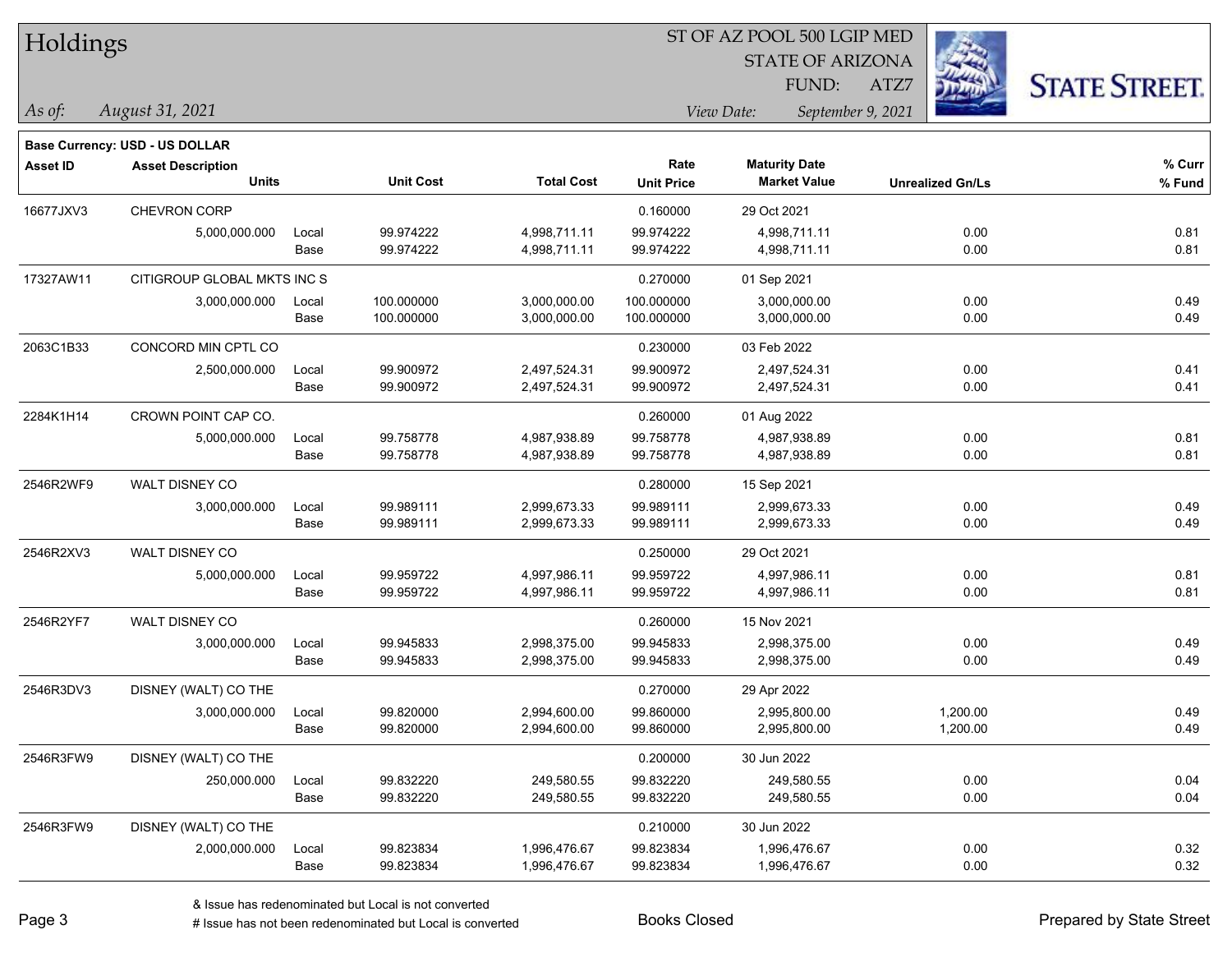| Holdings        |                                       |       |                  |                   |                                 | ST OF AZ POOL 500 LGIP MED |                              |                      |  |
|-----------------|---------------------------------------|-------|------------------|-------------------|---------------------------------|----------------------------|------------------------------|----------------------|--|
|                 |                                       |       |                  |                   |                                 | <b>STATE OF ARIZONA</b>    |                              |                      |  |
|                 |                                       |       |                  |                   |                                 | FUND:                      | <b>RANCH CONTROL</b><br>ATZ7 | <b>STATE STREET.</b> |  |
| As of:          | August 31, 2021                       |       |                  |                   | View Date:<br>September 9, 2021 |                            |                              |                      |  |
|                 | <b>Base Currency: USD - US DOLLAR</b> |       |                  |                   |                                 |                            |                              |                      |  |
| <b>Asset ID</b> | <b>Asset Description</b>              |       |                  |                   | Rate                            | <b>Maturity Date</b>       |                              | % Curr               |  |
|                 | <b>Units</b>                          |       | <b>Unit Cost</b> | <b>Total Cost</b> | <b>Unit Price</b>               | <b>Market Value</b>        | <b>Unrealized Gn/Ls</b>      | % Fund               |  |
| 2546R3FW9       | DISNEY (WALT) CO THE                  |       |                  |                   | 0.220000                        | 30 Jun 2022                |                              |                      |  |
|                 | 3,000,000.000                         | Local | 99.815444        | 2,994,463.33      | 99.815444                       | 2,994,463.33               | 0.00                         | 0.49                 |  |
|                 |                                       | Base  | 99.815444        | 2,994,463.33      | 99.815444                       | 2,994,463.33               | 0.00                         | 0.49                 |  |
| 26244HWP4       | DUKE ENERGY CORP                      |       |                  |                   | 0.130000                        | 23 Sep 2021                |                              |                      |  |
|                 | 4,750,000.000                         | Local | 99.992056        | 4,749,622.64      | 99.992056                       | 4,749,622.64               | 0.00                         | 0.77                 |  |
|                 |                                       | Base  | 99.992056        | 4,749,622.64      | 99.992056                       | 4,749,622.64               | 0.00                         | 0.77                 |  |
| 26244HX57       | DUKE ENERGY CORP                      |       |                  |                   | 0.150000                        | 05 Oct 2021                |                              |                      |  |
|                 | 5,000,000.000                         | Local | 99.985833        | 4,999,291.66      | 99.985833                       | 4,999,291.66               | 0.00                         | 0.81                 |  |
|                 |                                       | Base  | 99.985833        | 4,999,291.66      | 99.985833                       | 4,999,291.66               | 0.00                         | 0.81                 |  |
| 36955DZ78       | <b>GEN DYNAMICS CORP</b>              |       |                  |                   | 0.210000                        | 07 Dec 2021                |                              |                      |  |
|                 | 3,000,000.000                         | Local | 99.943417        | 2,998,302.50      | 99.963625                       | 2,998,908.75               | 606.25                       | 0.49                 |  |
|                 |                                       | Base  | 99.943417        | 2,998,302.50      | 99.963625                       | 2,998,908.75               | 606.25                       | 0.49                 |  |
| 40588LX12       | <b>HALKIN FINANCE LLC USC</b>         |       |                  |                   | 0.210000                        | 01 Oct 2021                |                              |                      |  |
|                 | 5,000,000.000                         | Local | 99.982500        | 4,999,125.00      | 99.982500                       | 4,999,125.00               | 0.00                         | 0.81                 |  |
|                 |                                       | Base  | 99.982500        | 4,999,125.00      | 99.982500                       | 4,999,125.00               | 0.00                         | 0.81                 |  |
| 52953BB36       | LEXINGTN PKR CAP CO LL                |       |                  |                   | 0.200000                        | 03 Feb 2022                |                              |                      |  |
|                 | 6,000,000.000                         | Local | 99.913889        | 5,994,833.33      | 99.913889                       | 5,994,833.33               | 0.00                         | 0.97                 |  |
|                 |                                       | Base  | 99.913889        | 5,994,833.33      | 99.913889                       | 5,994,833.33               | 0.00                         | 0.97                 |  |
| 56274LYW8       | MANHATTAN ASSET FDG.                  |       |                  |                   | 0.200000                        | 30 Nov 2021                |                              |                      |  |
|                 | 5,000,000.000                         | Local | 99.950000        | 4,997,500.00      | 99.970000                       | 4,998,500.00               | 1,000.00                     | 0.81                 |  |
|                 |                                       | Base  | 99.950000        | 4,997,500.00      | 99.970000                       | 4,998,500.00               | 1,000.00                     | 0.81                 |  |
| 62455BDV4       | <b>MOUNTCLIFF</b>                     |       |                  |                   | 0.210000                        | 29 Apr 2022                |                              |                      |  |
|                 | 5,000,000.000                         | Local | 99.860000        | 4,993,000.00      | 99.860000                       | 4,993,000.00               | 0.00                         | 0.81                 |  |
|                 |                                       | Base  | 99.860000        | 4,993,000.00      | 99.860000                       | 4,993,000.00               | 0.00                         | 0.81                 |  |
| 8225X2W18       | SHELL INTNL FNC B.V                   |       |                  |                   | 0.260000                        | 01 Sep 2021                |                              |                      |  |
|                 | 3,000,000.000                         | Local | 100.000000       | 3,000,000.00      | 100.000000                      | 3,000,000.00               | 0.00                         | 0.49                 |  |
|                 |                                       | Base  | 100.000000       | 3,000,000.00      | 100.000000                      | 3,000,000.00               | 0.00                         | 0.49                 |  |
| 8225X2X17       | SHELL INTNL FNC B.V                   |       |                  |                   | 0.150000                        | 01 Oct 2021                |                              |                      |  |
|                 | 3,000,000.000                         | Local | 99.987500        | 2,999,625.00      | 99.987500                       | 2,999,625.00               | 0.00                         | 0.49                 |  |
|                 |                                       | Base  | 99.987500        | 2,999,625.00      | 99.987500                       | 2,999,625.00               | 0.00                         | 0.49                 |  |

ST OF AZ POOL 500 LGIP MED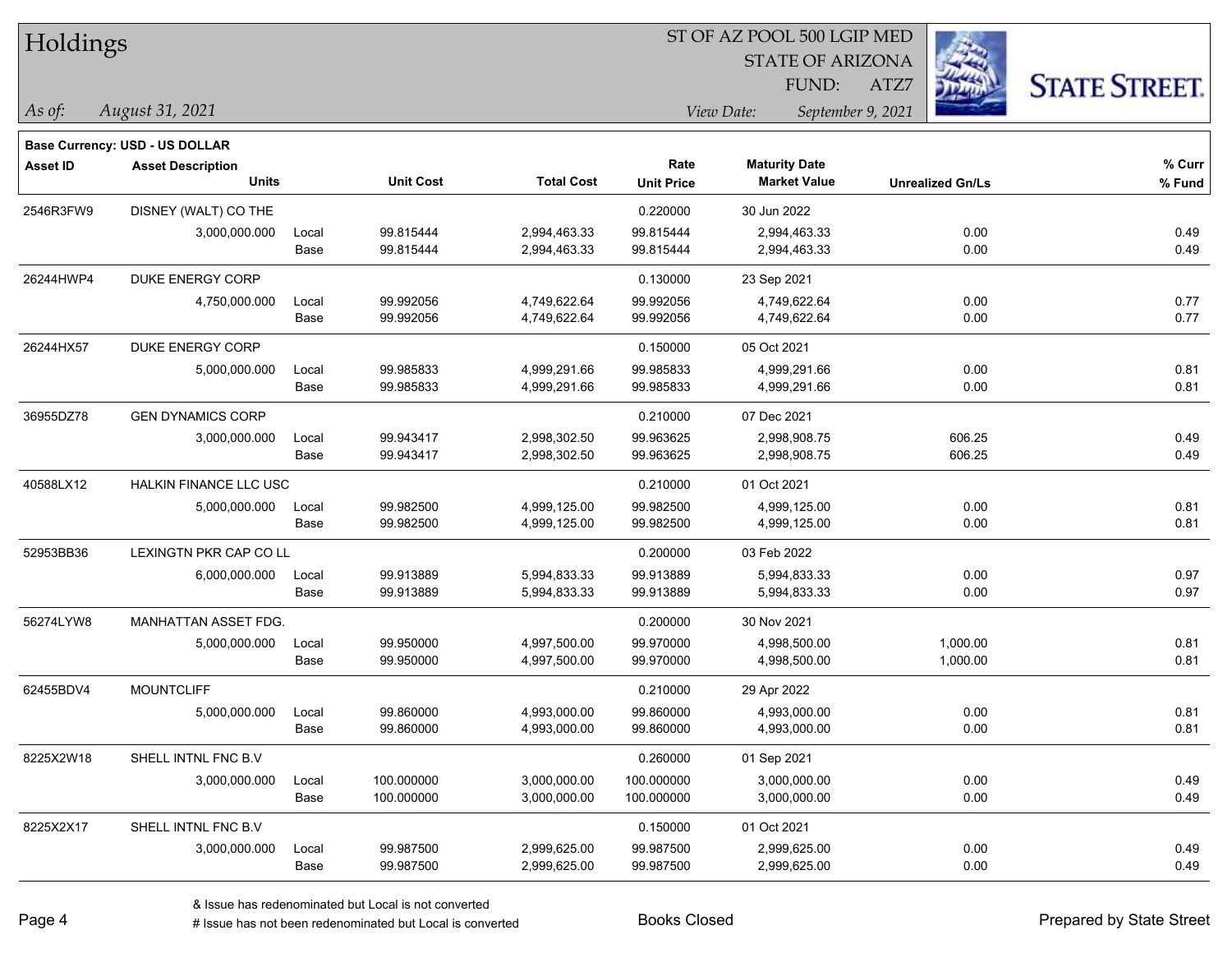| Holdings |  |
|----------|--|
|----------|--|

STATE OF ARIZONA FUND:

ATZ7



*August 31, 2021 As of: View Date: September 9, 2021*

|                 | Base Currency: USD - US DOLLAR |       |                  |                   |                   |                      |                         |        |
|-----------------|--------------------------------|-------|------------------|-------------------|-------------------|----------------------|-------------------------|--------|
| <b>Asset ID</b> | <b>Asset Description</b>       |       |                  |                   | Rate              | <b>Maturity Date</b> |                         | % Curr |
|                 | <b>Units</b>                   |       | <b>Unit Cost</b> | <b>Total Cost</b> | <b>Unit Price</b> | <b>Market Value</b>  | <b>Unrealized Gn/Ls</b> | % Fund |
| 84262LW14       | SOUTHERN COMPANY               |       |                  |                   | 0.140000          | 01 Sep 2021          |                         |        |
|                 | 5,000,000.000                  | Local | 100.000000       | 5,000,000.00      | 100.000000        | 5,000,000.00         | 0.00                    | 0.81   |
|                 |                                | Base  | 100.000000       | 5,000,000.00      | 100.000000        | 5,000,000.00         | 0.00                    | 0.81   |
| 89119BE36       | <b>TORONTO DOMINION BANK</b>   |       |                  |                   | 0.190000          | 03 May 2022          |                         |        |
|                 | 1,500,000.000                  | Local | 99.871222        | 1,498,068.33      | 99.871222         | 1,498,068.33         | 0.00                    | 0.24   |
|                 |                                | Base  | 99.871222        | 1,498,068.33      | 99.871222         | 1,498,068.33         | 0.00                    | 0.24   |
| 91842KAA4       | VW CR INC                      |       |                  |                   | 0.320000          | 10 Jan 2022          |                         |        |
|                 | 4,830,000.000                  | Local | 99.883555        | 4,824,375.73      | 99.919581         | 4,826,115.76         | 1,740.03                | 0.78   |
|                 |                                | Base  | 99.883555        | 4,824,375.73      | 99.919581         | 4,826,115.76         | 1,740.03                | 0.78   |
| 91842KC87       | <b>VW CR INC</b>               |       |                  |                   | 0.250000          | 08 Mar 2022          |                         |        |
|                 | 3,000,000.000                  | Local | 99.869444        | 2,996,083.33      | 99.867878         | 2,996,036.34         | $-46.99$                | 0.49   |
|                 |                                | Base  | 99.869444        | 2,996,083.33      | 99.867878         | 2,996,036.34         | $-46.99$                | 0.49   |
| 91842KCJ3       | VW CR INC                      |       |                  |                   | 0.240000          | 18 Mar 2022          |                         |        |
|                 | 250,000.000                    | Local | 99.868000        | 249,670.00        | 99.868000         | 249,670.00           | 0.00                    | 0.04   |
|                 |                                | Base  | 99.868000        | 249,670.00        | 99.868000         | 249,670.00           | 0.00                    | 0.04   |
| 91842KCJ3       | VW CR INC                      |       |                  |                   | 0.300000          | 18 Mar 2022          |                         |        |
|                 | 360,000.000                    | Local | 99.835000        | 359,406.00        | 99.835000         | 359,406.00           | 0.00                    | 0.06   |
|                 |                                | Base  | 99.835000        | 359,406.00        | 99.835000         | 359,406.00           | 0.00                    | 0.06   |
| 926NKW009       | AMHERST PIERPONT 04/15 VAR     |       |                  |                   | 0.300000          | 18 Oct 2021          |                         |        |
|                 | 5,000,000.000                  | Local | 100.000000       | 5,000,000.00      | 100.000000        | 5,000,000.00         | 0.00                    | 0.81   |
|                 |                                | Base  | 100.000000       | 5,000,000.00      | 100.000000        | 5,000,000.00         | 0.00                    | 0.81   |
| 94107MWA0       | <b>WASTE MANAGEMENT INC</b>    |       |                  |                   | 0.240000          | 10 Sep 2021          |                         |        |
|                 | 4,050,000.000                  | Local | 99.994000        | 4,049,757.00      | 99.994000         | 4,049,757.00         | 0.00                    | 0.66   |
|                 |                                | Base  | 99.994000        | 4,049,757.00      | 99.994000         | 4,049,757.00         | 0.00                    | 0.66   |
| 94107MXD3       | <b>WASTE MANAGEMENT INC</b>    |       |                  |                   | 0.170000          | 13 Oct 2021          |                         |        |
|                 | 4,000,000.000                  | Local | 99.980167        | 3,999,206.67      | 99.980167         | 3,999,206.67         | 0.00                    | 0.65   |
|                 |                                | Base  | 99.980167        | 3,999,206.67      | 99.980167         | 3,999,206.67         | 0.00                    | 0.65   |
| 94107NH23       | <b>WASTE MANAGEMENT INC</b>    |       |                  |                   | 0.310000          | 02 Aug 2022          |                         |        |
|                 | 5,000,000.000                  | Local | 99.711528        | 4,985,576.39      | 99.711528         | 4,985,576.39         | 0.00                    | 0.81   |
|                 |                                | Base  | 99.711528        | 4,985,576.39      | 99.711528         | 4,985,576.39         | 0.00                    | 0.81   |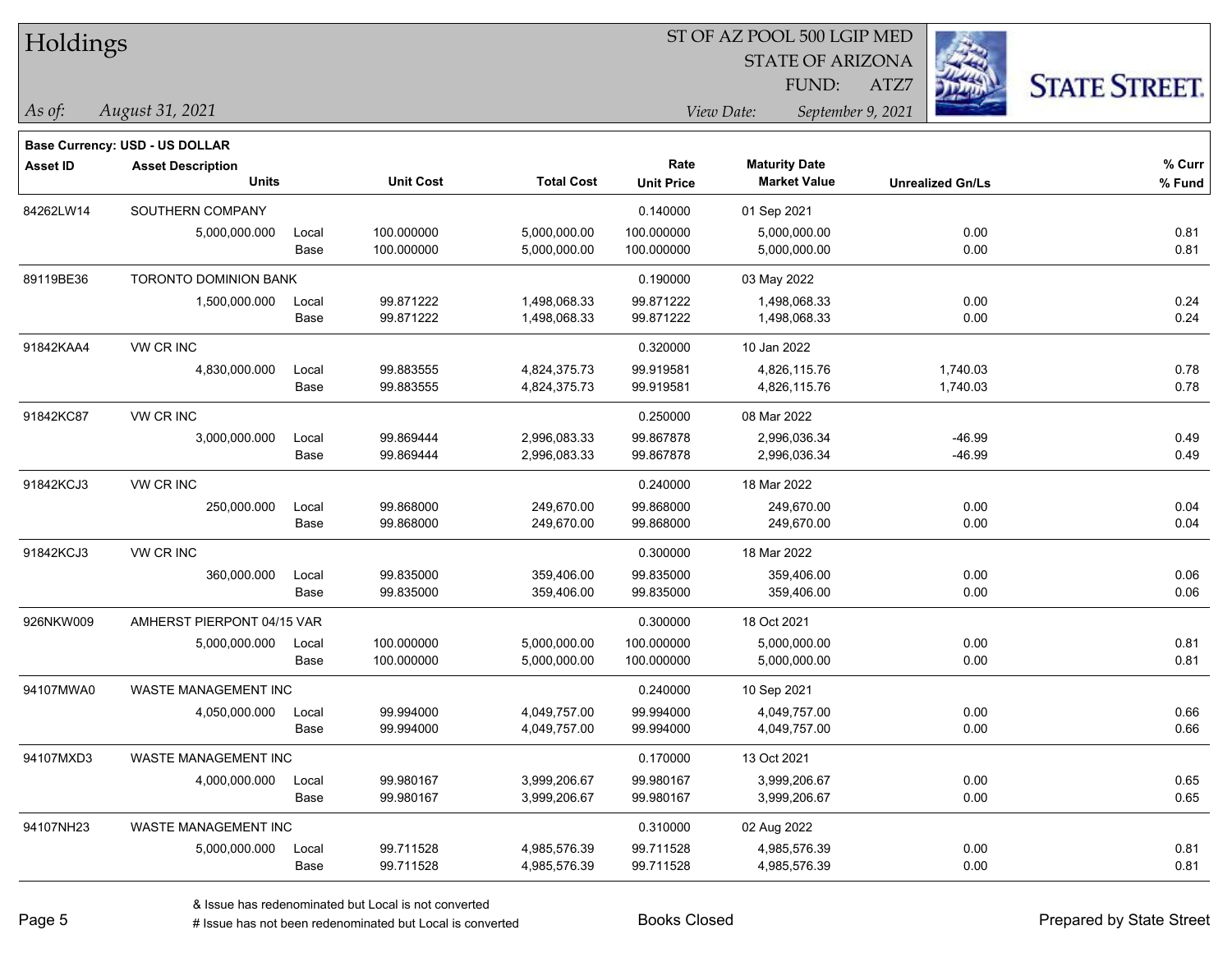| Holdings               |                                    |       |                  |                   | ST OF AZ POOL 500 LGIP MED |                                 |                         |                      |  |  |
|------------------------|------------------------------------|-------|------------------|-------------------|----------------------------|---------------------------------|-------------------------|----------------------|--|--|
|                        |                                    |       |                  |                   |                            | <b>STATE OF ARIZONA</b>         |                         |                      |  |  |
|                        |                                    |       |                  |                   |                            | FUND:                           | ATZ7                    | <b>STATE STREET.</b> |  |  |
| As of:                 | August 31, 2021                    |       |                  |                   |                            | View Date:<br>September 9, 2021 |                         |                      |  |  |
|                        | Base Currency: USD - US DOLLAR     |       |                  |                   |                            |                                 |                         |                      |  |  |
| <b>Asset ID</b>        | <b>Asset Description</b>           |       |                  |                   | Rate                       | <b>Maturity Date</b>            |                         | % Curr               |  |  |
|                        | <b>Units</b>                       |       | <b>Unit Cost</b> | <b>Total Cost</b> | <b>Unit Price</b>          | <b>Market Value</b>             | <b>Unrealized Gn/Ls</b> | % Fund               |  |  |
| 94107PAA7              | WASTE MANAGEMENT INC               |       |                  |                   | 0.340000                   | 28 Apr 2022                     |                         |                      |  |  |
|                        | 5,000,000.000                      | Local | 99.774278        | 4,988,713.89      | 99.774278                  | 4,988,713.89                    | 0.00                    | 0.81                 |  |  |
|                        |                                    | Base  | 99.774278        | 4,988,713.89      | 99.774278                  | 4,988,713.89                    | 0.00                    | 0.81                 |  |  |
| 94107PAE9              | WASTE MANAGEMENT INC               |       |                  |                   | 0.010000                   | 31 Aug 2022                     |                         |                      |  |  |
|                        | 4,000,000.000                      | Local | 99.706778        | 3,988,271.11      | 99.706778                  | 3,988,271.11                    | 0.00                    | 0.65                 |  |  |
|                        |                                    | Base  | 99.706778        | 3,988,271.11      | 99.706778                  | 3,988,271.11                    | 0.00                    | 0.65                 |  |  |
| 9612C0Z10              | <b>WESTPAC BANKING CORP.</b>       |       |                  |                   | 0.180000                   | 01 Dec 2021                     |                         |                      |  |  |
|                        | 5,000,000.000                      | Local | 99.954500        | 4,997,725.00      | 99.979778                  | 4,998,988.90                    | 1,263.90                | 0.81                 |  |  |
|                        |                                    | Base  | 99.954500        | 4,997,725.00      | 99.979778                  | 4,998,988.90                    | 1,263.90                | 0.81                 |  |  |
| 96130AJN9              | <b>WESTPAC BKING CORP N</b>        |       |                  |                   | 0.240000                   | 30 Mar 2022                     |                         |                      |  |  |
|                        | 2,050,000.000                      | Local | 99.999999        | 2,049,999.98      | 100.068127                 | 2,051,396.60                    | 1,396.62                | 0.33                 |  |  |
|                        |                                    | Base  | 99.999999        | 2,049,999.98      | 100.068127                 | 2,051,396.60                    | 1,396.62                | 0.33                 |  |  |
| <b>US DOLLAR Total</b> |                                    |       |                  |                   |                            |                                 |                         |                      |  |  |
|                        | 189,290,000.000                    | Local |                  | 189, 163, 879. 13 |                            | 189,172,085.12                  | 8,205.99                | 30.75                |  |  |
|                        |                                    | Base  |                  | 189, 163, 879. 13 |                            | 189,172,085.12                  | 8,205.99                | 30.75                |  |  |
|                        | <b>CASH EQUIVALENT Total</b>       |       |                  |                   |                            |                                 |                         |                      |  |  |
|                        | 189,290,000.000                    | Base  |                  | 189, 163, 879. 13 |                            | 189,172,085.12                  | 8,205.99                | 30.75                |  |  |
| <b>FIXED INCOME</b>    |                                    |       |                  |                   |                            |                                 |                         |                      |  |  |
| <b>US DOLLAR</b>       |                                    |       |                  |                   |                            |                                 | Exchange Rate:          | 1.000000             |  |  |
| 001055BK7              | AFLAC INC SR UNSECURED 03/26 1.125 |       |                  |                   | 1.125000                   | 15 Mar 2026                     |                         |                      |  |  |
|                        | 2,500,000.000 Local                |       | 99.912512        | 2,497,812.80      | 100.553113                 | 2,513,827.83                    | 16,015.03               | 0.41                 |  |  |
|                        |                                    | Base  | 99.912512        | 2,497,812.80      | 100.553113                 | 2,513,827.83                    | 16,015.03               | 0.41                 |  |  |
| 00206RMJ8              | AT+T INC SR UNSECURED 03/24 0.9    |       |                  |                   | 0.900000                   | 25 Mar 2024                     |                         |                      |  |  |
|                        | 3,000,000.000                      | Local | 99.946935        | 2,998,408.04      | 100.186924                 | 3,005,607.72                    | 7,199.68                | 0.49                 |  |  |
|                        |                                    | Base  | 99.946935        | 2,998,408.04      | 100.186924                 | 3,005,607.72                    | 7,199.68                | 0.49                 |  |  |
| 00206RML3              | AT+T INC SR UNSECURED 03/26 1.7    |       |                  |                   | 1.700000                   | 25 Mar 2026                     |                         |                      |  |  |
|                        | 3,000,000.000                      | Local | 99.869959        | 2,996,098.77      | 101.320163                 | 3,039,604.89                    | 43,506.12               | 0.49                 |  |  |
|                        |                                    | Base  | 99.869959        | 2,996,098.77      | 101.320163                 | 3,039,604.89                    | 43,506.12               | 0.49                 |  |  |

# Issue has not been redenominated but Local is converted Books Closed Prepared by State Street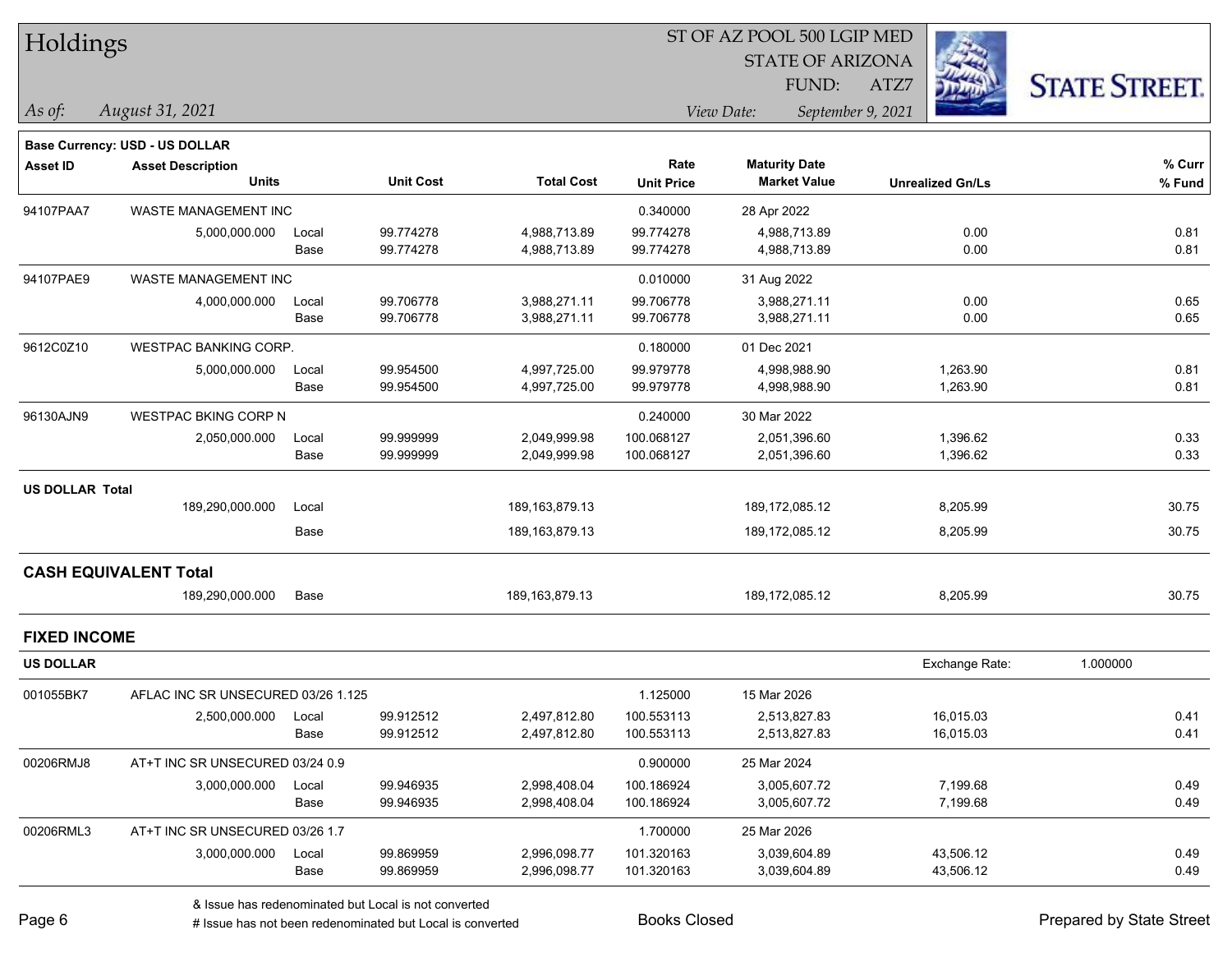| Holdings        |                                               |       |                  |                   | ST OF AZ POOL 500 LGIP MED |                      |                         |                         |                      |
|-----------------|-----------------------------------------------|-------|------------------|-------------------|----------------------------|----------------------|-------------------------|-------------------------|----------------------|
|                 |                                               |       |                  |                   |                            |                      | <b>STATE OF ARIZONA</b> |                         |                      |
|                 |                                               |       |                  |                   |                            |                      | FUND:                   | ATZ7                    | <b>STATE STREET.</b> |
| As of:          | August 31, 2021                               |       |                  |                   |                            | View Date:           | September 9, 2021       |                         |                      |
|                 | <b>Base Currency: USD - US DOLLAR</b>         |       |                  |                   |                            |                      |                         |                         |                      |
| <b>Asset ID</b> | <b>Asset Description</b>                      |       |                  |                   | Rate                       | <b>Maturity Date</b> |                         |                         | % Curr               |
|                 | <b>Units</b>                                  |       | <b>Unit Cost</b> | <b>Total Cost</b> | <b>Unit Price</b>          | <b>Market Value</b>  |                         | <b>Unrealized Gn/Ls</b> | % Fund               |
| 02079KAH0       | ALPHABET INC SR UNSECURED 08/25 0.45          |       |                  |                   | 0.450000                   | 15 Aug 2025          |                         |                         |                      |
|                 | 3,000,000.000                                 | Local | 99.922500        | 2,997,675.00      | 99.085325                  | 2.972.559.75         |                         | $-25, 115.25$           | 0.48                 |
|                 |                                               | Base  | 99.922500        | 2,997,675.00      | 99.085325                  | 2,972,559.75         |                         | $-25,115.25$            | 0.48                 |
| 023135BW5       | AMAZON.COM INC SR UNSECURED 05/24 0.45        |       |                  |                   | 0.450000                   | 12 May 2024          |                         |                         |                      |
|                 | 4,000,000.000                                 | Local | 99.868920        | 3,994,756.79      | 100.036695                 | 4,001,467.80         |                         | 6,711.01                | 0.65                 |
|                 |                                               | Base  | 99.868920        | 3,994,756.79      | 100.036695                 | 4,001,467.80         |                         | 6,711.01                | 0.65                 |
| 025816CD9       | AMERICAN EXPRESS CO SR UNSECURED 05/22 2.75   |       |                  |                   | 2.750000                   | 20 May 2022          |                         |                         |                      |
|                 | 4,000,000.000                                 | Local | 99.971423        | 3,998,856.93      | 101.592871                 | 4,063,714.84         |                         | 64,857.91               | 0.66                 |
|                 |                                               | Base  | 99.971423        | 3,998,856.93      | 101.592871                 | 4,063,714.84         |                         | 64,857.91               | 0.66                 |
| 025816CG2       | AMERICAN EXPRESS CO SR UNSECURED 07/24 2.5    |       |                  |                   | 2.500000                   | 30 Jul 2024          |                         |                         |                      |
|                 | 5,000,000.000                                 | Local | 99.812651        | 4,990,632.57      | 105.315853                 | 5,265,792.65         |                         | 275,160.08              | 0.86                 |
|                 |                                               | Base  | 99.812651        | 4,990,632.57      | 105.315853                 | 5,265,792.65         |                         | 275,160.08              | 0.86                 |
| 02582JHS2       | AMERICAN EXPRESS CREDIT ACCOUN AMXCA 2018 3 A |       |                  |                   | 0.415500                   | 15 Oct 2025          |                         |                         |                      |
|                 | 4,000,000.000                                 | Local | 100.000000       | 4,000,000.00      | 100.389720                 | 4,015,588.80         |                         | 15,588.80               | 0.65                 |
| Original Face:  | 4,000,000.000                                 | Base  | 100.000000       | 4,000,000.00      | 100.389720                 | 4,015,588.80         |                         | 15,588.80               | 0.65                 |
| 02665WDP3       | AMERICAN HONDA FINANCE SR UNSECURED 09/23 VAR |       |                  |                   | 0.548250                   | 08 Sep 2023          |                         |                         |                      |
|                 | 5,000,000.000                                 | Local | 100.000000       | 5,000,000.00      | 100.572485                 | 5,028,624.25         |                         | 28,624.25               | 0.82                 |
|                 |                                               | Base  | 100.000000       | 5,000,000.00      | 100.572485                 | 5,028,624.25         |                         | 28,624.25               | 0.82                 |
| 037833CP3       | APPLE INC SR UNSECURED 05/22 VAR              |       |                  |                   | 0.477250                   | 11 May 2022          |                         |                         |                      |
|                 | 7,000,000.000                                 | Local | 100.000000       | 7,000,000.00      | 100.237770                 | 7,016,643.90         |                         | 16,643.90               | 1.14                 |
|                 |                                               | Base  | 100.000000       | 7,000,000.00      | 100.237770                 | 7,016,643.90         |                         | 16,643.90               | 1.14                 |
| 037833DM9       | APPLE INC SR UNSECURED 09/24 1.8              |       |                  |                   | 1.800000                   | 11 Sep 2024          |                         |                         |                      |
|                 | 2,000,000.000                                 | Local | 99.863530        | 1,997,270.60      | 103.646301                 | 2,072,926.02         |                         | 75,655.42               | 0.34                 |
|                 |                                               | Base  | 99.863530        | 1,997,270.60      | 103.646301                 | 2,072,926.02         |                         | 75,655.42               | 0.34                 |
| 037833DT4       | APPLE INC SR UNSECURED 05/25 1.125            |       |                  |                   | 1.125000                   | 11 May 2025          |                         |                         |                      |
|                 | 5,000,000.000                                 | Local | 99.868640        | 4,993,432.01      | 101.185762                 | 5,059,288.10         |                         | 65,856.09               | 0.82                 |
|                 |                                               | Base  | 99.868640        | 4,993,432.01      | 101.185762                 | 5,059,288.10         |                         | 65,856.09               | 0.82                 |
| 037833EB2       | APPLE INC SR UNSECURED 02/26 0.7              |       |                  |                   | 0.700000                   | 08 Feb 2026          |                         |                         |                      |
|                 | 5,000,000.000                                 | Local | 99.800696        | 4,990,034.82      | 99.513703                  | 4,975,685.15         |                         | $-14,349.67$            | 0.81                 |
|                 |                                               | Base  | 99.800696        | 4,990,034.82      | 99.513703                  | 4,975,685.15         |                         | $-14,349.67$            | 0.81                 |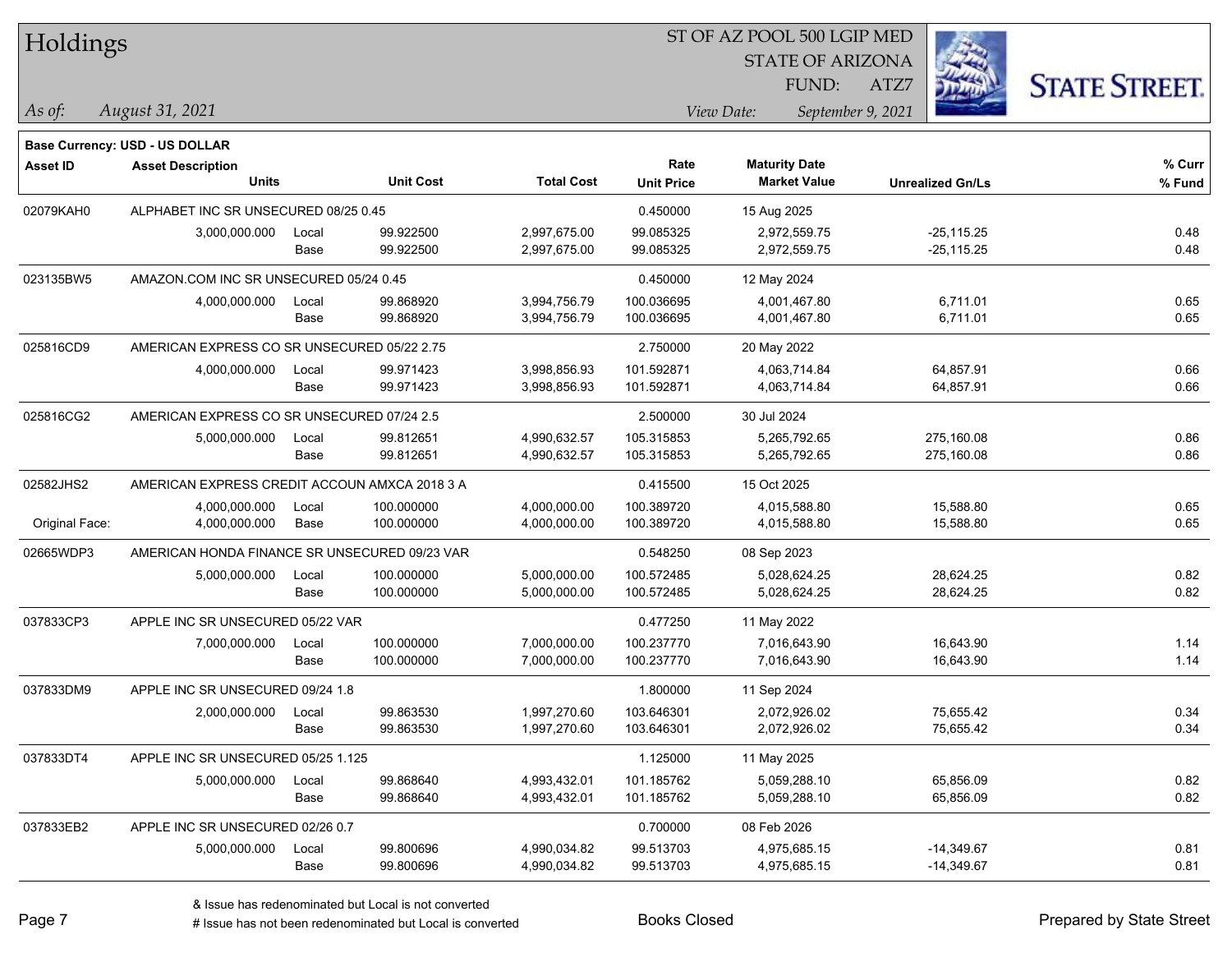| Holdings        |                                                |       |                  |                   |                           | ST OF AZ POOL 500 LGIP MED                  |                         |                      |
|-----------------|------------------------------------------------|-------|------------------|-------------------|---------------------------|---------------------------------------------|-------------------------|----------------------|
|                 |                                                |       |                  |                   |                           | <b>STATE OF ARIZONA</b>                     |                         |                      |
|                 |                                                |       |                  |                   |                           | FUND:                                       | ATZ7                    | <b>STATE STREET.</b> |
| As of:          | August 31, 2021                                |       |                  |                   |                           | View Date:                                  | September 9, 2021       |                      |
|                 |                                                |       |                  |                   |                           |                                             |                         |                      |
|                 | <b>Base Currency: USD - US DOLLAR</b>          |       |                  |                   |                           |                                             |                         |                      |
| <b>Asset ID</b> | <b>Asset Description</b><br><b>Units</b>       |       | <b>Unit Cost</b> | <b>Total Cost</b> | Rate<br><b>Unit Price</b> | <b>Maturity Date</b><br><b>Market Value</b> | <b>Unrealized Gn/Ls</b> | % Curr<br>% Fund     |
| 05531GAA9       | TRUIST FINANCIAL CORP SUBORDINATED 03/22 3.95  |       |                  |                   | 3.950000                  | 22 Mar 2022                                 |                         |                      |
|                 | 3,000,000.000                                  | Local | 101.641006       | 3,049,230.19      | 101.753025                | 3,052,590.75                                | 3,360.56                | 0.50                 |
|                 |                                                | Base  | 101.641006       | 3,049,230.19      | 101.753025                | 3,052,590.75                                | 3,360.56                | 0.50                 |
| 06048WK66       | BANK OF AMERICA CORP SR UNSECURED 12/25 VAR    |       |                  |                   | 0.650000                  | 23 Dec 2025                                 |                         |                      |
|                 | 3,000,000.000                                  | Local | 99.718929        | 2,991,567.86      | 98.900127                 | 2,967,003.81                                | $-24,564.05$            | 0.48                 |
|                 |                                                | Base  | 99.718929        | 2,991,567.86      | 98.900127                 | 2,967,003.81                                | $-24,564.05$            | 0.48                 |
| 06048WK82       | BANK OF AMERICA CORP SR UNSECURED 01/26 VAR    |       |                  |                   | 0.600000                  | 26 Jan 2026                                 |                         |                      |
|                 | 3,000,000.000                                  | Local | 96.784456        | 2,903,533.67      | 98.077459                 | 2,942,323.77                                | 38,790.10               | 0.48                 |
|                 |                                                | Base  | 96.784456        | 2,903,533.67      | 98.077459                 | 2,942,323.77                                | 38,790.10               | 0.48                 |
| 06048WXT2       | BANK OF AMERICA CORP SR UNSECURED 09/21 VAR    |       |                  |                   | 2.000000                  | 26 Sep 2021                                 |                         |                      |
|                 | 2,000,000.000                                  | Local | 100.000000       | 2,000,000.00      | 100.074235                | 2,001,484.70                                | 1,484.70                | 0.33                 |
|                 |                                                | Base  | 100.000000       | 2,000,000.00      | 100.074235                | 2,001,484.70                                | 1,484.70                | 0.33                 |
| 06051GHF9       | BANK OF AMERICA CORP SR UNSECURED 03/24 VAR    |       |                  |                   | 3.550000                  | 05 Mar 2024                                 |                         |                      |
|                 | 3,564,000.000                                  | Local | 101.911699       | 3,632,132.95      | 104.424664                | 3,721,695.02                                | 89,562.07               | 0.60                 |
|                 |                                                | Base  | 101.911699       | 3,632,132.95      | 104.424664                | 3,721,695.02                                | 89,562.07               | 0.60                 |
| 06051GJG5       | BANK OF AMERICA CORP SR UNSECURED 09/25 VAR    |       |                  |                   | 0.981000                  | 25 Sep 2025                                 |                         |                      |
|                 | 4,000,000.000                                  | Local | 100.000000       | 4,000,000.00      | 100.280534                | 4,011,221.36                                | 11,221.36               | 0.65                 |
|                 |                                                | Base  | 100.000000       | 4,000,000.00      | 100.280534                | 4,011,221.36                                | 11,221.36               | 0.65                 |
| 06367WF99       | BANK OF MONTREAL SR UNSECURED 05/23 VAR        |       |                  |                   | 1.100000                  | 12 May 2023                                 |                         |                      |
|                 | 3,000,000.000                                  | Local | 100.000000       | 3,000,000.00      | 101.142000                | 3,034,260.00                                | 34,260.00               | 0.49                 |
|                 |                                                | Base  | 100.000000       | 3,000,000.00      | 101.142000                | 3,034,260.00                                | 34,260.00               | 0.49                 |
| 06367WX81       | BANK OF MONTREAL SR UNSECURED 07/25 VAR        |       |                  |                   | 1.000000                  | 30 Jul 2025                                 |                         |                      |
|                 | 4,229,000.000                                  | Local | 100.000000       | 4,229,000.00      | 99.253363                 | 4,197,424.72                                | $-31,575.28$            | 0.68                 |
|                 |                                                | Base  | 100.000000       | 4,229,000.00      | 99.253363                 | 4,197,424.72                                | $-31,575.28$            | 0.68                 |
| 06406RAL1       | BANK OF NY MELLON CORP SR UNSECURED 10/24 2.1  |       |                  |                   | 2.100000                  | 24 Oct 2024                                 |                         |                      |
|                 | 3,000,000.000                                  | Local | 99.889942        | 2,996,698.27      | 104.687451                | 3,140,623.53                                | 143,925.26              | 0.51                 |
|                 |                                                | Base  | 99.889942        | 2,996,698.27      | 104.687451                | 3,140,623.53                                | 143,925.26              | 0.51                 |
| 06406RAP2       | BANK OF NY MELLON CORP SR UNSECURED 12/23 0.35 |       |                  |                   | 0.350000                  | 07 Dec 2023                                 |                         |                      |
|                 | 2,000,000.000                                  | Local | 99.919926        | 1,998,398.51      | 99.916077                 | 1,998,321.54                                | $-76.97$                | 0.32                 |
|                 |                                                | Base  | 99.919926        | 1,998,398.51      | 99.916077                 | 1,998,321.54                                | $-76.97$                | 0.32                 |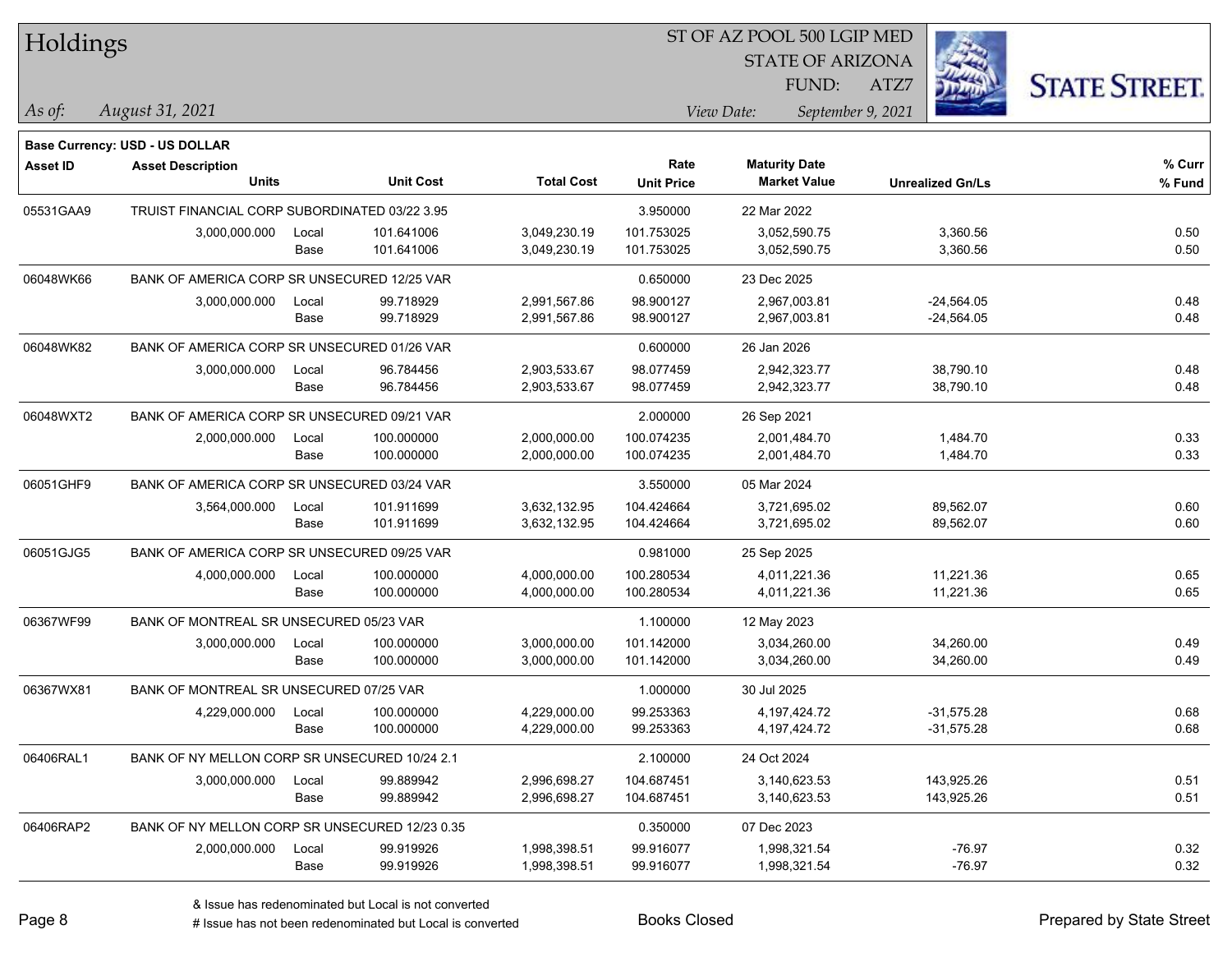| Holdings        |                                               |       |                  | ST OF AZ POOL 500 LGIP MED |                   |                      |                         |                      |  |  |
|-----------------|-----------------------------------------------|-------|------------------|----------------------------|-------------------|----------------------|-------------------------|----------------------|--|--|
|                 |                                               |       |                  |                            |                   |                      | <b>STATE OF ARIZONA</b> |                      |  |  |
|                 |                                               |       |                  |                            |                   | FUND:                | ATZ7                    | <b>STATE STREET.</b> |  |  |
| As of:          | August 31, 2021                               |       |                  |                            |                   | View Date:           | September 9, 2021       |                      |  |  |
|                 | <b>Base Currency: USD - US DOLLAR</b>         |       |                  |                            |                   |                      |                         |                      |  |  |
| <b>Asset ID</b> | <b>Asset Description</b>                      |       |                  |                            | Rate              | <b>Maturity Date</b> |                         | % Curr               |  |  |
|                 | <b>Units</b>                                  |       | <b>Unit Cost</b> | <b>Total Cost</b>          | <b>Unit Price</b> | <b>Market Value</b>  | <b>Unrealized Gn/Ls</b> | % Fund               |  |  |
| 06406RAS6       | BANK OF NY MELLON CORP SR UNSECURED 04/24 0.5 |       |                  |                            | 0.500000          | 26 Apr 2024          |                         |                      |  |  |
|                 | 3,000,000.000                                 | Local | 99.905860        | 2,997,175.80               | 100.038689        | 3,001,160.67         | 3,984.87                | 0.49                 |  |  |
|                 |                                               | Base  | 99.905860        | 2,997,175.80               | 100.038689        | 3,001,160.67         | 3,984.87                | 0.49                 |  |  |
| 064159F84       | BANK OF NOVA SCOTIA SR UNSECURED 12/25 0.8    |       |                  |                            | 0.800000          | 30 Dec 2025          |                         |                      |  |  |
|                 | 2,420,000.000                                 | Local | 99.255921        | 2,401,993.28               | 97.895660         | 2,369,074.97         | $-32,918.31$            | 0.39                 |  |  |
|                 |                                               | Base  | 99.255921        | 2,401,993.28               | 97.895660         | 2,369,074.97         | $-32,918.31$            | 0.39                 |  |  |
| 064159SH0       | BANK OF NOVA SCOTIA SR UNSECURED 11/22 2      |       |                  |                            | 2.000000          | 15 Nov 2022          |                         |                      |  |  |
|                 | 3,000,000.000                                 | Local | 99.987897        | 2,999,636.91               | 102.094205        | 3,062,826.15         | 63,189.24               | 0.50                 |  |  |
|                 |                                               | Base  | 99.987897        | 2,999,636.91               | 102.094205        | 3,062,826.15         | 63,189.24               | 0.50                 |  |  |
| 07330NAT2       | TRUIST BANK SR UNSECURED 12/24 2.15           |       |                  |                            | 2.150000          | 06 Dec 2024          |                         |                      |  |  |
|                 | 5,000,000.000                                 | Local | 99.890106        | 4,994,505.28               | 104.585673        | 5,229,283.65         | 234,778.37              | 0.85                 |  |  |
|                 |                                               | Base  | 99.890106        | 4,994,505.28               | 104.585673        | 5,229,283.65         | 234,778.37              | 0.85                 |  |  |
| 097023CZ6       | BOEING CO SR UNSECURED 02/24 1.95             |       |                  |                            | 1.950000          | 01 Feb 2024          |                         |                      |  |  |
|                 | 3,000,000.000                                 | Local | 99.898745        | 2,996,962.36               | 102.477904        | 3,074,337.12         | 77,374.76               | 0.50                 |  |  |
|                 |                                               | Base  | 99.898745        | 2,996,962.36               | 102.477904        | 3,074,337.12         | 77,374.76               | 0.50                 |  |  |
| 097023DD4       | BOEING CO SR UNSECURED 02/23 1.167            |       |                  |                            | 1.167000          | 04 Feb 2023          |                         |                      |  |  |
|                 | 2,000,000.000                                 | Local | 100.000000       | 2,000,000.00               | 100.080135        | 2,001,602.70         | 1,602.70                | 0.33                 |  |  |
|                 |                                               | Base  | 100.000000       | 2,000,000.00               | 100.080135        | 2,001,602.70         | 1,602.70                | 0.33                 |  |  |
| 12598AAB6       | CNH EQUIPMENT TRUST CNH 2021 A A2             |       |                  |                            | 0.230000          | 15 Mar 2024          |                         |                      |  |  |
|                 | 2,242,558.090                                 | Local | 99.996756        | 2,242,485.34               | 100.032390        | 2,243,284.45         | 799.11                  | 0.36                 |  |  |
| Original Face:  | 2,250,000.000                                 | Base  | 99.996756        | 2,242,485.34               | 100.032390        | 2,243,284.45         | 799.11                  | 0.36                 |  |  |
| 13605W2F7       | CANADIAN IMPERIAL BANK SR UNSECURED 03/26 VAR |       |                  |                            | 1.200000          | 23 Mar 2026          |                         |                      |  |  |
|                 | 2,000,000.000                                 | Local | 100.000000       | 2,000,000.00               | 98.457000         | 1,969,140.00         | $-30,860.00$            | 0.32                 |  |  |
|                 |                                               | Base  | 100.000000       | 2,000,000.00               | 98.457000         | 1,969,140.00         | $-30,860.00$            | 0.32                 |  |  |
| 13605W3A7       | CANADIAN IMPERIAL BANK SR UNSECURED 04/26 VAR |       |                  |                            | 1.400000          | 14 Apr 2026          |                         |                      |  |  |
|                 | 3,000,000.000                                 | Local | 100.000000       | 3,000,000.00               | 100.282000        | 3,008,460.00         | 8,460.00                | 0.49                 |  |  |
|                 |                                               | Base  | 100.000000       | 3,000,000.00               | 100.282000        | 3,008,460.00         | 8,460.00                | 0.49                 |  |  |
| 136069TZ4       | CANADIAN IMPERIAL BANK SR UNSECURED 06/22 VAR |       |                  |                            | 0.838000          | 16 Jun 2022          |                         |                      |  |  |
|                 | 3,000,000.000                                 | Local | 100.000000       | 3,000,000.00               | 100.607802        | 3,018,234.06         | 18,234.06               | 0.49                 |  |  |
|                 |                                               | Base  | 100.000000       | 3,000,000.00               | 100.607802        | 3,018,234.06         | 18,234.06               | 0.49                 |  |  |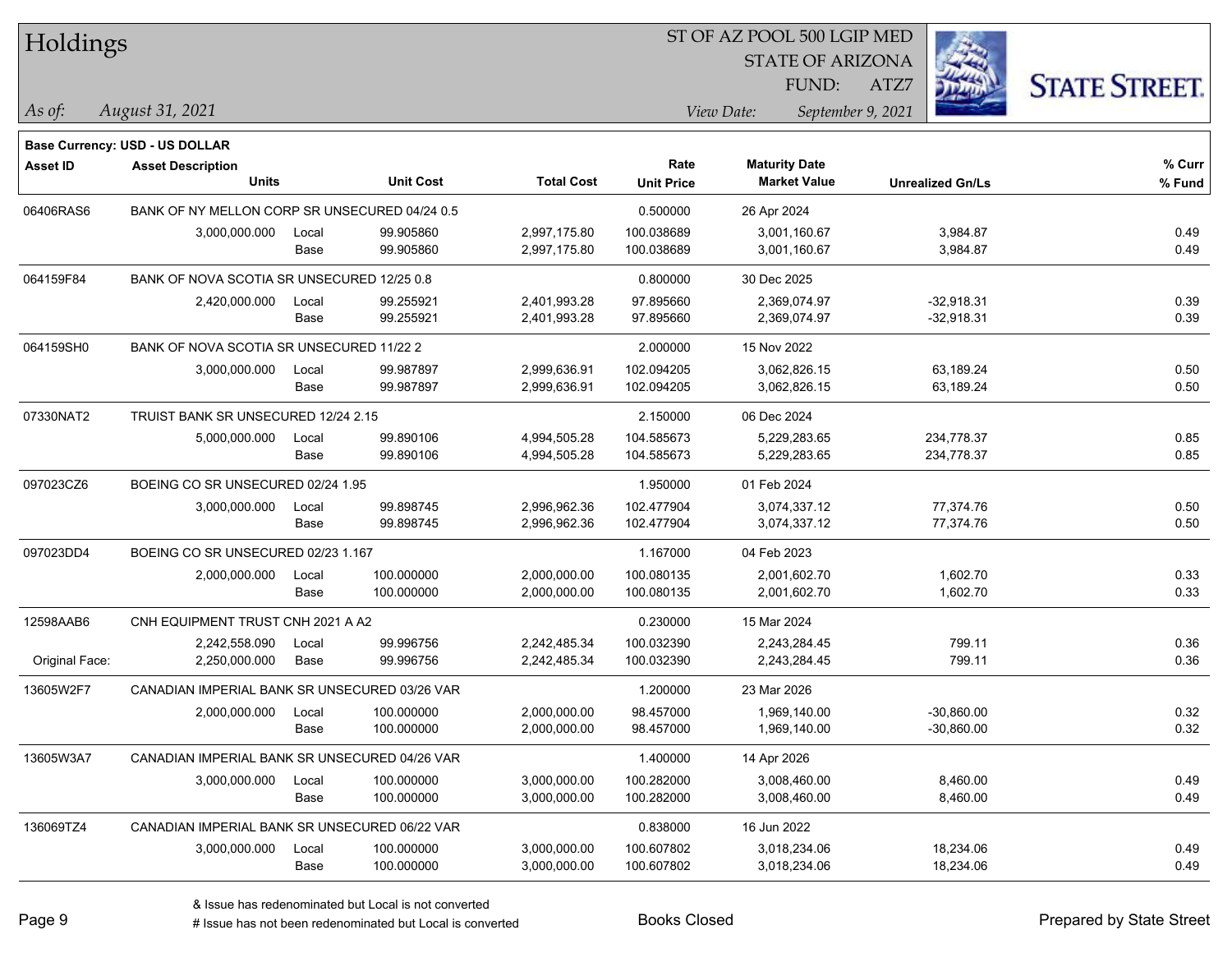| Holdings        |                                                            |       |                  | ST OF AZ POOL 500 LGIP MED |                   |                      |                         |                         |                      |
|-----------------|------------------------------------------------------------|-------|------------------|----------------------------|-------------------|----------------------|-------------------------|-------------------------|----------------------|
|                 |                                                            |       |                  |                            |                   |                      | <b>STATE OF ARIZONA</b> |                         |                      |
|                 |                                                            |       |                  |                            |                   | FUND:                | ATZ7                    |                         | <b>STATE STREET.</b> |
| $\vert$ As of:  | August 31, 2021                                            |       |                  |                            |                   | View Date:           | September 9, 2021       |                         |                      |
|                 |                                                            |       |                  |                            |                   |                      |                         |                         |                      |
| <b>Asset ID</b> | Base Currency: USD - US DOLLAR<br><b>Asset Description</b> |       |                  |                            | Rate              | <b>Maturity Date</b> |                         |                         | % Curr               |
|                 | <b>Units</b>                                               |       | <b>Unit Cost</b> | <b>Total Cost</b>          | <b>Unit Price</b> | <b>Market Value</b>  |                         | <b>Unrealized Gn/Ls</b> | % Fund               |
| 141781BP8       | CARGILL INC SR UNSECURED 144A 02/24 0.4                    |       |                  |                            | 0.400000          | 02 Feb 2024          |                         |                         |                      |
|                 | 2,000,000.000                                              | Local | 99.914219        | 1,998,284.38               | 99.770162         | 1,995,403.24         |                         | $-2,881.14$             | 0.32                 |
|                 |                                                            | Base  | 99.914219        | 1,998,284.38               | 99.770162         | 1,995,403.24         |                         | $-2,881.14$             | 0.32                 |
| 14316HAA0       | CARMAX AUTO OWNER TRUST CARMX 2020 4 A1                    |       |                  |                            | 0.241980          | 15 Oct 2021          |                         |                         |                      |
|                 | 0.040                                                      | Local | 100.000000       | 0.04                       | 100.000000        | 0.04                 |                         | 0.00                    | 0.00                 |
| Original Face:  | 2,500,000.000                                              | Base  | 100.000000       | 0.04                       | 100.000000        | 0.04                 |                         | 0.00                    | 0.00                 |
| 166756AE6       | CHEVRON USA INC COMPANY GUAR 08/25 0.687                   |       |                  |                            | 0.687000          | 12 Aug 2025          |                         |                         |                      |
|                 | 5,000,000.000                                              | Local | 100.000000       | 5,000,000.00               | 99.410062         | 4,970,503.10         |                         | $-29,496.90$            | 0.81                 |
|                 |                                                            | Base  | 100.000000       | 5,000,000.00               | 99.410062         | 4,970,503.10         |                         | $-29,496.90$            | 0.81                 |
| 17298CM39       | CITIGROUP INC SR UNSECURED 05/26 1.375                     |       |                  |                            | 1.375000          | 20 May 2026          |                         |                         |                      |
|                 | 3,000,000.000                                              | Local | 100.000000       | 3,000,000.00               | 100.030196        | 3,000,905.88         |                         | 905.88                  | 0.49                 |
|                 |                                                            | Base  | 100.000000       | 3,000,000.00               | 100.030196        | 3,000,905.88         |                         | 905.88                  | 0.49                 |
| 17328W4G0       | CITIGROUP GLOBAL MARKETS COMPANY GUAR 07/25 VAR            |       |                  |                            | 1.100000          | 31 Jul 2025          |                         |                         |                      |
|                 | 5,000,000.000                                              | Local | 100.000000       | 5,000,000.00               | 99.158756         | 4,957,937.80         |                         | $-42,062.20$            | 0.81                 |
|                 |                                                            | Base  | 100.000000       | 5,000,000.00               | 99.158756         | 4,957,937.80         |                         | $-42,062.20$            | 0.81                 |
| 17329FWZ3       | CITIGROUP GLOBAL COMPANY GUAR 09/23 0.5                    |       |                  |                            | 0.500000          | 25 Sep 2023          |                         |                         |                      |
|                 | 3,000,000.000                                              | Local | 100.000000       | 3,000,000.00               | 100.029013        | 3,000,870.39         |                         | 870.39                  | 0.49                 |
|                 |                                                            | Base  | 100.000000       | 3,000,000.00               | 100.029013        | 3,000,870.39         |                         | 870.39                  | 0.49                 |
| 17329QKQ2       | CITIGROUP GLOBAL MARKETS COMPANY GUAR 07/23 0.5            |       |                  |                            | 0.500000          | 28 Jul 2023          |                         |                         |                      |
|                 | 3,000,000.000                                              | Local | 100.000000       | 3,000,000.00               | 99.882930         | 2,996,487.90         |                         | $-3,512.10$             | 0.49                 |
|                 |                                                            | Base  | 100.000000       | 3,000,000.00               | 99.882930         | 2,996,487.90         |                         | $-3,512.10$             | 0.49                 |
| 24422EVN6       | JOHN DEERE CAPITAL CORP SR UNSECURED 01/24 0.45            |       |                  |                            | 0.450000          | 17 Jan 2024          |                         |                         |                      |
|                 | 3,000,000.000                                              | Local | 99.941251        | 2,998,237.52               | 100.053417        | 3,001,602.51         |                         | 3,364.99                | 0.49                 |
|                 |                                                            | Base  | 99.941251        | 2,998,237.52               | 100.053417        | 3,001,602.51         |                         | 3,364.99                | 0.49                 |
| 254687FK7       | WALT DISNEY COMPANY/THE COMPANY GUAR 08/24 1.75            |       |                  |                            | 1.750000          | 30 Aug 2024          |                         |                         |                      |
|                 | 5,000,000.000                                              | Local | 99.757572        | 4,987,878.59               | 103.501964        | 5,175,098.20         |                         | 187,219.61              | 0.84                 |
|                 |                                                            | Base  | 99.757572        | 4,987,878.59               | 103.501964        | 5,175,098.20         |                         | 187,219.61              | 0.84                 |
| 26441CBD6       | DUKE ENERGY CORP SR UNSECURED 03/22 VAR                    |       |                  |                            | 0.774750          | 11 Mar 2022          |                         |                         |                      |
|                 | 3,000,000.000                                              | Local | 100.251002       | 3,007,530.05               | 100.281551        | 3,008,446.53         |                         | 916.48                  | 0.49                 |
|                 |                                                            | Base  | 100.251002       | 3,007,530.05               | 100.281551        | 3,008,446.53         |                         | 916.48                  | 0.49                 |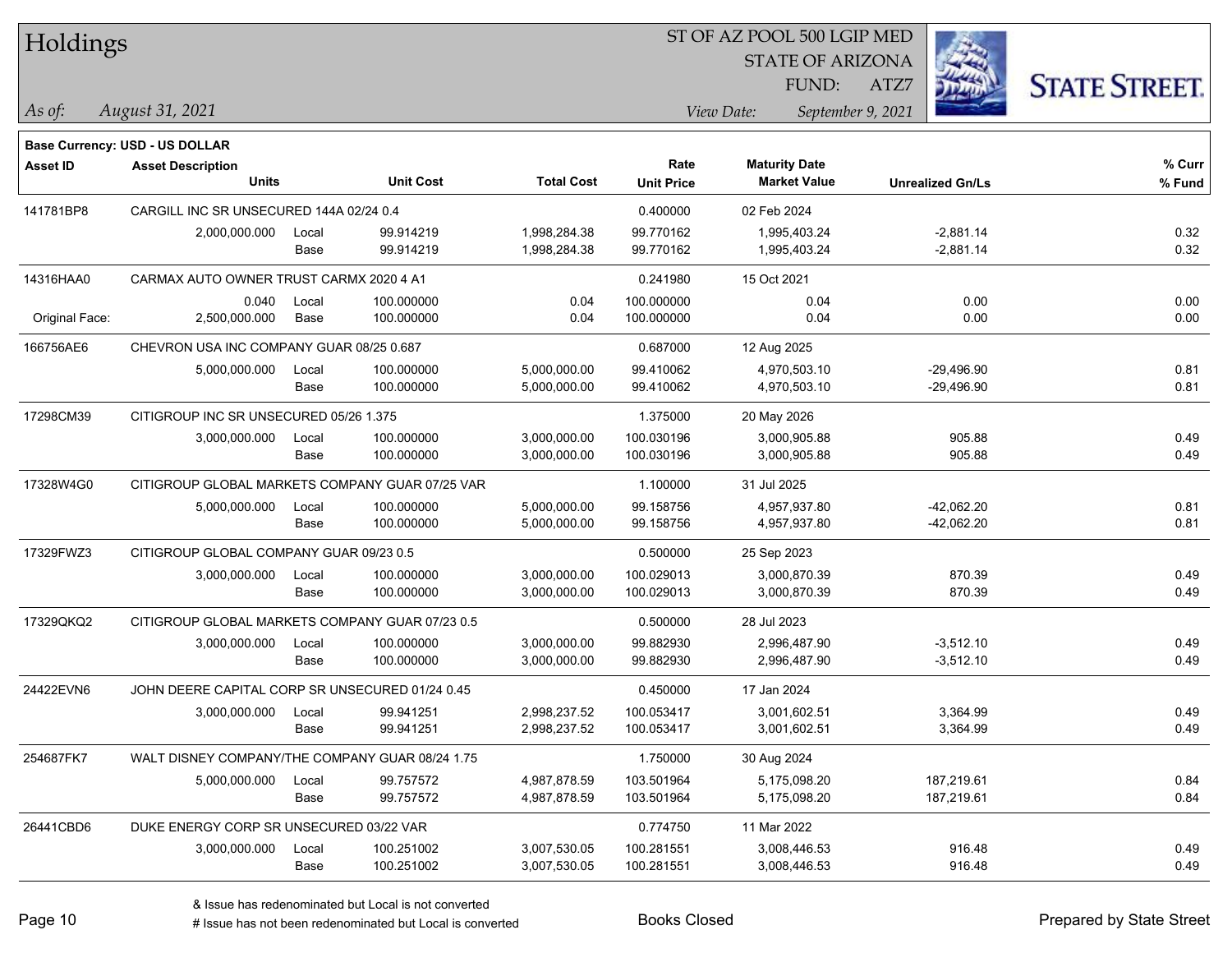| Holdings |
|----------|
|----------|

STATE OF ARIZONA FUND:

ATZ7



*As of: View Date: September 9, 2021*

| As of: | August 31, 2021 |
|--------|-----------------|
|        |                 |

|                 | <b>Base Currency: USD - US DOLLAR</b>            |       |                                                    |                   |                   |                      |                         |        |
|-----------------|--------------------------------------------------|-------|----------------------------------------------------|-------------------|-------------------|----------------------|-------------------------|--------|
| <b>Asset ID</b> | <b>Asset Description</b>                         |       |                                                    |                   | Rate              | <b>Maturity Date</b> |                         | % Curr |
|                 | <b>Units</b>                                     |       | <b>Unit Cost</b>                                   | <b>Total Cost</b> | <b>Unit Price</b> | <b>Market Value</b>  | <b>Unrealized Gn/Ls</b> | % Fund |
| 278642AX1       | EBAY INC SR UNSECURED 05/26 1.4                  |       |                                                    |                   | 1.400000          | 10 May 2026          |                         |        |
|                 | 2,000,000.000                                    | Local | 99.878252                                          | 1,997,565.03      | 100.900035        | 2,018,000.70         | 20,435.67               | 0.33   |
|                 |                                                  | Base  | 99.878252                                          | 1,997,565.03      | 100.900035        | 2,018,000.70         | 20,435.67               | 0.33   |
| 30231GBC5       | EXXON MOBIL CORPORATION SR UNSECURED 08/24 2.019 |       |                                                    |                   | 2.019000          | 16 Aug 2024          |                         |        |
|                 | 5,000,000.000                                    | Local | 100.000000                                         | 5,000,000.00      | 104.317055        | 5,215,852.75         | 215,852.75              | 0.85   |
|                 |                                                  | Base  | 100.000000                                         | 5,000,000.00      | 104.317055        | 5,215,852.75         | 215,852.75              | 0.85   |
| 30303KAA4       |                                                  |       | FRESB MULTIFAMILY MORTGAGE PAS FRESB 2017 SB35 A5F |                   | 2.250000          | 25 Jun 2022          |                         |        |
|                 | 605,712.650                                      | Local | 100.000000                                         | 605,712.65        | 100.937570        | 611,391.63           | 5,678.98                | 0.10   |
| Original Face:  | 5,126,000.000                                    | Base  | 100.000000                                         | 605,712.65        | 100.937570        | 611,391.63           | 5,678.98                | 0.10   |
| 3128M8RU0       | FED HM LN PC POOL G06499 FG 03/41 FIXED 4        |       |                                                    |                   | 4.000000          | 01 Mar 2041          |                         |        |
|                 | 413,277.270                                      | Local | 103.093630                                         | 426,062.54        | 111.498696        | 460,798.77           | 34,736.23               | 0.07   |
| Original Face:  | 2,090,000.000                                    | Base  | 103.093630                                         | 426,062.54        | 111.498696        | 460,798.77           | 34,736.23               | 0.07   |
| 3128MMHX4       | FED HM LN PC POOL G18245 FG 03/23 FIXED 4.5      |       |                                                    | 4.500000          | 01 Mar 2023       |                      |                         |        |
|                 | 690.710                                          | Local | 100.332991                                         | 693.01            | 104.643078        | 722.78               | 29.77                   | 0.00   |
| Original Face:  | 250,000.000                                      | Base  | 100.332991                                         | 693.01            | 104.643078        | 722.78               | 29.77                   | 0.00   |
| 3128MMK36       | FED HM LN PC POOL G18313 FG 06/24 FIXED 4.5      |       |                                                    |                   | 4.500000          | 01 Jun 2024          |                         |        |
|                 | 12,226.650                                       | Local | 100.052181                                         | 12,233.03         | 104.794893        | 12,812.90            | 579.87                  | 0.00   |
| Original Face:  | 1,000,000.000                                    | Base  | 100.052181                                         | 12,233.03         | 104.794893        | 12,812.90            | 579.87                  | 0.00   |
| 3128MMKJ1       | FED HM LN PC POOL G18296 FG 02/24 FIXED 4.5      |       |                                                    |                   | 4.500000          | 01 Feb 2024          |                         |        |
|                 | 12,689.710                                       | Local | 100.289920                                         | 12,726.50         | 104.907147        | 13,312.41            | 585.91                  | 0.00   |
| Original Face:  | 2,206,300.000                                    | Base  | 100.289920                                         | 12,726.50         | 104.907147        | 13,312.41            | 585.91                  | 0.00   |
| 3128MMN33       | FED HM LN PC POOL G18409 FG 11/26 FIXED 3        |       |                                                    |                   | 3.000000          | 01 Nov 2026          |                         |        |
|                 | 323,445.050                                      | Local | 100.929524                                         | 326,451.55        | 105.490150        | 341,202.67           | 14,751.12               | 0.06   |
| Original Face:  | 5,000,000.000                                    | Base  | 100.929524                                         | 326,451.55        | 105.490150        | 341,202.67           | 14,751.12               | 0.06   |
| 3128MMQT3       | FED HM LN PC POOL G18465 FG 05/28 FIXED 2.5      |       |                                                    |                   | 2.500000          | 01 May 2028          |                         |        |
|                 | 972,042.050                                      | Local | 101.463277                                         | 986,265.72        | 105.042722        | 1,021,059.43         | 34,793.71               | 0.17   |
| Original Face:  | 5,000,000.000                                    | Base  | 101.463277                                         | 986,265.72        | 105.042722        | 1,021,059.43         | 34,793.71               | 0.17   |
| 3128PMY87       | FED HM LN PC POOL J09735 FG 06/24 FIXED 4.5      |       |                                                    |                   | 4.500000          | 01 Jun 2024          |                         |        |
|                 | 12,128.790                                       | Local | 100.529484                                         | 12,193.01         | 104.810495        | 12,712.24            | 519.23                  | 0.00   |
| Original Face:  | 1,000,000.000                                    | Base  | 100.529484                                         | 12,193.01         | 104.810495        | 12,712.24            | 519.23                  | 0.00   |
|                 |                                                  |       |                                                    |                   |                   |                      |                         |        |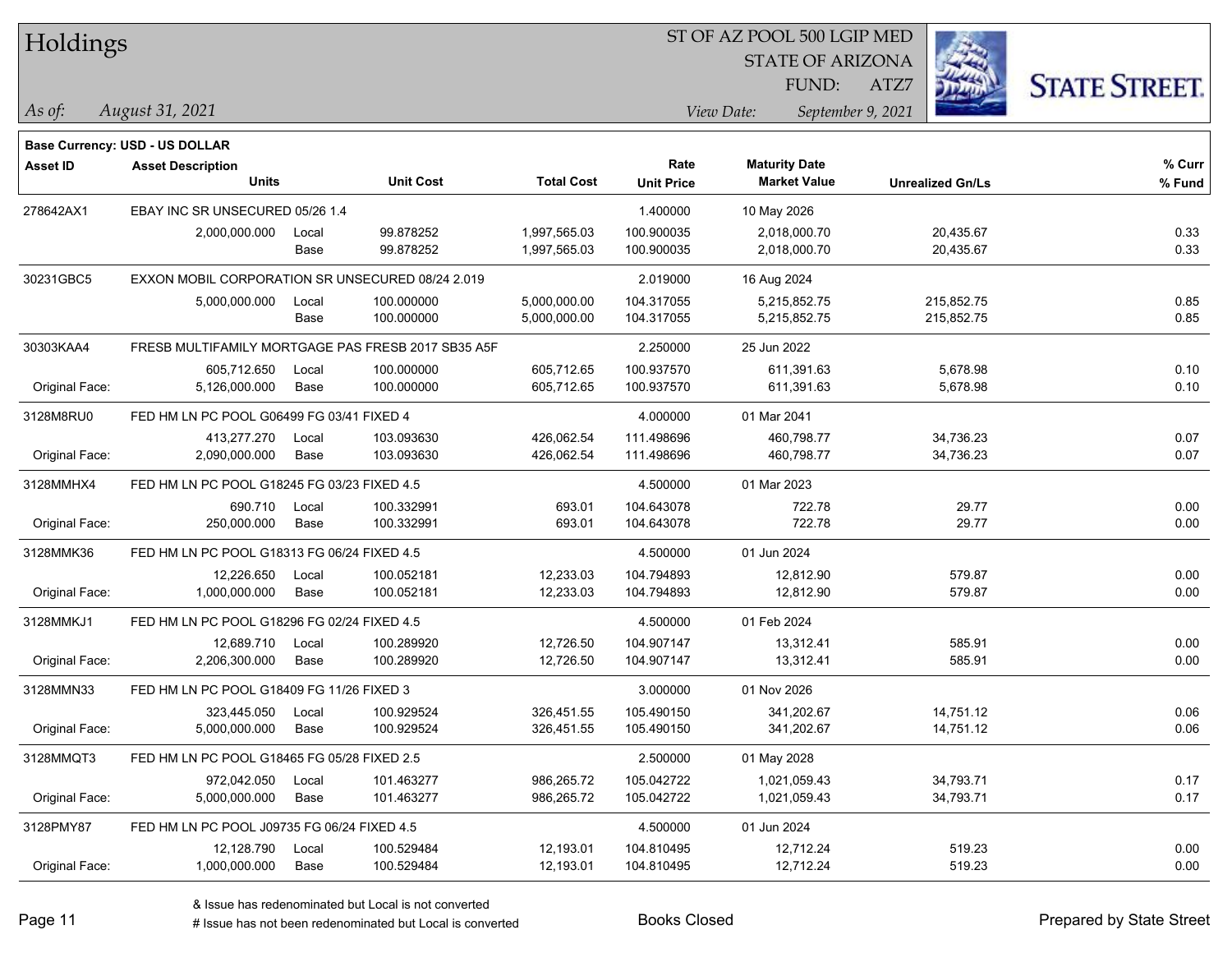| Holdings |
|----------|
|          |

STATE OF ARIZONA FUND:

ATZ7



*As of: View Date: September 9, 2021*

| As of: | August 31, 2021 |
|--------|-----------------|
|        |                 |

|                | Base Currency: USD - US DOLLAR              |       |                  |                   |                   |                      |                         |        |
|----------------|---------------------------------------------|-------|------------------|-------------------|-------------------|----------------------|-------------------------|--------|
| Asset ID       | <b>Asset Description</b>                    |       |                  |                   | Rate              | <b>Maturity Date</b> |                         | % Curr |
|                | <b>Units</b>                                |       | <b>Unit Cost</b> | <b>Total Cost</b> | <b>Unit Price</b> | <b>Market Value</b>  | <b>Unrealized Gn/Ls</b> | % Fund |
| 3128PR3M9      | FED HM LN PC POOL J12604 FG 07/25 FIXED 4   |       |                  |                   | 4.000000          | 01 Jul 2025          |                         |        |
|                | 150,536.880                                 | Local | 100.754759       | 151,673.07        | 106.164533        | 159,816.78           | 8,143.71                | 0.03   |
| Original Face: | 6,000,000.000                               | Base  | 100.754759       | 151,673.07        | 106.164533        | 159,816.78           | 8,143.71                | 0.03   |
| 3128PSKA4      | FED HM LN PC POOL J12989 FG 09/25 FIXED 3.5 |       |                  |                   | 3.500000          | 01 Sep 2025          |                         |        |
|                | 141,666.100                                 | Local | 101.007835       | 143,093.86        | 106.710344        | 151,172.38           | 8,078.52                | 0.02   |
| Original Face: | 5,000,000.000                               | Base  | 101.007835       | 143,093.86        | 106.710344        | 151,172.38           | 8,078.52                | 0.02   |
| 31292LFA8      | FED HM LN PC POOL C03761 FG 02/42 FIXED 3.5 |       |                  |                   | 3.500000          | 01 Feb 2042          |                         |        |
|                | 817,204.500                                 | Local | 103.431044       | 845,243.15        | 108.591918        | 887,418.04           | 42,174.89               | 0.14   |
| Original Face: | 5,000,000.000                               | Base  | 103.431044       | 845,243.15        | 108.591918        | 887,418.04           | 42,174.89               | 0.14   |
| 312936EV5      | FED HM LN PC POOL A89148 FG 10/39 FIXED 4   |       |                  |                   | 4.000000          | 01 Oct 2039          |                         |        |
|                | 710,414.310                                 | Local | 103.295836       | 733,828.40        | 110.583571        | 785,601.51           | 51,773.11               | 0.13   |
| Original Face: | 5,700,000.000                               | Base  | 103.295836       | 733,828.40        | 110.583571        | 785,601.51           | 51,773.11               | 0.13   |
| 312944H79      | FED HM LN PC POOL A95654 FG 12/40 FIXED 4   |       |                  | 4.000000          | 01 Dec 2040       |                      |                         |        |
|                | 294,415.380                                 | Local | 103.079438       | 303,481.72        | 111.053994        | 326,960.04           | 23,478.32               | 0.05   |
| Original Face: | 2,000,000.000                               | Base  | 103.079438       | 303,481.72        | 111.053994        | 326,960.04           | 23,478.32               | 0.05   |
| 3130AKXZ4      | FEDERAL HOME LOAN BANK BONDS 02/26 0.62     |       |                  |                   | 0.620000          | 26 Feb 2026          |                         |        |
|                | 3,000,000.000                               | Local | 100.000000       | 3,000,000.00      | 99.471585         | 2,984,147.55         | $-15.852.45$            | 0.49   |
|                |                                             | Base  | 100.000000       | 3,000,000.00      | 99.471585         | 2,984,147.55         | $-15,852.45$            | 0.49   |
| 3130ALGJ7      | FEDERAL HOME LOAN BANK BONDS 03/26 1        |       |                  |                   | 1.000000          | 23 Mar 2026          |                         |        |
|                | 2,925,000.000                               | Local | 100.000000       | 2,925,000.00      | 100.029259        | 2.925.855.83         | 855.83                  | 0.48   |
|                |                                             | Base  | 100.000000       | 2,925,000.00      | 100.029259        | 2,925,855.83         | 855.83                  | 0.48   |
| 3130ALK29      | FEDERAL HOME LOAN BANK BONDS 03/26 1        |       |                  |                   | 1.000000          | 17 Mar 2026          |                         |        |
|                | 5,000,000.000                               | Local | 100.000000       | 5,000,000.00      | 100.000189        | 5,000,009.45         | 9.45                    | 0.81   |
|                |                                             | Base  | 100.000000       | 5,000,000.00      | 100.000189        | 5,000,009.45         | 9.45                    | 0.81   |
| 3133EL4W1      | FEDERAL FARM CREDIT BANK BONDS 08/25 0.61   |       |                  |                   | 0.610000          | 25 Aug 2025          |                         |        |
|                | 3,000,000.000                               | Local | 100.000000       | 3,000,000.00      | 99.594180         | 2,987,825.40         | $-12,174.60$            | 0.49   |
|                |                                             | Base  | 100.000000       | 3,000,000.00      | 99.594180         | 2,987,825.40         | $-12,174.60$            | 0.49   |
| 3133ELX33      | FEDERAL FARM CREDIT BANK BONDS 07/25 0.69   |       |                  |                   | 0.690000          | 22 Jul 2025          |                         |        |
|                | 3,000,000.000                               | Local | 100.000000       | 3,000,000.00      | 100.006481        | 3,000,194.43         | 194.43                  | 0.49   |
|                |                                             | Base  | 100.000000       | 3,000,000.00      | 100.006481        | 3,000,194.43         | 194.43                  | 0.49   |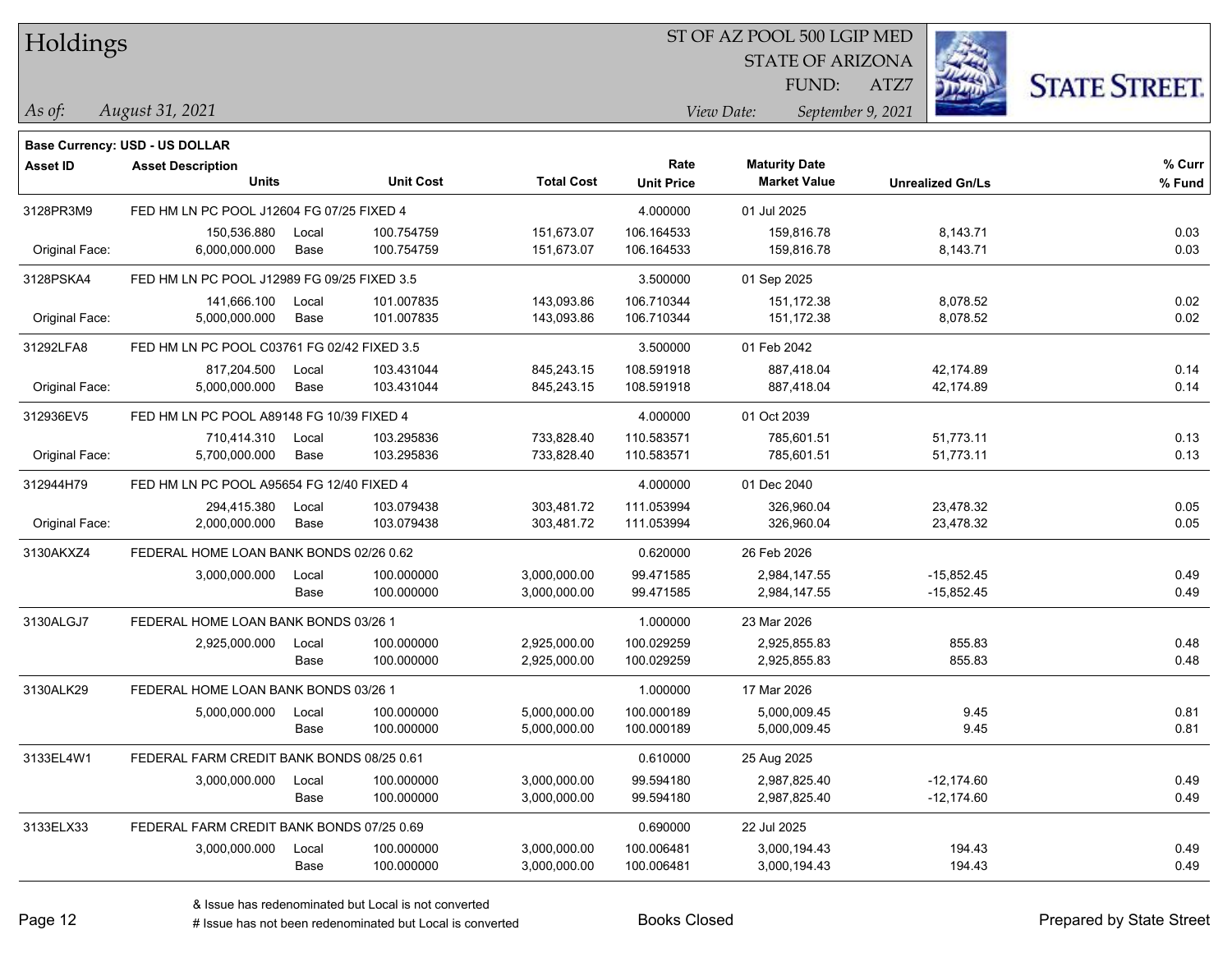| Holdings        |                                                                   |       |                  |                   |                   | ST OF AZ POOL 500 LGIP MED |                         |                      |  |
|-----------------|-------------------------------------------------------------------|-------|------------------|-------------------|-------------------|----------------------------|-------------------------|----------------------|--|
|                 |                                                                   |       |                  |                   |                   | <b>STATE OF ARIZONA</b>    |                         |                      |  |
|                 |                                                                   |       |                  |                   |                   | FUND:                      | ATZ7                    | <b>STATE STREET.</b> |  |
| $\vert$ As of:  | August 31, 2021                                                   |       |                  |                   |                   | View Date:                 | September 9, 2021       |                      |  |
|                 |                                                                   |       |                  |                   |                   |                            |                         |                      |  |
| <b>Asset ID</b> | <b>Base Currency: USD - US DOLLAR</b><br><b>Asset Description</b> |       |                  |                   | Rate              | <b>Maturity Date</b>       |                         | % Curr               |  |
|                 | <b>Units</b>                                                      |       | <b>Unit Cost</b> | <b>Total Cost</b> | <b>Unit Price</b> | <b>Market Value</b>        | <b>Unrealized Gn/Ls</b> | % Fund               |  |
| 3133L8CR4       | FED HM LN PC POOL RC1880 FR 03/36 FIXED 1.5                       |       |                  |                   | 1.500000          | 01 Mar 2036                |                         |                      |  |
|                 | 1,901,041.520                                                     | Local | 102.286400       | 1,944,506.93      | 101.850614        | 1,936,222.46               | $-8,284.47$             | 0.31                 |  |
| Original Face:  | 2,000,000.000                                                     | Base  | 102.286400       | 1,944,506.93      | 101.850614        | 1,936,222.46               | $-8,284.47$             | 0.31                 |  |
| 3134GVB31       | FREDDIE MAC NOTES 05/25 0.75                                      |       |                  |                   | 0.750000          | 28 May 2025                |                         |                      |  |
|                 | 3,000,000.000                                                     | Local | 100.000000       | 3,000,000.00      | 100.094099        | 3,002,822.97               | 2,822.97                | 0.49                 |  |
|                 |                                                                   | Base  | 100.000000       | 3,000,000.00      | 100.094099        | 3,002,822.97               | 2,822.97                | 0.49                 |  |
| 3134GWZV1       | FREDDIE MAC NOTES 10/25 0.65                                      |       |                  |                   | 0.650000          | 22 Oct 2025                |                         |                      |  |
|                 | 5,000,000.000                                                     | Local | 100.000000       | 5,000,000.00      | 99.683167         | 4,984,158.35               | $-15,841.65$            | 0.81                 |  |
|                 |                                                                   | Base  | 100.000000       | 5,000,000.00      | 99.683167         | 4,984,158.35               | $-15,841.65$            | 0.81                 |  |
| 3134GXHD9       | FREDDIE MAC NOTES 12/25 0.7                                       |       |                  |                   | 0.700000          | 23 Dec 2025                |                         |                      |  |
|                 | 3,000,000.000                                                     | Local | 100.000000       | 3,000,000.00      | 99.759705         | 2,992,791.15               | $-7,208.85$             | 0.49                 |  |
|                 |                                                                   | Base  | 100.000000       | 3,000,000.00      | 99.759705         | 2,992,791.15               | $-7,208.85$             | 0.49                 |  |
| 3135G0U92       | FANNIE MAE NOTES 01/22 2.625                                      |       |                  |                   | 2.625000          | 11 Jan 2022                |                         |                      |  |
|                 | 2,000,000.000                                                     | Local | 99.991328        | 1,999,826.56      | 100.926571        | 2,018,531.42               | 18,704.86               | 0.33                 |  |
|                 |                                                                   | Base  | 99.991328        | 1,999,826.56      | 100.926571        | 2,018,531.42               | 18,704.86               | 0.33                 |  |
| 3136ALSW2       | FANNIE MAE FNR 2014 68 MA                                         |       |                  |                   | 3.000000          | 25 Nov 2040                |                         |                      |  |
|                 | 422,292.160                                                       | Local | 101.791205       | 429,856.28        | 100.950290        | 426,305.16                 | $-3,551.12$             | 0.07                 |  |
| Original Face:  | 5,300,000.000                                                     | Base  | 101.791205       | 429,856.28        | 100.950290        | 426,305.16                 | $-3,551.12$             | 0.07                 |  |
| 3136B7L41       | FANNIE MAE FNR 2019 77 LV                                         |       |                  |                   | 3.000000          | 25 May 2031                |                         |                      |  |
|                 | 2,376,867.240                                                     | Local | 102.569053       | 2,437,930.23      | 100.801720        | 2,395,923.06               | $-42,007.17$            | 0.39                 |  |
| Original Face:  | 3,000,000.000                                                     | Base  | 102.569053       | 2,437,930.23      | 100.801720        | 2,395,923.06               | $-42,007.17$            | 0.39                 |  |
| 3136BBHC9       | FANNIE MAE FNR 2020 54 GY                                         |       |                  |                   | 2.000000          | 25 Jun 2044                |                         |                      |  |
|                 | 2,232,791.520                                                     | Local | 102.565285       | 2.290.068.99      | 103.027520        | 2,300,389.73               | 10,320.74               | 0.37                 |  |
| Original Face:  | 3,000,000.000                                                     | Base  | 102.565285       | 2,290,068.99      | 103.027520        | 2,300,389.73               | 10,320.74               | 0.37                 |  |
| 3136G4D75       | FANNIE MAE NOTES 07/25 0.6                                        |       |                  |                   | 0.600000          | 29 Jul 2025                |                         |                      |  |
|                 | 3,000,000.000                                                     | Local | 100.000000       | 3,000,000.00      | 99.926078         | 2,997,782.34               | $-2,217.66$             | 0.49                 |  |
|                 |                                                                   | Base  | 100.000000       | 3,000,000.00      | 99.926078         | 2,997,782.34               | $-2,217.66$             | 0.49                 |  |
| 3137BDYM2       | FREDDIE MAC FHR 4387 E                                            |       |                  |                   | 2.000000          | 15 Nov 2028                |                         |                      |  |
|                 | 1,717,506.730                                                     | Local | 99.836004        | 1,714,690.09      | 102.686740        | 1,763,651.67               | 48,961.58               | 0.29                 |  |
| Original Face:  | 8,190,000.000                                                     | Base  | 99.836004        | 1,714,690.09      | 102.686740        | 1,763,651.67               | 48,961.58               | 0.29                 |  |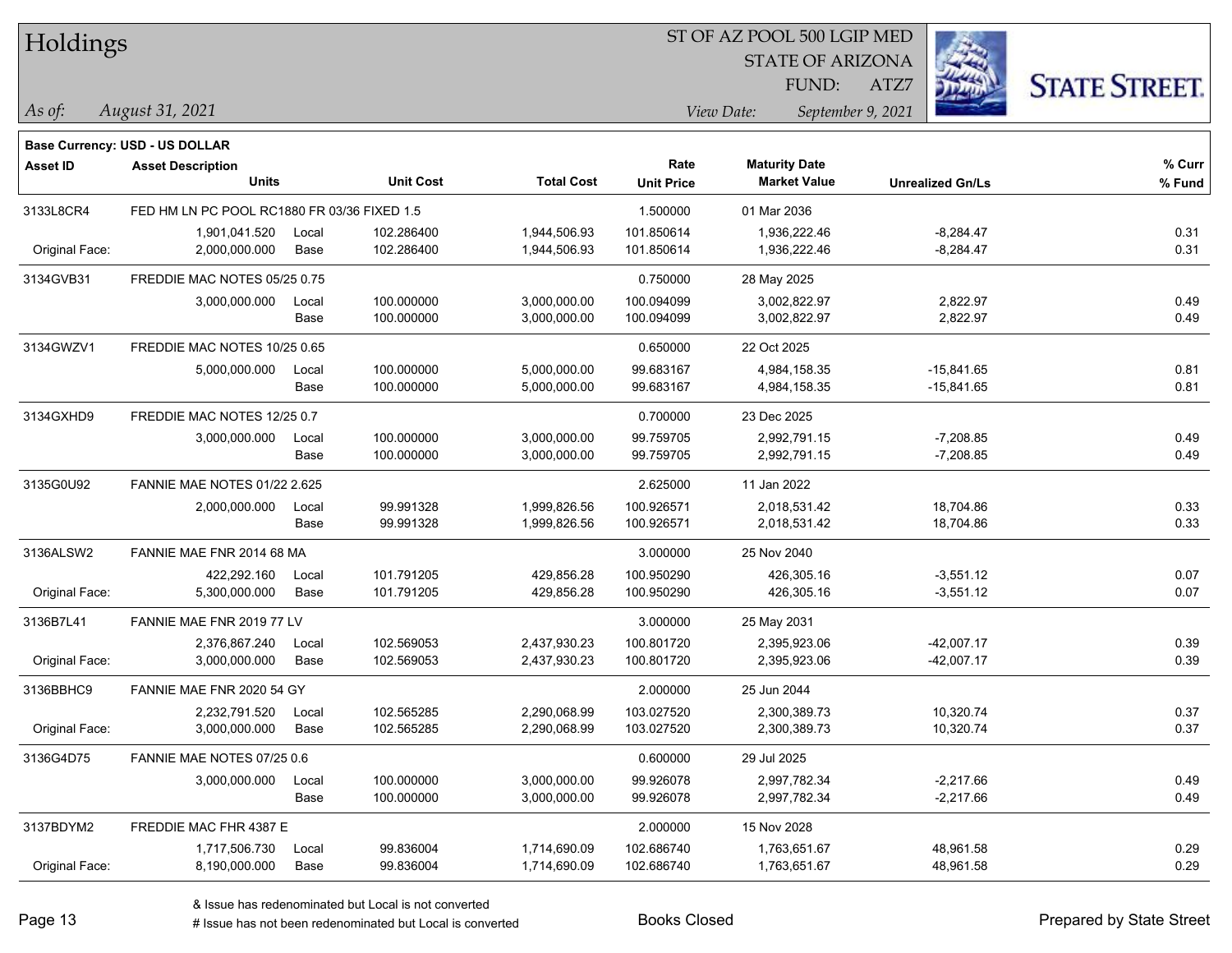| Holdings |
|----------|
|          |

STATE OF ARIZONA FUND:

ATZ7



*August 31, 2021 As of: View Date: September 9, 2021*

|                 | <b>Base Currency: USD - US DOLLAR</b> |       |                  |                   |                   |                      |                         |        |
|-----------------|---------------------------------------|-------|------------------|-------------------|-------------------|----------------------|-------------------------|--------|
| <b>Asset ID</b> | <b>Asset Description</b>              |       |                  |                   | Rate              | <b>Maturity Date</b> |                         | % Curr |
|                 | <b>Units</b>                          |       | <b>Unit Cost</b> | <b>Total Cost</b> | <b>Unit Price</b> | <b>Market Value</b>  | <b>Unrealized Gn/Ls</b> | % Fund |
| 3137BG5C9       | FREDDIE MAC FHR 4425 VL               |       |                  |                   | 4.000000          | 15 Mar 2026          |                         |        |
|                 | 563,108.350                           | Local | 103.635794       | 583,581.81        | 101.269770        | 570,258.53           | -13,323.28              | 0.09   |
| Original Face:  | 1,212,000.000                         | Base  | 103.635794       | 583,581.81        | 101.269770        | 570,258.53           | $-13,323.28$            | 0.09   |
| 3137F8AW3       | FREDDIE MAC FHR 5058 BD               |       |                  |                   | 3.000000          | 25 Dec 2035          |                         |        |
|                 | 1,388,203.600                         | Local | 102.518686       | 1,423,168.09      | 101.641350        | 1,410,988.88         | -12,179.21              | 0.23   |
| Original Face:  | 2,000,000.000                         | Base  | 102.518686       | 1,423,168.09      | 101.641350        | 1,410,988.88         | $-12,179.21$            | 0.23   |
| 3137FVUG5       | FREDDIE MAC FHR 5016 BA               |       |                  |                   | 2.000000          | 25 Sep 2044          |                         |        |
|                 | 2,025,022.590                         | Local | 102.613045       | 2,077,937.35      | 102.407180        | 2,073,768.53         | $-4,168.82$             | 0.34   |
| Original Face:  | 3,000,000.000                         | Base  | 102.613045       | 2,077,937.35      | 102.407180        | 2,073,768.53         | $-4,168.82$             | 0.34   |
| 3138MFUC9       | FNMA POOL AQ0578 FN 11/27 FIXED 2.5   |       |                  |                   | 2.500000          | 01 Nov 2027          |                         |        |
|                 | 265,405.380                           | Local | 100.940188       | 267,900.69        | 105.044203        | 278,792.97           | 10,892.28               | 0.05   |
| Original Face:  | 1,500,000.000                         | Base  | 100.940188       | 267,900.69        | 105.044203        | 278,792.97           | 10,892.28               | 0.05   |
| 31412QBF5       | FNMA POOL 931638 FN 07/39 FIXED 4.5   |       |                  |                   | 4.500000          | 01 Jul 2039          |                         |        |
|                 | 34,868.610                            | Local | 101.340203       | 35,335.92         | 111.659305        | 38,934.05            | 3,598.13                | 0.01   |
| Original Face:  | 983,845.000                           | Base  | 101.340203       | 35,335.92         | 111.659305        | 38,934.05            | 3,598.13                | 0.01   |
| 31413MFY8       | FNMA POOL 949383 FN 08/22 FIXED 6     |       |                  |                   | 6.000000          | 01 Aug 2022          |                         |        |
|                 | 6,546.880                             | Local | 100.128000       | 6,555.26          | 101.524940        | 6,646.72             | 91.46                   | 0.00   |
| Original Face:  | 1,800,000.000                         | Base  | 100.128000       | 6,555.26          | 101.524940        | 6,646.72             | 91.46                   | 0.00   |
| 31416XE97       | FNMA POOL AB1959 FN 12/40 FIXED 4     |       |                  |                   | 4.000000          | 01 Dec 2040          |                         |        |
|                 | 811,940.950                           | Local | 103.398961       | 839,538.51        | 110.564619        | 897,719.42           | 58,180.91               | 0.15   |
| Original Face:  | 5,200,000.000                         | Base  | 103.398961       | 839,538.51        | 110.564619        | 897,719.42           | 58,180.91               | 0.15   |
| 31417AU98       | FNMA POOL AB4207 FN 01/27 FIXED 2.5   |       |                  |                   | 2.500000          | 01 Jan 2027          |                         |        |
|                 | 307,011.750                           | Local | 101.017906       | 310,136.84        | 105.139328        | 322,790.09           | 12,653.25               | 0.05   |
| Original Face:  | 2,680,283.000                         | Base  | 101.017906       | 310,136.84        | 105.139328        | 322,790.09           | 12,653.25               | 0.05   |
| 31417CUR4       | FNMA POOL AB5991 FN 08/27 FIXED 2.5   |       |                  |                   | 2.500000          | 01 Aug 2027          |                         |        |
|                 | 2,326,947.600                         | Local | 101.562158       | 2,363,298.19      | 105.026631        | 2,443,914.67         | 80,616.48               | 0.40   |
| Original Face:  | 15,000,000.000                        | Base  | 101.562158       | 2,363,298.19      | 105.026631        | 2,443,914.67         | 80,616.48               | 0.40   |
| 31417GSE7       | FNMA POOL AB9516 FN 05/28 FIXED 2.5   |       |                  |                   | 2.500000          | 01 May 2028          |                         |        |
|                 | 880,718.330                           | Local | 100.891133       | 888,566.70        | 105.016175        | 924,896.70           | 36,330.00               | 0.15   |
| Original Face:  | 4,200,000.000                         | Base  | 100.891133       | 888,566.70        | 105.016175        | 924,896.70           | 36,330.00               | 0.15   |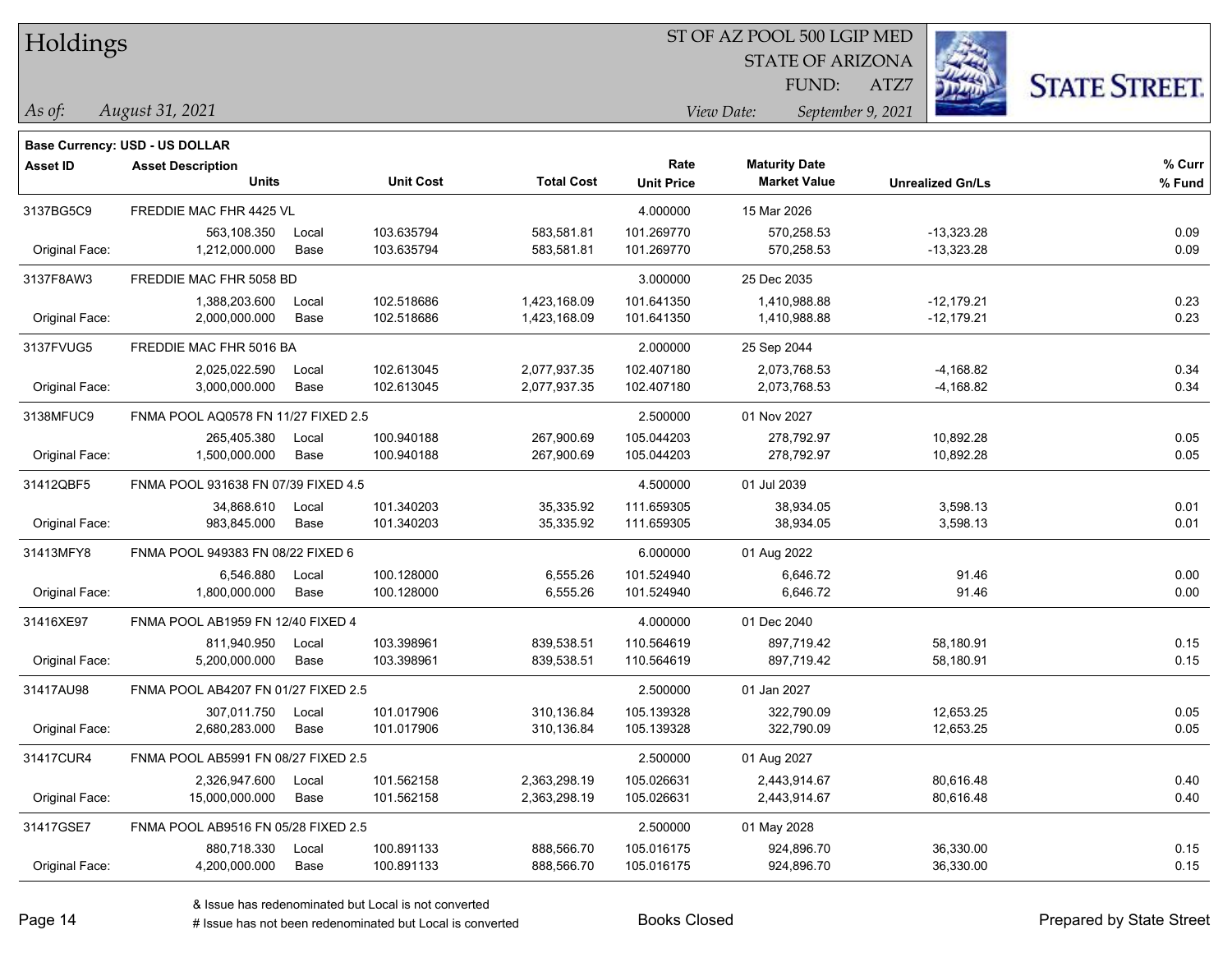| Holdings |
|----------|
|          |

STATE OF ARIZONA

ATZ7



**Base Currency: USD - US DOLLAR**

*August 31, 2021 As of: View Date: September 9, 2021* FUND:

| Asset ID       | <b>Asset Description</b>            |       |                  |                   | Rate              | <b>Maturity Date</b> |                         | % Curr |
|----------------|-------------------------------------|-------|------------------|-------------------|-------------------|----------------------|-------------------------|--------|
|                | <b>Units</b>                        |       | <b>Unit Cost</b> | <b>Total Cost</b> | <b>Unit Price</b> | <b>Market Value</b>  | <b>Unrealized Gn/Ls</b> | % Fund |
| 31417SXR6      | FNMA POOL AC6087 FN 11/24 FIXED 5   |       |                  |                   | 5.000000          | 01 Nov 2024          |                         |        |
|                | 49,543.940                          | Local | 101.132974       | 50,105.26         | 104.245617        | 51,647.39            | 1,542.13                | 0.01   |
| Original Face: | 1,500,000.000                       | Base  | 101.132974       | 50,105.26         | 104.245617        | 51,647.39            | 1,542.13                | 0.01   |
| 31417VTG8      | FNMA POOL AC8650 FN 01/25 FIXED 4   |       |                  |                   | 4.000000          | 01 Jan 2025          |                         |        |
|                | 65,918.560                          | Local | 100.708769       | 66,385.77         | 106.078978        | 69,925.73            | 3,539.96                | 0.01   |
| Original Face: | 3,200,000.000                       | Base  | 100.708769       | 66,385.77         | 106.078978        | 69,925.73            | 3,539.96                | 0.01   |
| 31418ACU0      | FNMA POOL MA0982 FN 02/27 FIXED 3.5 |       |                  |                   | 3.500000          | 01 Feb 2027          |                         |        |
|                | 68,040.730                          | Local | 101.988089       | 69,393.44         | 106.803723        | 72,670.03            | 3,276.59                | 0.01   |
| Original Face: | 765,534.000                         | Base  | 101.988089       | 69,393.44         | 106.803723        | 72,670.03            | 3,276.59                | 0.01   |
| 31418AHW1      | FNMA POOL MA1144 FN 08/27 FIXED 2.5 |       |                  |                   | 2.500000          | 01 Aug 2027          |                         |        |
|                | 617,779.650                         | Local | 101.559305       | 627,412.72        | 105.016800        | 648,772.42           | 21,359.70               | 0.11   |
| Original Face: | 5,157,070.000                       | Base  | 101.559305       | 627,412.72        | 105.016800        | 648,772.42           | 21,359.70               | 0.11   |
| 31418RFS5      | FNMA POOL AD3776 FN 03/25 FIXED 4.5 |       |                  |                   | 4.500000          | 01 Mar 2025          |                         |        |
|                | 73,553.250                          | Local | 100.855407       | 74,182.43         | 105.097762        | 77,302.82            | 3,120.39                | 0.01   |
| Original Face: | 5,000,000.000                       | Base  | 100.855407       | 74,182.43         | 105.097762        | 77,302.82            | 3,120.39                | 0.01   |
| 31419AJM0      | FNMA POOL AE0267 FN 08/25 FIXED VAR |       |                  |                   | 4.000000          | 01 Aug 2025          |                         |        |
|                | 146,476.900                         | Local | 101.237089       | 148,288.95        | 106.160693        | 155,500.89           | 7,211.94                | 0.03   |
| Original Face: | 5,000,000.000                       | Base  | 101.237089       | 148,288.95        | 106.160693        | 155,500.89           | 7,211.94                | 0.03   |
| 31419BBT1      | FNMA POOL AE0949 FN 02/41 FIXED VAR |       |                  |                   | 4.000000          | 01 Feb 2041          |                         |        |
|                | 196,220.580                         | Local | 103.205846       | 202,511.11        | 109.998422        | 215,839.54           | 13,328.43               | 0.04   |
| Original Face: | 2,000,000.000                       | Base  | 103.205846       | 202,511.11        | 109.998422        | 215,839.54           | 13,328.43               | 0.04   |
| 31419CZL0      | FNMA POOL AE2546 FN 09/40 FIXED 4.5 |       |                  |                   | 4.500000          | 01 Sep 2040          |                         |        |
|                | 115,495.200                         | Local | 103.045018       | 119,012.05        | 112.052558        | 129,415.33           | 10,403.28               | 0.02   |
| Original Face: | 5,000,000.000                       | Base  | 103.045018       | 119,012.05        | 112.052558        | 129,415.33           | 10,403.28               | 0.02   |
| 31419JM47      | FNMA POOL AE7578 FN 11/40 FIXED 4.5 |       |                  |                   | 4.500000          | 01 Nov 2040          |                         |        |
|                | 1,252,926.950                       | Local | 106.031700       | 1,328,499.74      | 112.090750        | 1,404,415.22         | 75,915.48               | 0.23   |
| Original Face: | 14,750,000.000                      | Base  | 106.031700       | 1,328,499.74      | 112.090750        | 1,404,415.22         | 75,915.48               | 0.23   |
| 31419KU78      | FNMA POOL AE8705 FN 11/25 FIXED 3   |       |                  |                   | 3.000000          | 01 Nov 2025          |                         |        |
|                | 90,579.760                          | Local | 100.716098       | 91,228.40         | 105.447383        | 95,513.99            | 4,285.59                | 0.02   |
| Original Face: | 2,000,000.000                       | Base  | 100.716098       | 91,228.40         | 105.447383        | 95,513.99            | 4,285.59                | 0.02   |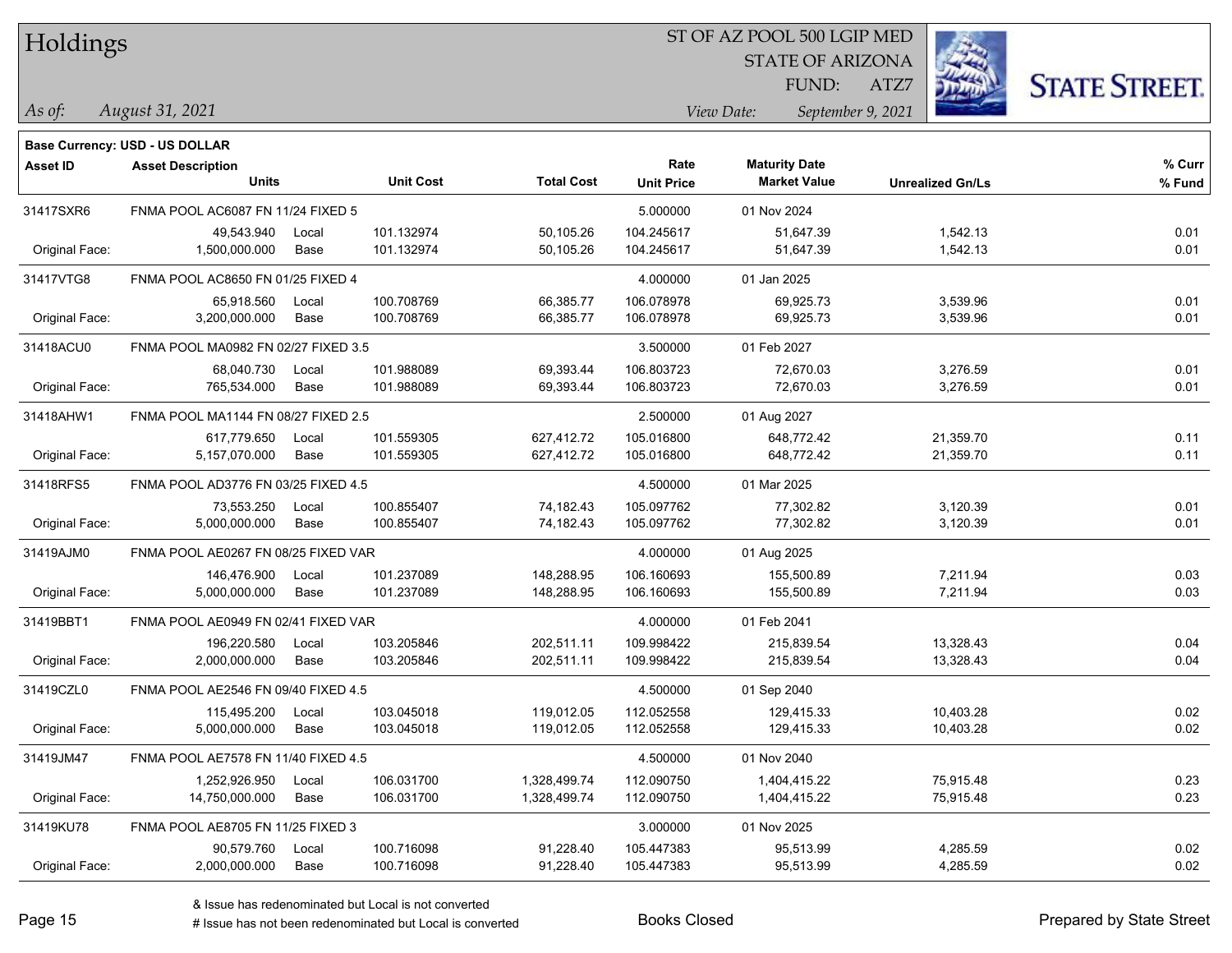| Holdings        |                                                 |       |                  |                   | ST OF AZ POOL 500 LGIP MED |             |                                             |      |                         |                      |
|-----------------|-------------------------------------------------|-------|------------------|-------------------|----------------------------|-------------|---------------------------------------------|------|-------------------------|----------------------|
|                 |                                                 |       |                  |                   |                            |             | <b>STATE OF ARIZONA</b>                     |      |                         |                      |
|                 |                                                 |       |                  |                   |                            |             | FUND:                                       | ATZ7 |                         | <b>STATE STREET.</b> |
| $ $ As of:      | August 31, 2021                                 |       |                  |                   |                            | View Date:  | September 9, 2021                           |      |                         |                      |
|                 |                                                 |       |                  |                   |                            |             |                                             |      |                         |                      |
|                 | <b>Base Currency: USD - US DOLLAR</b>           |       |                  |                   |                            |             |                                             |      |                         |                      |
| <b>Asset ID</b> | <b>Asset Description</b><br><b>Units</b>        |       | <b>Unit Cost</b> | <b>Total Cost</b> | Rate<br><b>Unit Price</b>  |             | <b>Maturity Date</b><br><b>Market Value</b> |      | <b>Unrealized Gn/Ls</b> | % Curr<br>% Fund     |
|                 |                                                 |       |                  |                   |                            |             |                                             |      |                         |                      |
| 341081GD3       | FLORIDA POWER + LIGHT CO SR UNSECURED 05/23 VAR |       |                  |                   | 0.300000                   | 10 May 2023 |                                             |      |                         |                      |
|                 | 3,000,000.000                                   | Local | 100.000000       | 3,000,000.00      | 100.022999                 |             | 3,000,689.97                                |      | 689.97                  | 0.49                 |
|                 |                                                 | Base  | 100.000000       | 3,000,000.00      | 100.022999                 |             | 3,000,689.97                                |      | 689.97                  | 0.49                 |
| 375558BU6       | GILEAD SCIENCES INC SR UNSECURED 09/21 VAR      |       |                  |                   | 0.274750                   | 17 Sep 2021 |                                             |      |                         |                      |
|                 | 5,000,000.000                                   | Local | 100.000000       | 5,000,000.00      | 100.005218                 |             | 5,000,260.90                                |      | 260.90                  | 0.81                 |
|                 |                                                 | Base  | 100.000000       | 5,000,000.00      | 100.005218                 |             | 5,000,260.90                                |      | 260.90                  | 0.81                 |
| 38141GXZ2       | GOLDMAN SACHS GROUP INC SR UNSECURED 03/24 VAR  |       |                  |                   | 0.673000                   | 08 Mar 2024 |                                             |      |                         |                      |
|                 | 3,000,000.000                                   | Local | 100.000000       | 3,000,000.00      | 100.160037                 |             | 3,004,801.11                                |      | 4,801.11                | 0.49                 |
|                 |                                                 | Base  | 100.000000       | 3,000,000.00      | 100.160037                 |             | 3,004,801.11                                |      | 4,801.11                | 0.49                 |
| 38150AEH4       | GOLDMAN SACHS GROUP INC SR UNSECURED 11/25 VAR  |       |                  |                   | 0.800000                   | 24 Nov 2025 |                                             |      |                         |                      |
|                 | 3,000,000.000                                   | Local | 100.000000       | 3,000,000.00      | 98.816468                  |             | 2,964,494.04                                |      | $-35,505.96$            | 0.48                 |
|                 |                                                 | Base  | 100.000000       | 3,000,000.00      | 98.816468                  |             | 2,964,494.04                                |      | $-35,505.96$            | 0.48                 |
| 38150AFG5       | GOLDMAN SACHS GROUP INC SR UNSECURED 04/26 VAR  |       |                  |                   | 1.350000                   | 30 Apr 2026 |                                             |      |                         |                      |
|                 | 3,000,000.000                                   | Local | 100.000000       | 3,000,000.00      | 99.056581                  |             | 2,971,697.43                                |      | $-28,302.57$            | 0.48                 |
|                 |                                                 | Base  | 100.000000       | 3,000,000.00      | 99.056581                  |             | 2,971,697.43                                |      | $-28,302.57$            | 0.48                 |
| 38150AG82       | GOLDMAN SACHS GROUP INC SR UNSECURED 06/26 1.4  |       |                  |                   | 1.400000                   | 16 Jun 2026 |                                             |      |                         |                      |
|                 | 3,000,000.000                                   | Local | 100.000000       | 3,000,000.00      | 99.777655                  |             | 2,993,329.65                                |      | $-6,670.35$             | 0.49                 |
|                 |                                                 | Base  | 100.000000       | 3,000,000.00      | 99.777655                  |             | 2,993,329.65                                |      | $-6,670.35$             | 0.49                 |
| 38378KBF5       | GOVERNMENT NATIONAL MORTGAGE A GNR 2013 30 A    |       |                  |                   | 1.500000                   | 16 May 2042 |                                             |      |                         |                      |
|                 | 809,901.480                                     | Local | 98.955021        | 801,438.18        | 100.538840                 |             | 814,265.55                                  |      | 12,827.37               | 0.13                 |
| Original Face:  | 4,000,000.000                                   | Base  | 98.955021        | 801,438.18        | 100.538840                 |             | 814,265.55                                  |      | 12,827.37               | 0.13                 |
| 38378KDJ5       | GOVERNMENT NATIONAL MORTGAGE A GNR 2013 46 AB   |       |                  |                   | 1.723000                   | 16 Aug 2042 |                                             |      |                         |                      |
|                 | 193,732.040                                     | Local | 99.209454        | 192,200.50        | 100.699010                 |             | 195,086.25                                  |      | 2,885.75                | 0.03                 |
| Original Face:  | 1,900,000.000                                   | Base  | 99.209454        | 192,200.50        | 100.699010                 |             | 195,086.25                                  |      | 2,885.75                | 0.03                 |
| 38379KTC2       | GOVERNMENT NATIONAL MORTGAGE A GNR 2015 85 AF   |       |                  |                   | 2.400000                   | 16 May 2044 |                                             |      |                         |                      |
|                 | 689,067.770                                     | Local | 99.596623        | 686,288.23        | 101.205190                 |             | 697,372.35                                  |      | 11,084.12               | 0.11                 |
| Original Face:  | 3,050,000.000                                   | Base  | 99.596623        | 686,288.23        | 101.205190                 |             | 697,372.35                                  |      | 11,084.12               | 0.11                 |
| 38379U5P7       | GOVERNMENT NATIONAL MORTGAGE A GNR 2017 20 AG   |       |                  |                   | 2.000000                   | 16 Aug 2048 |                                             |      |                         |                      |
|                 | 1,290,471.060                                   | Local | 99.357031        | 1,282,173.73      | 101.489560                 |             | 1,309,693.40                                |      | 27,519.67               | 0.21                 |
| Original Face:  | 3,000,000.000                                   | Base  | 99.357031        | 1,282,173.73      | 101.489560                 |             | 1,309,693.40                                |      | 27,519.67               | 0.21                 |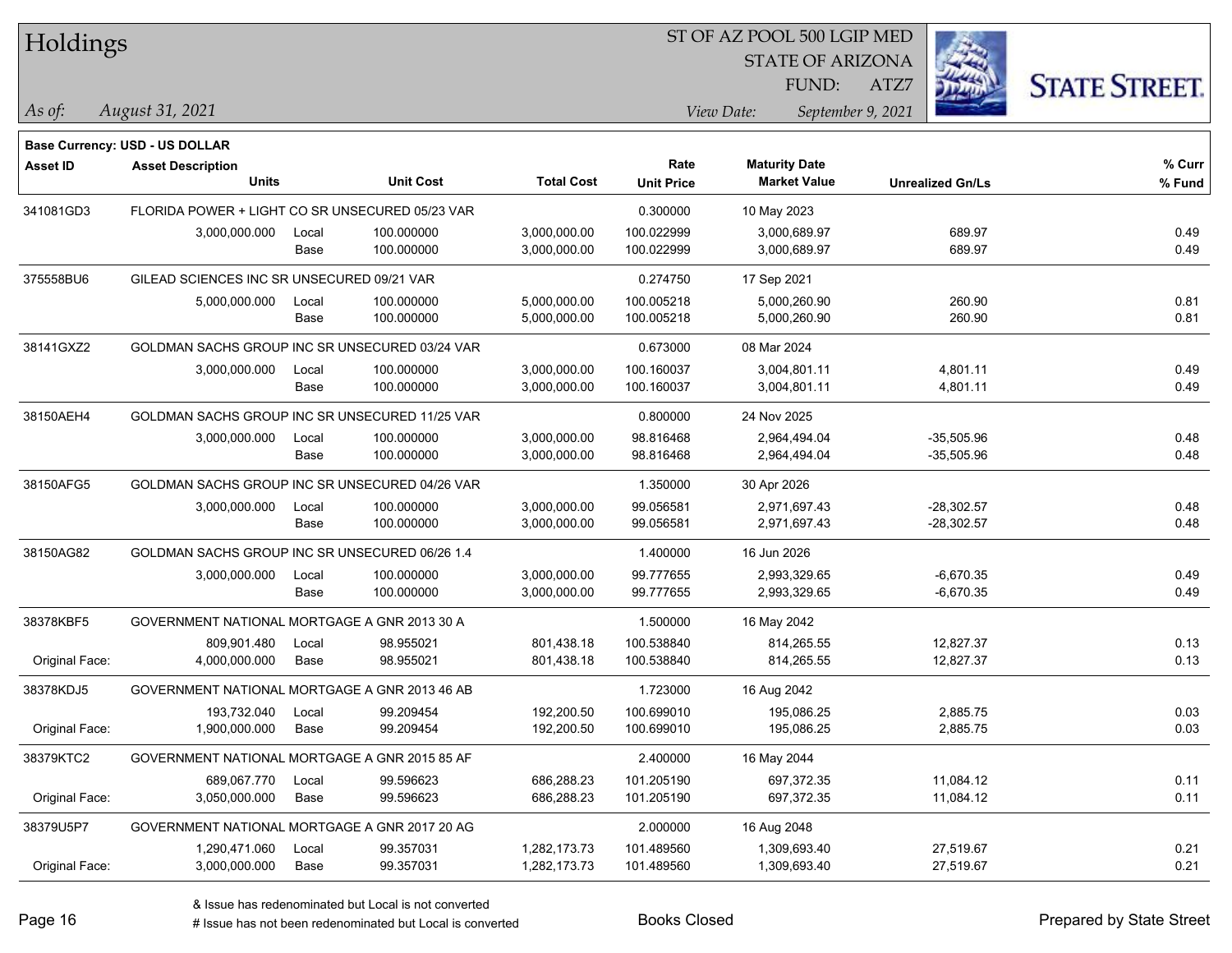| Holdings |
|----------|
|----------|

STATE OF ARIZONA FUND:

ATZ7



*August 31, 2021 As of: View Date: September 9, 2021*

**Base Currency: USD - US DOLLAR**

| Asset ID       | <b>Asset Description</b>                       |       |                  |                   | Rate              | <b>Maturity Date</b> |                         | % Curr |
|----------------|------------------------------------------------|-------|------------------|-------------------|-------------------|----------------------|-------------------------|--------|
|                | <b>Units</b>                                   |       | <b>Unit Cost</b> | <b>Total Cost</b> | <b>Unit Price</b> | <b>Market Value</b>  | <b>Unrealized Gn/Ls</b> | % Fund |
| 38380LD26      | GOVERNMENT NATIONAL MORTGAGE A GNR 2019 H15 GA |       |                  |                   | 2.250000          | 20 Aug 2069          |                         |        |
|                | 1,208,032.550                                  | Local | 102.842087       | 1,242,365.89      | 103.505272        | 1,250,377.38         | 8,011.49                | 0.20   |
| Original Face: | 3,000,000.000                                  | Base  | 102.842087       | 1,242,365.89      | 103.505272        | 1,250,377.38         | 8,011.49                | 0.20   |
| 38380LN25      | GOVERNMENT NATIONAL MORTGAGE A GNR 2019 H18 KA |       |                  |                   | 2.200000          | 20 Nov 2069          |                         |        |
|                | 600,023.590                                    | Local | 100.407106       | 602,466.32        | 102.573339        | 615,464.23           | 12,997.91               | 0.10   |
| Original Face: | 1,000,000.000                                  | Base  | 100.407106       | 602,466.32        | 102.573339        | 615,464.23           | 12,997.91               | 0.10   |
| 41284NAB6      | HARLEY DAVIDSON MOTORCYCLE TRU HDMOT 2021 A A2 |       |                  |                   | 0.220000          | 15 Apr 2024          |                         |        |
|                | 2,024,052.120                                  | Local | 99.991641        | 2,023,882.93      | 100.027630        | 2,024,611.37         | 728.44                  | 0.33   |
| Original Face: | 2,750,000.000                                  | Base  | 99.991641        | 2,023,882.93      | 100.027630        | 2,024,611.37         | 728.44                  | 0.33   |
| 459058HC0      | INTL BK RECON + DEVELOP SR UNSECURED 08/24 VAR |       |                  |                   | 0.350000          | 06 Aug 2024          |                         |        |
|                | 3,000,000.000                                  | Local | 100.056936       | 3,001,708.07      | 100.534000        | 3,016,020.00         | 14,311.93               | 0.49   |
|                |                                                | Base  | 100.056936       | 3,001,708.07      | 100.534000        | 3,016,020.00         | 14,311.93               | 0.49   |
| 45905U5V2      | INTL BK RECON + DEVELOP SR UNSECURED 01/25 1.7 |       |                  |                   | 1.700000          | 31 Jan 2025          |                         |        |
|                | 5,000,000.000                                  | Local | 100.000000       | 5,000,000.00      | 100.332194        | 5,016,609.70         | 16,609.70               | 0.82   |
|                |                                                | Base  | 100.000000       | 5,000,000.00      | 100.332194        | 5,016,609.70         | 16,609.70               | 0.82   |
| 46625HRL6      | JPMORGAN CHASE + CO SR UNSECURED 05/23 2.7     |       |                  |                   | 2.700000          | 18 May 2023          |                         |        |
|                | 3,000,000.000                                  | Local | 99.346484        | 2,980,394.52      | 103.684206        | 3,110,526.18         | 130,131.66              | 0.51   |
|                |                                                | Base  | 99.346484        | 2,980,394.52      | 103.684206        | 3,110,526.18         | 130,131.66              | 0.51   |
| 478160CN2      | JOHNSON + JOHNSON SR UNSECURED 09/25 0.55      |       |                  |                   | 0.550000          | 01 Sep 2025          |                         |        |
|                | 2,000,000.000                                  | Local | 99.913502        | 1,998,270.03      | 99.135020         | 1,982,700.40         | $-15,569.63$            | 0.32   |
|                |                                                | Base  | 99.913502        | 1,998,270.03      | 99.135020         | 1,982,700.40         | $-15,569.63$            | 0.32   |
| 48128GM49      | JPMORGAN CHASE + CO SR UNSECURED 11/24 VAR     |       |                  |                   | 2.300000          | 27 Nov 2024          |                         |        |
|                | 3,000,000.000                                  | Local | 100.000000       | 3,000,000.00      | 100.097490        | 3,002,924.70         | 2,924.70                | 0.49   |
|                |                                                | Base  | 100.000000       | 3,000,000.00      | 100.097490        | 3,002,924.70         | 2,924.70                | 0.49   |
| 48128GV56      | JPMORGAN CHASE + CO SR UNSECURED 08/25 0.8     |       |                  |                   | 0.800000          | 18 Aug 2025          |                         |        |
|                | 2,000,000.000                                  | Local | 100.000000       | 2,000,000.00      | 97.698516         | 1,953,970.32         | $-46,029.68$            | 0.32   |
|                |                                                | Base  | 100.000000       | 2,000,000.00      | 97.698516         | 1,953,970.32         | $-46,029.68$            | 0.32   |
| 49327M2Z6      | KEY BANK NA SR UNSECURED 03/23 1.25            |       |                  |                   | 1.250000          | 10 Mar 2023          |                         |        |
|                | 3,000,000.000                                  | Local | 99.977361        | 2,999,320.82      | 101.432094        | 3,042,962.82         | 43,642.00               | 0.49   |
|                |                                                | Base  | 99.977361        | 2,999,320.82      | 101.432094        | 3,042,962.82         | 43,642.00               | 0.49   |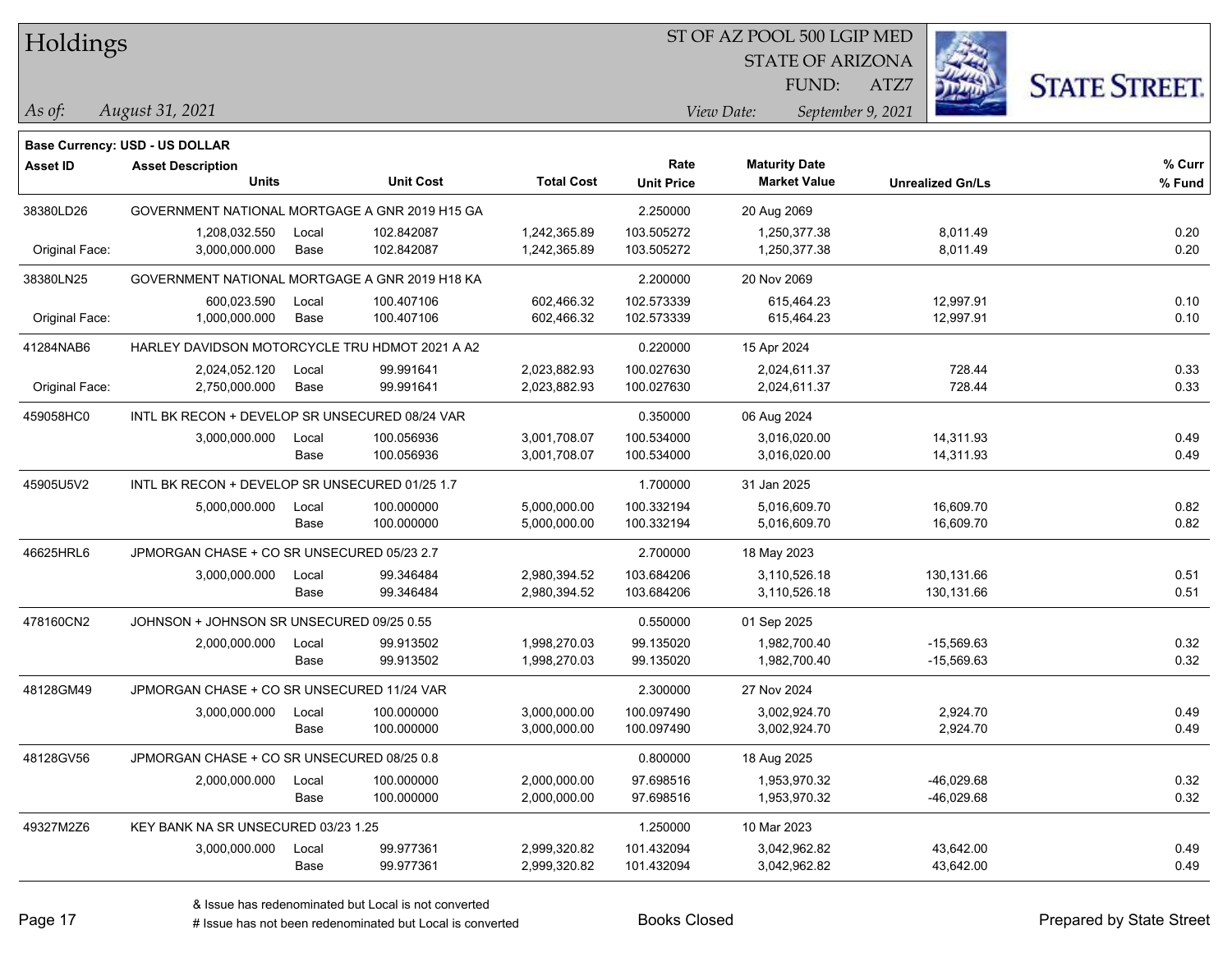| Holdings        |                                                    |       |                  |                   | ST OF AZ POOL 500 LGIP MED |                                             |                         |                      |  |  |  |
|-----------------|----------------------------------------------------|-------|------------------|-------------------|----------------------------|---------------------------------------------|-------------------------|----------------------|--|--|--|
|                 |                                                    |       |                  |                   |                            | <b>STATE OF ARIZONA</b>                     |                         |                      |  |  |  |
|                 |                                                    |       |                  |                   |                            | FUND:                                       | ATZ7                    | <b>STATE STREET.</b> |  |  |  |
| As of:          | August 31, 2021                                    |       |                  |                   |                            | View Date:<br>September 9, 2021             |                         |                      |  |  |  |
|                 |                                                    |       |                  |                   |                            |                                             |                         |                      |  |  |  |
|                 | <b>Base Currency: USD - US DOLLAR</b>              |       |                  |                   |                            |                                             |                         |                      |  |  |  |
| <b>Asset ID</b> | <b>Asset Description</b><br><b>Units</b>           |       | <b>Unit Cost</b> | <b>Total Cost</b> | Rate<br><b>Unit Price</b>  | <b>Maturity Date</b><br><b>Market Value</b> | <b>Unrealized Gn/Ls</b> | % Curr<br>% Fund     |  |  |  |
| 59217GEE5       | MET LIFE GLOB FUNDING I SECURED 144A 01/23 1.95    |       |                  |                   | 1.950000                   | 13 Jan 2023                                 |                         |                      |  |  |  |
|                 | 3,000,000.000                                      | Local | 99.980422        | 2,999,412.67      | 102.180571                 | 3,065,417.13                                | 66,004.46               | 0.50                 |  |  |  |
|                 |                                                    | Base  | 99.980422        | 2,999,412.67      | 102.180571                 | 3,065,417.13                                | 66,004.46               | 0.50                 |  |  |  |
| 59217GEK1       | MET LIFE GLOB FUNDING I SECURED 144A 09/23 0.45    |       |                  |                   | 0.450000                   | 01 Sep 2023                                 |                         |                      |  |  |  |
|                 | 2,335,000.000                                      | Local | 99.990267        | 2,334,772.73      | 100.200542                 | 2,339,682.66                                | 4,909.93                | 0.38                 |  |  |  |
|                 |                                                    | Base  | 99.990267        | 2,334,772.73      | 100.200542                 | 2,339,682.66                                | 4,909.93                | 0.38                 |  |  |  |
| 63743HEU2       | NATIONAL RURAL UTIL COOP SR UNSECURED 02/24 0.35   |       |                  |                   | 0.350000                   | 08 Feb 2024                                 |                         |                      |  |  |  |
|                 | 5,000,000.000                                      | Local | 99.943918        | 4,997,195.89      | 99.436417                  | 4,971,820.85                                | $-25,375.04$            | 0.81                 |  |  |  |
|                 |                                                    | Base  | 99.943918        | 4,997,195.89      | 99.436417                  | 4,971,820.85                                | $-25,375.04$            | 0.81                 |  |  |  |
| 637639AB1       | NATIONAL SECS CLEARING SR UNSECURED 144A 04/25 1.5 |       |                  |                   | 1.500000                   | 23 Apr 2025                                 |                         |                      |  |  |  |
|                 | 3,000,000.000                                      | Local | 99.857436        | 2,995,723.07      | 102.119955                 | 3,063,598.65                                | 67,875.58               | 0.50                 |  |  |  |
|                 |                                                    | Base  | 99.857436        | 2,995,723.07      | 102.119955                 | 3,063,598.65                                | 67,875.58               | 0.50                 |  |  |  |
| 637639AC9       | NATIONAL SECS CLEARING SR UNSECURED 144A 12/23 0.4 |       |                  |                   | 0.400000                   | 07 Dec 2023                                 |                         |                      |  |  |  |
|                 | 2,000,000.000                                      | Local | 99.906456        | 1,998,129.11      | 100.236030                 | 2,004,720.60                                | 6,591.49                | 0.33                 |  |  |  |
|                 |                                                    | Base  | 99.906456        | 1,998,129.11      | 100.236030                 | 2,004,720.60                                | 6,591.49                | 0.33                 |  |  |  |
| 641062AQ7       | NESTLE HOLDINGS INC COMPANY GUAR 144A 01/24 0.375  |       |                  |                   | 0.375000                   | 15 Jan 2024                                 |                         |                      |  |  |  |
|                 | 5,000,000.000                                      | Local | 99.828508        | 4,991,425.39      | 99.716123                  | 4,985,806.15                                | $-5,619.24$             | 0.81                 |  |  |  |
|                 |                                                    | Base  | 99.828508        | 4,991,425.39      | 99.716123                  | 4,985,806.15                                | $-5,619.24$             | 0.81                 |  |  |  |
| 64952WDL4       | NEW YORK LIFE GLOBAL FDG SECURED 144A 01/25 2      |       |                  |                   | 2.000000                   | 22 Jan 2025                                 |                         |                      |  |  |  |
|                 | 5,000,000.000                                      | Local | 99.756540        | 4,987,827.01      | 104.035681                 | 5,201,784.05                                | 213,957.04              | 0.85                 |  |  |  |
|                 |                                                    | Base  | 99.756540        | 4,987,827.01      | 104.035681                 | 5,201,784.05                                | 213,957.04              | 0.85                 |  |  |  |
| 65339KAS9       | NEXTERA ENERGY CAPITAL COMPANY GUAR 09/21 2.403    |       |                  |                   | 2.403000                   | 01 Sep 2049                                 |                         |                      |  |  |  |
|                 | 5,000,000.000                                      | Local | 100.000000       | 5,000,000.00      | 100.000000                 | 5,000,000.00                                | 0.00                    | 0.81                 |  |  |  |
|                 |                                                    | Base  | 100.000000       | 5,000,000.00      | 100.000000                 | 5,000,000.00                                | 0.00                    | 0.81                 |  |  |  |
| 65339KBU3       | NEXTERA ENERGY CAPITAL COMPANY GUAR 03/23 0.65     |       |                  |                   | 0.650000                   | 01 Mar 2023                                 |                         |                      |  |  |  |
|                 | 4,000,000.000                                      | Local | 99.992353        | 3,999,694.12      | 100.383247                 | 4,015,329.88                                | 15,635.76               | 0.65                 |  |  |  |
|                 |                                                    | Base  | 99.992353        | 3,999,694.12      | 100.383247                 | 4,015,329.88                                | 15,635.76               | 0.65                 |  |  |  |
| 67066GAK0       | NVIDIA CORP SR UNSECURED 06/23 0.309               |       |                  |                   | 0.309000                   | 15 Jun 2023                                 |                         |                      |  |  |  |
|                 | 5,000,000.000                                      | Local | 100.000000       | 5,000,000.00      | 100.187889                 | 5,009,394.45                                | 9,394.45                | 0.81                 |  |  |  |
|                 |                                                    | Base  | 100.000000       | 5,000,000.00      | 100.187889                 | 5,009,394.45                                | 9,394.45                | 0.81                 |  |  |  |

L

 $\overline{\phantom{a}}$ 

 $\overline{\phantom{a}}$ 

 $\overline{\phantom{0}}$ 

 $\overline{\phantom{0}}$ 

 $\overline{\phantom{0}}$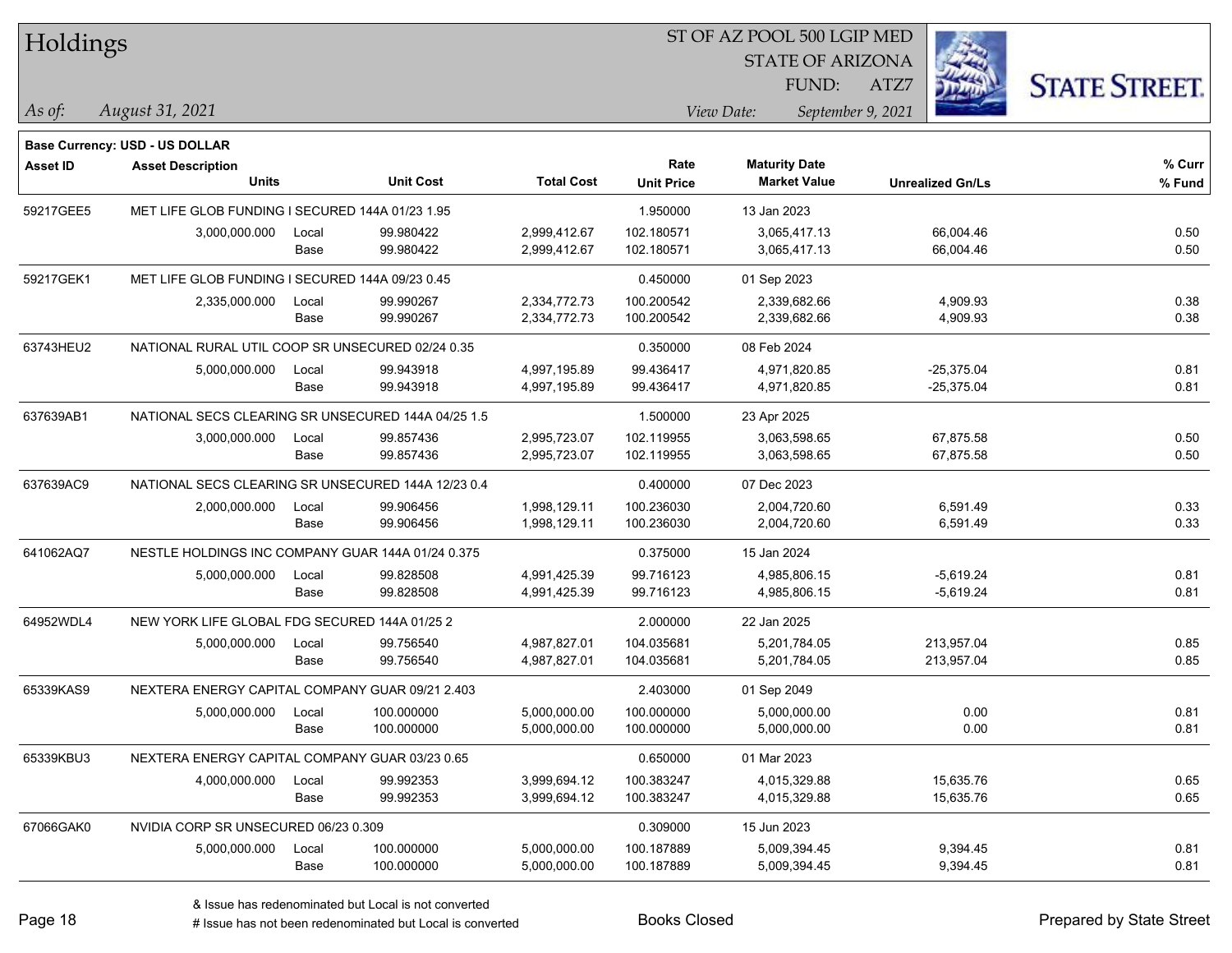| Holdings        |                                                 |       |                  |                   | ST OF AZ POOL 500 LGIP MED |            |                         |                         |                      |
|-----------------|-------------------------------------------------|-------|------------------|-------------------|----------------------------|------------|-------------------------|-------------------------|----------------------|
|                 |                                                 |       |                  |                   |                            |            | <b>STATE OF ARIZONA</b> |                         |                      |
|                 |                                                 |       |                  |                   |                            |            | FUND:                   | ATZ7                    | <b>STATE STREET.</b> |
| As of:          | August 31, 2021                                 |       |                  |                   |                            | View Date: | September 9, 2021       |                         |                      |
|                 | <b>Base Currency: USD - US DOLLAR</b>           |       |                  |                   |                            |            |                         |                         |                      |
| <b>Asset ID</b> | <b>Asset Description</b>                        |       |                  |                   | Rate                       |            | <b>Maturity Date</b>    |                         | % Curr               |
|                 | <b>Units</b>                                    |       | <b>Unit Cost</b> | <b>Total Cost</b> | <b>Unit Price</b>          |            | <b>Market Value</b>     | <b>Unrealized Gn/Ls</b> | % Fund               |
| 68389XBB0       | ORACLE CORP SR UNSECURED 05/22 2.5              |       |                  |                   | 2.500000                   |            | 15 May 2022             |                         |                      |
|                 | 2,000,000.000                                   | Local | 101.184585       | 2,023,691.70      | 101.196334                 |            | 2,023,926.68            | 234.98                  | 0.33                 |
|                 |                                                 | Base  | 101.184585       | 2,023,691.70      | 101.196334                 |            | 2,023,926.68            | 234.98                  | 0.33                 |
| 68389XCC7       | ORACLE CORP SR UNSECURED 03/26 1.65             |       |                  |                   | 1.650000                   |            | 25 Mar 2026             |                         |                      |
|                 | 2,000,000.000                                   | Local | 99.956296        | 1,999,125.91      | 101.758142                 |            | 2,035,162.84            | 36,036.93               | 0.33                 |
|                 |                                                 | Base  | 99.956296        | 1,999,125.91      | 101.758142                 |            | 2,035,162.84            | 36,036.93               | 0.33                 |
| 713448FB9       | PEPSICO INC SR UNSECURED 10/23 0.4              |       |                  |                   | 0.400000                   |            | 07 Oct 2023             |                         |                      |
|                 | 2,000,000.000                                   | Local | 99.960126        | 1,999,202.52      | 100.334000                 |            | 2,006,680.00            | 7,477.48                | 0.33                 |
|                 |                                                 | Base  | 99.960126        | 1,999,202.52      | 100.334000                 |            | 2,006,680.00            | 7,477.48                | 0.33                 |
| 723484AH4       | PINNACLE WEST CAPITAL SR UNSECURED 06/25 1.3    |       |                  |                   | 1.300000                   |            | 15 Jun 2025             |                         |                      |
|                 | 3,000,000.000                                   | Local | 99.992459        | 2,999,773.78      | 100.937840                 |            | 3,028,135.20            | 28,361.42               | 0.49                 |
|                 |                                                 | Base  | 99.992459        | 2,999,773.78      | 100.937840                 |            | 3,028,135.20            | 28,361.42               | 0.49                 |
| 74256LEM7       | PRINCIPAL LFE GLB FND II SECURED 144A 04/24 VAR |       |                  |                   | 0.500000                   |            | 12 Apr 2024             |                         |                      |
|                 | 2,500,000.000                                   | Local | 100.000000       | 2,500,000.00      | 100.210498                 |            | 2,505,262.45            | 5,262.45                | 0.41                 |
|                 |                                                 | Base  | 100.000000       | 2,500,000.00      | 100.210498                 |            | 2,505,262.45            | 5,262.45                | 0.41                 |
| 742718FP9       | PROCTER + GAMBLE CO/THE SR UNSECURED 04/26 1    |       |                  |                   | 1.000000                   |            | 23 Apr 2026             |                         |                      |
|                 | 2,000,000.000                                   | Local | 99.963798        | 1,999,275.96      | 100.587965                 |            | 2,011,759.30            | 12,483.34               | 0.33                 |
|                 |                                                 | Base  | 99.963798        | 1,999,275.96      | 100.587965                 |            | 2,011,759.30            | 12,483.34               | 0.33                 |
| 771196BR2       | ROCHE HOLDINGS INC COMPANY GUAR 144A 03/24 VAR  |       |                  |                   | 0.290000                   |            | 05 Mar 2024             |                         |                      |
|                 | 3,000,000.000                                   | Local | 100.000000       | 3,000,000.00      | 100.311015                 |            | 3,009,330.45            | 9,330.45                | 0.49                 |
|                 |                                                 | Base  | 100.000000       | 3,000,000.00      | 100.311015                 |            | 3,009,330.45            | 9,330.45                | 0.49                 |
| 78013XGQ5       | ROYAL BANK OF CANADA SR UNSECURED 03/23 VAR     |       |                  |                   | 0.530750                   |            | 06 Mar 2023             |                         |                      |
|                 | 5,000,000.000                                   | Local | 100.000000       | 5,000,000.00      | 100.447869                 |            | 5,022,393.45            | 22,393.45               | 0.82                 |
|                 |                                                 | Base  | 100.000000       | 5,000,000.00      | 100.447869                 |            | 5,022,393.45            | 22,393.45               | 0.82                 |
| 78014RAQ3       | ROYAL BANK OF CANADA SR UNSECURED 10/21 VAR     |       |                  |                   | 3.000000                   |            | 22 Oct 2021             |                         |                      |
|                 | 2,000,000.000                                   | Local | 100.000000       | 2,000,000.00      | 100.371007                 |            | 2,007,420.14            | 7,420.14                | 0.33                 |
|                 |                                                 | Base  | 100.000000       | 2,000,000.00      | 100.371007                 |            | 2,007,420.14            | 7,420.14                | 0.33                 |
| 78014RBY5       | ROYAL BANK OF CANADA SR UNSECURED 01/25 2.2     |       |                  |                   | 2.200000                   |            | 31 Jan 2025             |                         |                      |
|                 | 3,460,000.000                                   | Local | 100.000000       | 3,460,000.00      | 100.231153                 |            | 3,467,997.89            | 7,997.89                | 0.56                 |
|                 |                                                 | Base  | 100.000000       | 3,460,000.00      | 100.231153                 |            | 3,467,997.89            | 7,997.89                | 0.56                 |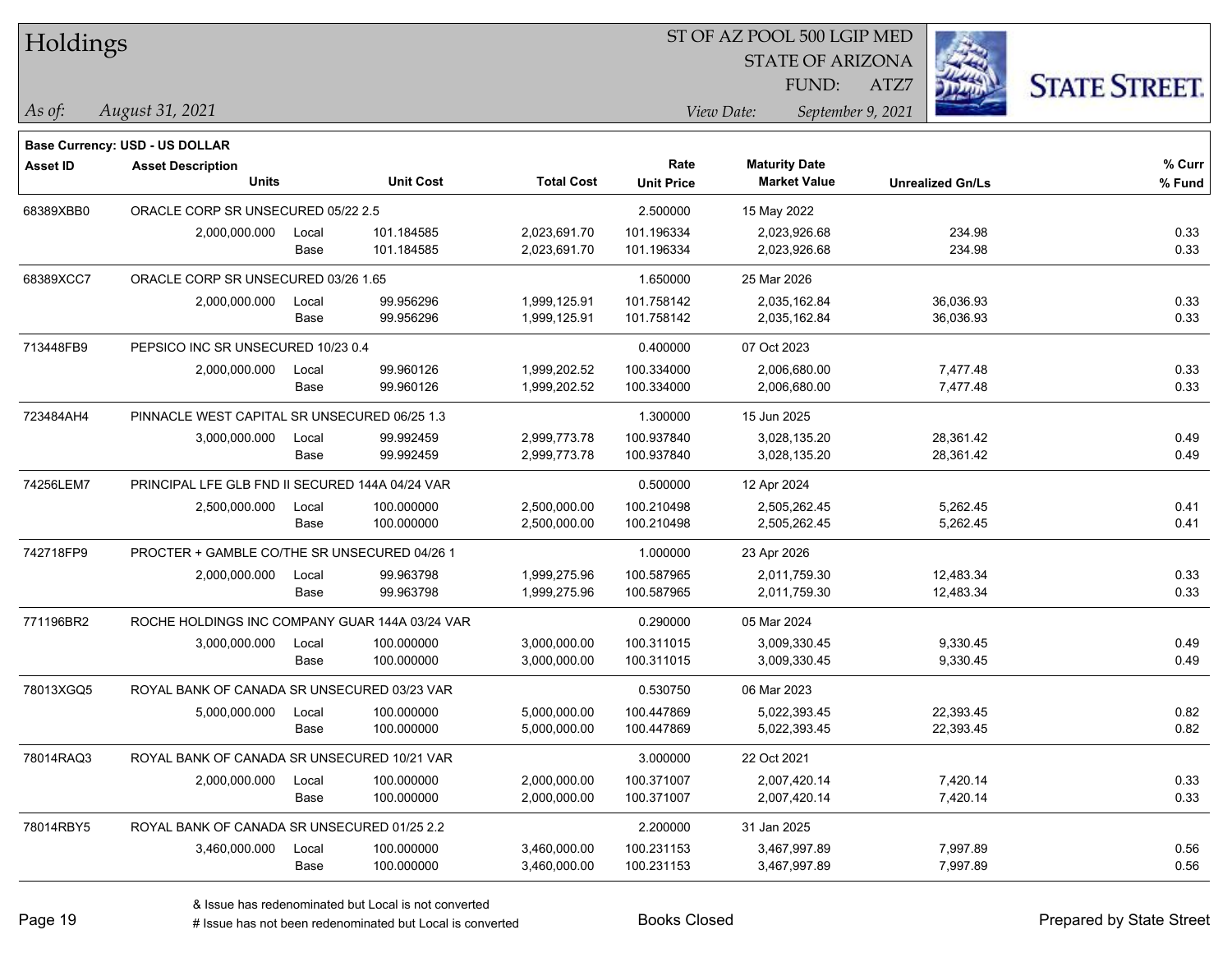| Holdings        |                                                |       |                  |                   |                   | ST OF AZ POOL 500 LGIP MED      |                         |                      |
|-----------------|------------------------------------------------|-------|------------------|-------------------|-------------------|---------------------------------|-------------------------|----------------------|
|                 |                                                |       |                  |                   |                   | <b>STATE OF ARIZONA</b>         |                         |                      |
|                 |                                                |       |                  |                   |                   | FUND:                           | ATZ7                    | <b>STATE STREET.</b> |
| $As$ of:        | August 31, 2021                                |       |                  |                   |                   | View Date:<br>September 9, 2021 |                         |                      |
|                 | <b>Base Currency: USD - US DOLLAR</b>          |       |                  |                   |                   |                                 |                         |                      |
| <b>Asset ID</b> | <b>Asset Description</b>                       |       |                  |                   | Rate              | <b>Maturity Date</b>            |                         | % Curr               |
|                 | <b>Units</b>                                   |       | <b>Unit Cost</b> | <b>Total Cost</b> | <b>Unit Price</b> | <b>Market Value</b>             | <b>Unrealized Gn/Ls</b> | % Fund               |
| 78014RCM0       | ROYAL BANK OF CANADA SR UNSECURED 03/25 VAR    |       |                  |                   | 1.500000          | 27 Mar 2025                     |                         |                      |
|                 | 3,000,000.000                                  | Local | 100.000000       | 3,000,000.00      | 101.736000        | 3,052,080.00                    | 52,080.00               | 0.50                 |
|                 |                                                | Base  | 100.000000       | 3,000,000.00      | 101.736000        | 3,052,080.00                    | 52,080.00               | 0.50                 |
| 78014RDA5       | ROYAL BANK OF CANADA SR UNSECURED 08/25 VAR    |       |                  |                   | 0.550000          | 18 Aug 2025                     |                         |                      |
|                 | 3,000,000.000                                  | Local | 100.000000       | 3,000,000.00      | 97.811500         | 2,934,345.00                    | $-65,655.00$            | 0.48                 |
|                 |                                                | Base  | 100.000000       | 3,000,000.00      | 97.811500         | 2,934,345.00                    | $-65,655.00$            | 0.48                 |
| 79466LAG9       | SALESFORCE.COM INC SR UNSECURED 07/24 0.625    |       |                  |                   | 0.625000          | 15 Jul 2024                     |                         |                      |
|                 | 2,000,000.000                                  | Local | 99.956068        | 1,999,121.36      | 100.218199        | 2,004,363.98                    | 5,242.62                | 0.33                 |
|                 |                                                | Base  | 99.956068        | 1,999,121.36      | 100.218199        | 2,004,363.98                    | 5,242.62                | 0.33                 |
| 822582CA8       | SHELL INTERNATIONAL FIN COMPANY GUAR 11/23 VAR |       |                  |                   | 0.521250          | 13 Nov 2023                     |                         |                      |
|                 | 1,950,000.000                                  | Local | 100.184549       | 1,953,598.71      | 100.676999        | 1,963,201.48                    | 9,602.77                | 0.32                 |
|                 |                                                | Base  | 100.184549       | 1,953,598.71      | 100.676999        | 1,963,201.48                    | 9,602.77                | 0.32                 |
| 855244AN9       | STARBUCKS CORP SR UNSECURED 03/23 3.1          |       |                  |                   | 3.100000          | 01 Mar 2023                     |                         |                      |
|                 | 3,000,000.000                                  | Local | 99.990786        | 2,999,723.57      | 103.865987        | 3,115,979.61                    | 116,256.04              | 0.51                 |
|                 |                                                | Base  | 99.990786        | 2,999,723.57      | 103.865987        | 3,115,979.61                    | 116,256.04              | 0.51                 |
| 855244AY5       | STARBUCKS CORP SR UNSECURED 05/22 1.3          |       |                  |                   | 1.300000          | 07 May 2022                     |                         |                      |
|                 | 3,000,000.000                                  | Local | 99.977238        | 2,999,317.15      | 100.654100        | 3,019,623.00                    | 20,305.85               | 0.49                 |
|                 |                                                | Base  | 99.977238        | 2,999,317.15      | 100.654100        | 3,019,623.00                    | 20,305.85               | 0.49                 |
| 89114Q3J5       | TORONTO DOMINION BANK SR UNSECURED 07/22 VAR   |       |                  |                   | 0.488250          | 22 Jul 2022                     |                         |                      |
|                 | 3,000,000.000                                  | Local | 100.000000       | 3,000,000.00      | 100.000339        | 3,000,010.17                    | 10.17                   | 0.49                 |
|                 |                                                | Base  | 100.000000       | 3,000,000.00      | 100.000339        | 3,000,010.17                    | 10.17                   | 0.49                 |
| 89114Q5A2       | TORONTO DOMINION BANK SR UNSECURED 08/24 VAR   |       |                  |                   | 2.450000          | 14 Aug 2024                     |                         |                      |
|                 | 3,000,000.000                                  | Local | 100.000000       | 3,000,000.00      | 101.921055        | 3,057,631.65                    | 57,631.65               | 0.50                 |
|                 |                                                | Base  | 100.000000       | 3,000,000.00      | 101.921055        | 3,057,631.65                    | 57,631.65               | $0.50\,$             |
| 89114QCR7       | TORONTO DOMINION BANK SR UNSECURED 03/24 VAR   |       |                  |                   | 0.405000          | 04 Mar 2024                     |                         |                      |
|                 | 3,000,000.000                                  | Local | 100.000000       | 3,000,000.00      | 100.373714        | 3,011,211.42                    | 11,211.42               | 0.49                 |
|                 |                                                | Base  | 100.000000       | 3,000,000.00      | 100.373714        | 3,011,211.42                    | 11,211.42               | 0.49                 |
| 89114RXN1       | TORONTO DOMINION BANK SR UNSECURED 05/24 0.5   |       |                  |                   | 0.500000          | 20 May 2024                     |                         |                      |
|                 | 3,000,000.000                                  | Local | 100.000000       | 3,000,000.00      | 98.089226         | 2,942,676.78                    | -57,323.22              | 0.48                 |
|                 |                                                | Base  | 100.000000       | 3,000,000.00      | 98.089226         | 2,942,676.78                    | -57,323.22              | 0.48                 |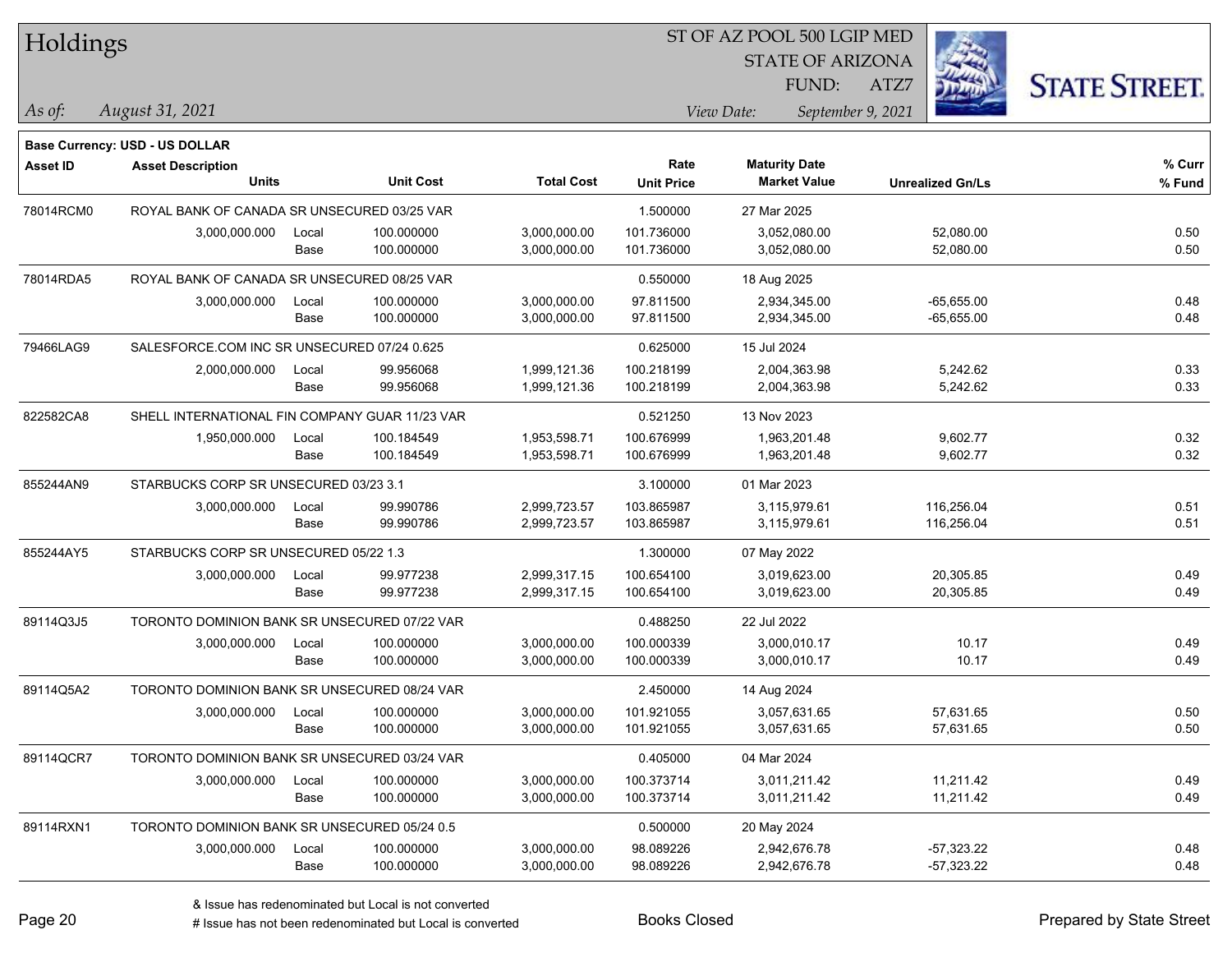| Holdings        |                                                  |               |                          |                              |                           | ST OF AZ POOL 500 LGIP MED                  |                         |                      |  |
|-----------------|--------------------------------------------------|---------------|--------------------------|------------------------------|---------------------------|---------------------------------------------|-------------------------|----------------------|--|
|                 |                                                  |               |                          |                              |                           | <b>STATE OF ARIZONA</b>                     |                         |                      |  |
|                 |                                                  |               |                          |                              |                           | FUND:                                       | ATZ7                    | <b>STATE STREET.</b> |  |
| $\vert$ As of:  | August 31, 2021                                  |               |                          |                              |                           | View Date:                                  | September 9, 2021       |                      |  |
|                 |                                                  |               |                          |                              |                           |                                             |                         |                      |  |
|                 | <b>Base Currency: USD - US DOLLAR</b>            |               |                          |                              |                           |                                             |                         |                      |  |
| <b>Asset ID</b> | <b>Asset Description</b><br>Units                |               | <b>Unit Cost</b>         | <b>Total Cost</b>            | Rate<br><b>Unit Price</b> | <b>Maturity Date</b><br><b>Market Value</b> | <b>Unrealized Gn/Ls</b> | % Curr<br>% Fund     |  |
|                 |                                                  |               |                          |                              |                           |                                             |                         |                      |  |
| 89114TG71       | TORONTO DOMINION BANK SR UNSECURED 04/26 1.3     |               |                          |                              | 1.300000                  | 30 Apr 2026                                 |                         |                      |  |
|                 | 3,000,000.000                                    | Local<br>Base | 100.000000<br>100.000000 | 3,000,000.00<br>3,000,000.00 | 100.003483<br>100.003483  | 3,000,104.49<br>3,000,104.49                | 104.49<br>104.49        | 0.49<br>0.49         |  |
|                 |                                                  |               |                          |                              |                           |                                             |                         |                      |  |
| 89114TZA3       | TORONTO DOMINION BANK SR UNSECURED 06/23 0.3     |               |                          |                              | 0.300000                  | 02 Jun 2023                                 |                         |                      |  |
|                 | 3,000,000.000                                    | Local         | 99.952667                | 2,998,580.00                 | 99.886401                 | 2,996,592.03                                | $-1,987.97$             | 0.49                 |  |
|                 |                                                  | Base          | 99.952667                | 2,998,580.00                 | 99.886401                 | 2,996,592.03                                | $-1,987.97$             | 0.49                 |  |
| 89236TFX8       | TOYOTA MOTOR CREDIT CORP SR UNSECURED 04/22 2.65 |               |                          |                              | 2.650000                  | 12 Apr 2022                                 |                         |                      |  |
|                 | 2,000,000.000                                    | Local         | 99.987182                | 1,999,743.63                 | 101.501795                | 2,030,035.90                                | 30,292.27               | 0.33                 |  |
|                 |                                                  | Base          | 99.987182                | 1,999,743.63                 | 101.501795                | 2,030,035.90                                | 30,292.27               | 0.33                 |  |
| 89236TGT6       | TOYOTA MOTOR CREDIT CORP SR UNSECURED 02/25 1.8  |               |                          |                              | 1.800000                  | 13 Feb 2025                                 |                         |                      |  |
|                 | 5,000,000.000                                    | Local         | 99.953756                | 4,997,687.82                 | 103.120131                | 5,156,006.55                                | 158,318.73              | 0.84                 |  |
|                 |                                                  | Base          | 99.953756                | 4,997,687.82                 | 103.120131                | 5,156,006.55                                | 158,318.73              | 0.84                 |  |
| 89236THS7       | TOYOTA MOTOR CREDIT CORP SR UNSECURED 06/22 VAR  |               |                          |                              | 0.350000                  | 13 Jun 2022                                 |                         |                      |  |
|                 | 3,000,000.000                                    | Local         | 100.000000               | 3,000,000.00                 | 100.128647                | 3,003,859.41                                | 3,859.41                | 0.49                 |  |
|                 |                                                  | Base          | 100.000000               | 3,000,000.00                 | 100.128647                | 3,003,859.41                                | 3,859.41                | 0.49                 |  |
| 89236TJD8       | TOYOTA MOTOR CREDIT CORP SR UNSECURED 04/23 0.4  |               |                          |                              | 0.400000                  | 06 Apr 2023                                 |                         |                      |  |
|                 | 5,000,000.000                                    | Local         | 99.935155                | 4,996,757.77                 | 100.191792                | 5,009,589.60                                | 12,831.83               | 0.81                 |  |
|                 |                                                  | Base          | 99.935155                | 4,996,757.77                 | 100.191792                | 5,009,589.60                                | 12,831.83               | 0.81                 |  |
| 89788JAA7       | TRUIST BANK SR UNSECURED 03/25 1.5               |               |                          |                              | 1.500000                  | 10 Mar 2025                                 |                         |                      |  |
|                 | 3,000,000.000                                    | Local         | 99.855949                | 2,995,678.46                 | 102.429288                | 3,072,878.64                                | 77,200.18               | 0.50                 |  |
|                 |                                                  | Base          | 99.855949                | 2,995,678.46                 | 102.429288                | 3,072,878.64                                | 77,200.18               | 0.50                 |  |
| 90327QD48       | USAA CAPITAL CORP SR UNSECURED 144A 05/23 1.5    |               |                          |                              | 1.500000                  | 01 May 2023                                 |                         |                      |  |
|                 | 1,000,000.000                                    | Local         | 99.931884                | 999,318.84                   | 101.991701                | 1,019,917.01                                | 20,598.17               | 0.17                 |  |
|                 |                                                  | Base          | 99.931884                | 999,318.84                   | 101.991701                | 1,019,917.01                                | 20,598.17               | 0.17                 |  |
| 90331HNL3       | US BANK NA CINCINNATI SR UNSECURED 01/23 2.85    |               |                          |                              | 2.850000                  | 23 Jan 2023                                 |                         |                      |  |
|                 | 2,000,000.000                                    | Local         | 100.128279               | 2,002,565.57                 | 103.452713                | 2,069,054.26                                | 66,488.69               | 0.34                 |  |
|                 |                                                  | Base          | 100.128279               | 2,002,565.57                 | 103.452713                | 2,069,054.26                                | 66,488.69               | 0.34                 |  |
| 90331HPG2       | US BANK NA CINCINNATI SR UNSECURED 12/22 VAR     |               |                          |                              | 0.523130                  | 09 Dec 2022                                 |                         |                      |  |
|                 | 5,000,000.000                                    | Local         | 100.000000               | 5,000,000.00                 | 100.447650                | 5,022,382.50                                | 22,382.50               | 0.82                 |  |
|                 |                                                  | Base          | 100.000000               | 5,000,000.00                 | 100.447650                | 5,022,382.50                                | 22,382.50               | 0.82                 |  |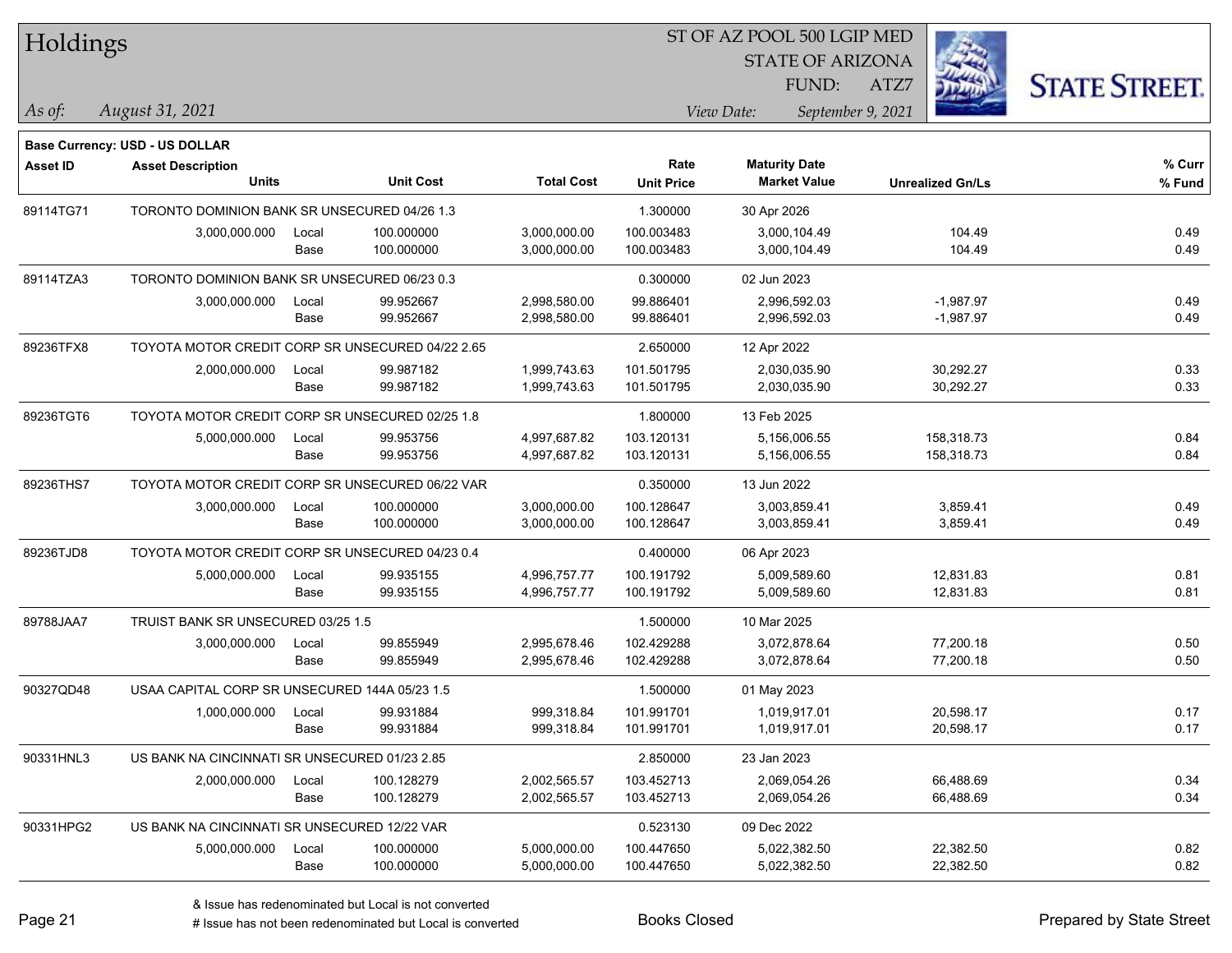|  | <b>Holdings</b> |
|--|-----------------|
|--|-----------------|

STATE OF ARIZONA

ATZ7



*August 31, 2021 As of: View Date: September 9, 2021*

**Base Currency: USD - US DOLLAR**

FUND:

| Asset ID       | <b>Asset Description</b>                        |       |                  | Rate              | <b>Maturity Date</b> |                     | % Curr                  |        |  |
|----------------|-------------------------------------------------|-------|------------------|-------------------|----------------------|---------------------|-------------------------|--------|--|
|                | <b>Units</b>                                    |       | <b>Unit Cost</b> | <b>Total Cost</b> | <b>Unit Price</b>    | <b>Market Value</b> | <b>Unrealized Gn/Ls</b> | % Fund |  |
| 91159HHX1      | US BANCORP SR UNSECURED 07/24 2.4               |       |                  |                   | 2.400000             | 30 Jul 2024         |                         |        |  |
|                | 5,000,000.000                                   | Local | 99.943012        | 4,997,150.60      | 105.289976           | 5,264,498.80        | 267,348.20              | 0.86   |  |
|                |                                                 | Base  | 99.943012        | 4,997,150.60      | 105.289976           | 5,264,498.80        | 267,348.20              | 0.86   |  |
| 91159HHZ6      | US BANCORP SR UNSECURED 05/25 1.45              |       |                  | 1.450000          | 12 May 2025          |                     |                         |        |  |
|                | 3,000,000.000                                   | Local | 99.915543        | 2,997,466.28      | 102.325536           | 3,069,766.08        | 72,299.80               | 0.50   |  |
|                |                                                 | Base  | 99.915543        | 2,997,466.28      | 102.325536           | 3,069,766.08        | 72,299.80               | 0.50   |  |
| 91282CBQ3      | US TREASURY N/B 02/26 0.5                       |       |                  |                   | 0.500000             | 28 Feb 2026         |                         |        |  |
|                | 2,000,000.000                                   | Local | 99.526241        | 1,990,524.82      | 99.101562            | 1,982,031.24        | $-8,493.58$             | 0.32   |  |
|                |                                                 | Base  | 99.526241        | 1,990,524.82      | 99.101562            | 1,982,031.24        | $-8,493.58$             | 0.32   |  |
| 91324PDR0      | UNITEDHEALTH GROUP INC SR UNSECURED 08/24 2.375 |       |                  |                   | 2.375000             | 15 Aug 2024         |                         |        |  |
|                | 3,000,000.000                                   | Local | 99.985403        | 2,999,562.09      | 105.358555           | 3,160,756.65        | 161,194.56              | 0.51   |  |
|                |                                                 | Base  | 99.985403        | 2,999,562.09      | 105.358555           | 3,160,756.65        | 161,194.56              | 0.51   |  |
| 92290BAA9      | VERIZON OWNER TRUST VZOT 2020 B A               |       |                  |                   | 0.470000             | 20 Feb 2025         |                         |        |  |
|                | 3,250,000.000                                   | Local | 99.983891        | 3,249,476.46      | 100.341770           | 3,261,107.53        | 11,631.07               | 0.53   |  |
| Original Face: | 3,250,000.000                                   | Base  | 99.983891        | 3,249,476.46      | 100.341770           | 3,261,107.53        | 11,631.07               | 0.53   |  |
| 92343VGE8      | VERIZON COMMUNICATIONS SR UNSECURED 03/26 VAR   |       |                  | 0.840000          | 20 Mar 2026          |                     |                         |        |  |
|                | 3,000,000.000                                   | Local | 100.000000       | 3,000,000.00      | 101.701000           | 3,051,030.00        | 51,030.00               | 0.50   |  |
|                |                                                 | Base  | 100.000000       | 3,000,000.00      | 101.701000           | 3,051,030.00        | 51,030.00               | 0.50   |  |
| 92343VGF5      | VERIZON COMMUNICATIONS SR UNSECURED 03/24 0.75  |       |                  |                   | 0.750000             | 22 Mar 2024         |                         |        |  |
|                | 2,000,000.000                                   | Local | 99.994893        | 1,999,897.85      | 100.379719           | 2,007,594.38        | 7,696.53                | 0.33   |  |
|                |                                                 | Base  | 99.994893        | 1,999,897.85      | 100.379719           | 2,007,594.38        | 7,696.53                | 0.33   |  |
| 92343VGG3      | VERIZON COMMUNICATIONS SR UNSECURED 03/26 1.45  |       |                  |                   | 1.450000             | 20 Mar 2026         |                         |        |  |
|                | 2,000,000.000                                   | Local | 99.820879        | 1,996,417.58      | 101.338970           | 2,026,779.40        | 30,361.82               | 0.33   |  |
|                |                                                 | Base  | 99.820879        | 1,996,417.58      | 101.338970           | 2,026,779.40        | 30,361.82               | 0.33   |  |
| 92347YAA2      | VERIZON OWNER TRUST VZOT 2019 A A1A             |       |                  |                   | 2.930000             | 20 Sep 2023         |                         |        |  |
|                | 1,037,193.440                                   | Local | 99.990931        | 1,037,099.38      | 101.012250           | 1,047,692.43        | 10,593.05               | 0.17   |  |
| Original Face: | 2,000,000.000                                   | Base  | 99.990931        | 1,037,099.38      | 101.012250           | 1,047,692.43        | 10,593.05               | 0.17   |  |
| 92348TAA2      | VERIZON OWNER TRUST VZOT 2020 A A1A             |       |                  |                   | 1.850000             | 22 Jul 2024         |                         |        |  |
|                | 2,000,000.000                                   | Local | 99.992449        | 1,999,848.97      | 101.498160           | 2,029,963.20        | 30,114.23               | 0.33   |  |
| Original Face: | 2,000,000.000                                   | Base  | 99.992449        | 1,999,848.97      | 101.498160           | 2,029,963.20        | 30,114.23               | 0.33   |  |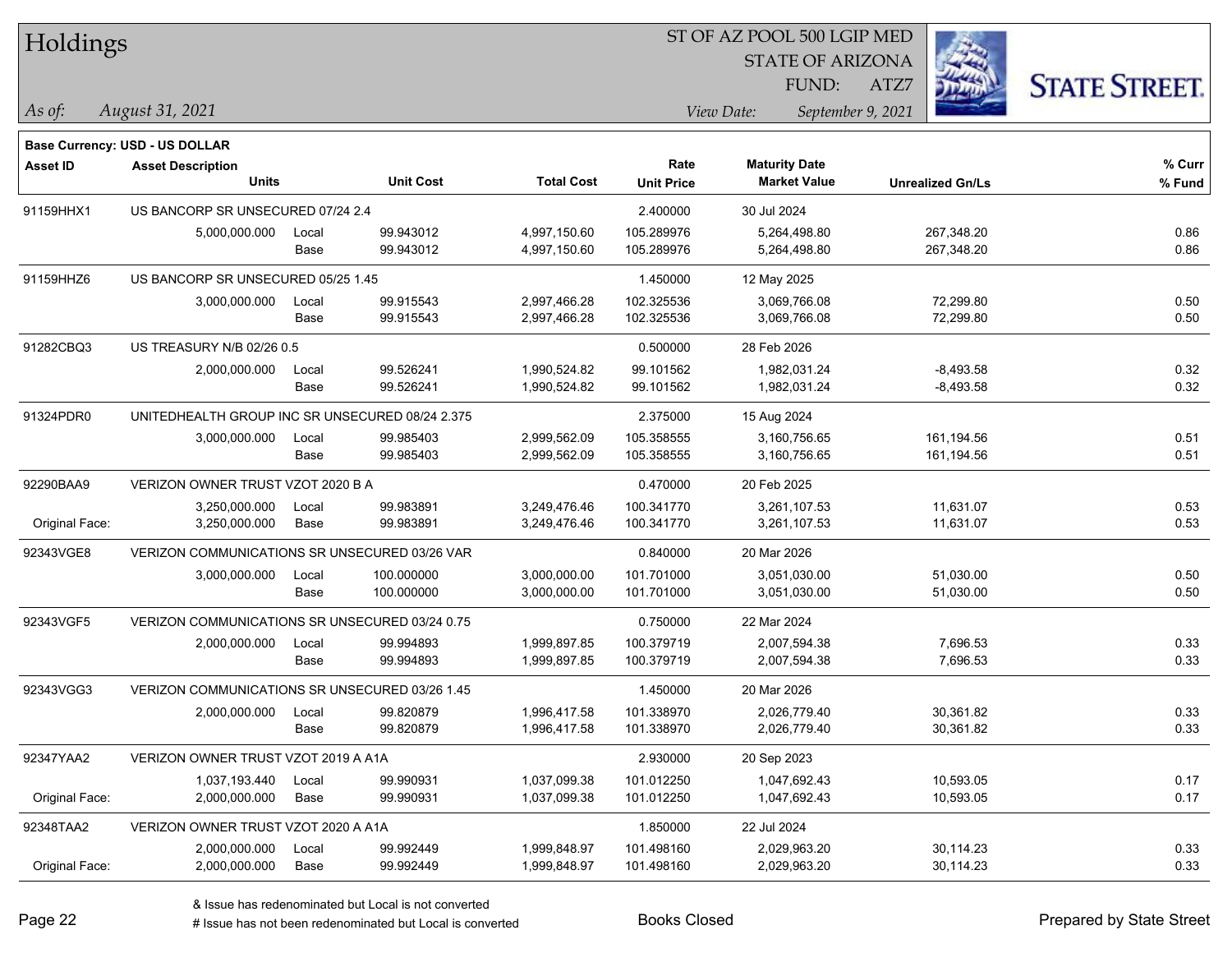| Holdings                  |                                                        |               |                        |                              |                           | ST OF AZ POOL 500 LGIP MED                  |                          |                      |
|---------------------------|--------------------------------------------------------|---------------|------------------------|------------------------------|---------------------------|---------------------------------------------|--------------------------|----------------------|
|                           |                                                        |               |                        |                              |                           | <b>STATE OF ARIZONA</b>                     |                          |                      |
|                           |                                                        |               |                        |                              |                           | FUND:                                       | ATZ7                     | <b>STATE STREET.</b> |
| As of:                    | August 31, 2021                                        |               |                        |                              |                           | View Date:                                  | September 9, 2021        |                      |
|                           | Base Currency: USD - US DOLLAR                         |               |                        |                              |                           |                                             |                          |                      |
| <b>Asset ID</b>           | <b>Asset Description</b><br><b>Units</b>               |               | <b>Unit Cost</b>       | <b>Total Cost</b>            | Rate<br><b>Unit Price</b> | <b>Maturity Date</b><br><b>Market Value</b> | <b>Unrealized Gn/Ls</b>  | % Curr<br>% Fund     |
| 92348XAA3                 | VERIZON OWNER TRUST VZOT 2018 A A1A                    |               |                        |                              | 3.230000                  | 20 Apr 2023                                 |                          |                      |
| Original Face:            | 181,039.940<br>1,000,000.000                           | Local<br>Base | 99.999437<br>99.999437 | 181,038.92<br>181,038.92     | 100.560010<br>100.560010  | 182,053.78<br>182,053.78                    | 1,014.86<br>1,014.86     | 0.03<br>0.03         |
| 928668BJ0                 | VOLKSWAGEN GROUP AMERICA COMPANY GUAR 144A 11/23 0.875 |               |                        |                              | 0.875000                  | 22 Nov 2023                                 |                          |                      |
|                           | 3,000,000.000                                          | Local<br>Base | 99.888564<br>99.888564 | 2,996,656.91<br>2,996,656.91 | 100.557319<br>100.557319  | 3,016,719.57<br>3,016,719.57                | 20,062.66<br>20,062.66   | 0.49<br>0.49         |
| 931142EL3                 | WALMART INC SR UNSECURED 07/24 2.85                    |               |                        |                              | 2.850000                  | 08 Jul 2024                                 |                          |                      |
|                           | 2,000,000.000                                          | Local<br>Base | 99.933262<br>99.933262 | 1,998,665.24<br>1,998,665.24 | 106.475280<br>106.475280  | 2,129,505.60<br>2,129,505.60                | 130,840.36<br>130,840.36 | 0.35<br>0.35         |
| 961214DQ3                 | WESTPAC BANKING CORP SR UNSECURED 06/22 2.5            |               |                        |                              | 2.500000                  | 28 Jun 2022                                 |                          |                      |
|                           | 2,000,000.000                                          | Local<br>Base | 99.973220<br>99.973220 | 1,999,464.40<br>1,999,464.40 | 101.941863<br>101.941863  | 2,038,837.26<br>2,038,837.26                | 39,372.86<br>39,372.86   | 0.33<br>0.33         |
| <b>US DOLLAR Total</b>    |                                                        |               |                        |                              |                           |                                             |                          |                      |
|                           | 415,812,330.900                                        | Local         |                        | 416,233,492.34               |                           | 420,301,460.15                              | 4,067,967.81             | 68.32                |
| Original Face:            | 184,511,032.000                                        | Base          |                        | 416,233,492.34               |                           | 420,301,460.15                              | 4,067,967.81             | 68.32                |
| <b>FIXED INCOME Total</b> |                                                        |               |                        |                              |                           |                                             |                          |                      |
|                           | 415,812,330.900                                        | Base          |                        | 416,233,492.34               |                           | 420,301,460.15                              | 4,067,967.81             | 68.32                |
| Original Face:            | 184,511,032.000                                        |               |                        |                              |                           |                                             |                          |                      |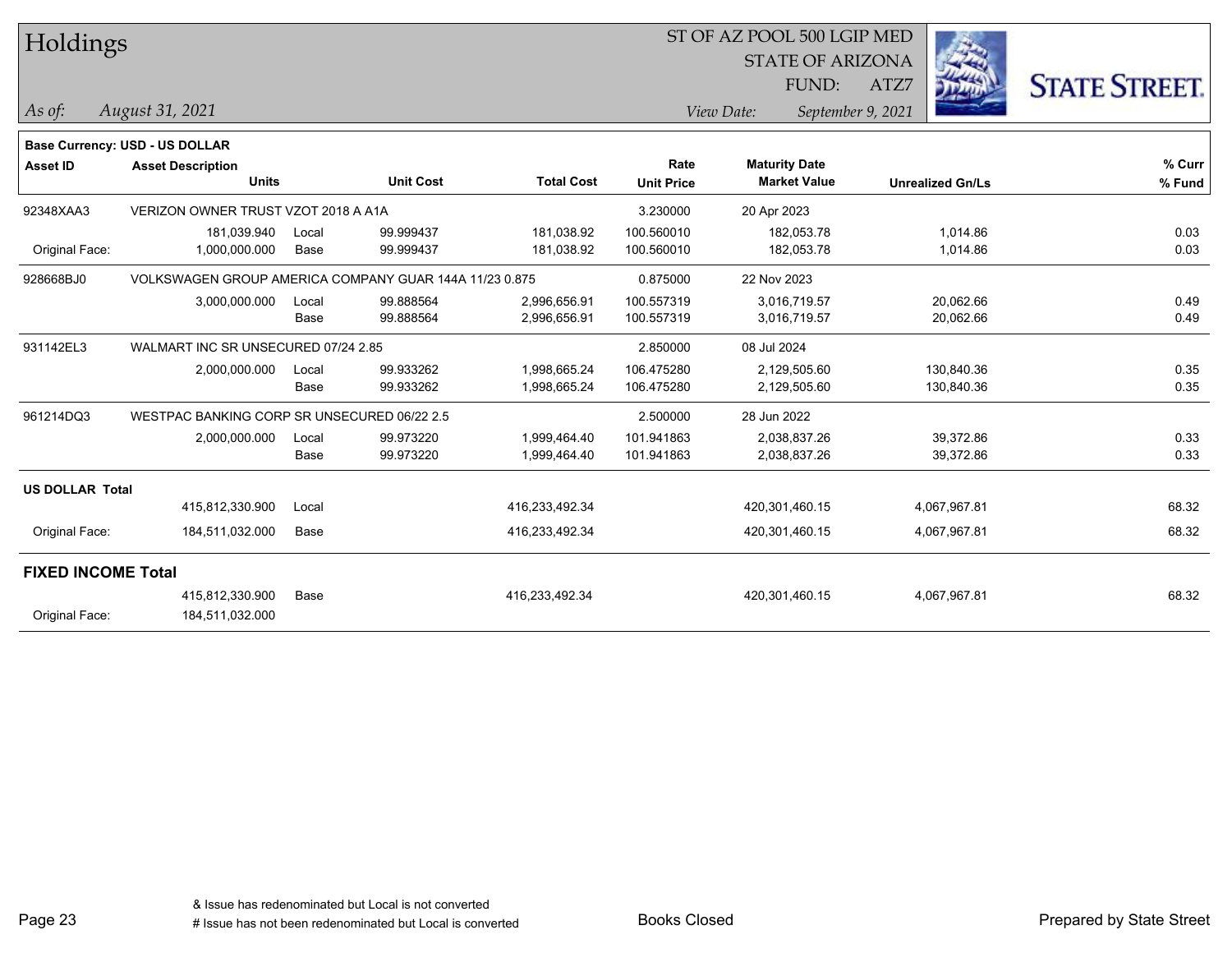| Holdings          |                                          |      |                  |                   |                           |                                             |                                    |                         |                      |
|-------------------|------------------------------------------|------|------------------|-------------------|---------------------------|---------------------------------------------|------------------------------------|-------------------------|----------------------|
| $\vert$ As of:    | August 31, 2021                          |      |                  |                   |                           | View Date:                                  | ATZ7<br>FUND:<br>September 9, 2021 |                         | <b>STATE STREET.</b> |
|                   | <b>Base Currency: USD - US DOLLAR</b>    |      |                  |                   |                           |                                             |                                    |                         |                      |
| Asset ID          | <b>Asset Description</b><br><b>Units</b> |      | <b>Unit Cost</b> | <b>Total Cost</b> | Rate<br><b>Unit Price</b> | <b>Maturity Date</b><br><b>Market Value</b> |                                    | <b>Unrealized Gn/Ls</b> | % Curr<br>% Fund     |
| <b>FUND Total</b> |                                          |      |                  |                   |                           |                                             |                                    |                         |                      |
|                   | 610,807,092.810                          | Base |                  | 611, 102, 133.38  |                           | 615,178,307.18                              |                                    | 4,076,173.80            | 100.00               |
| Original Face:    | 184,511,032.000                          |      |                  |                   |                           |                                             |                                    |                         |                      |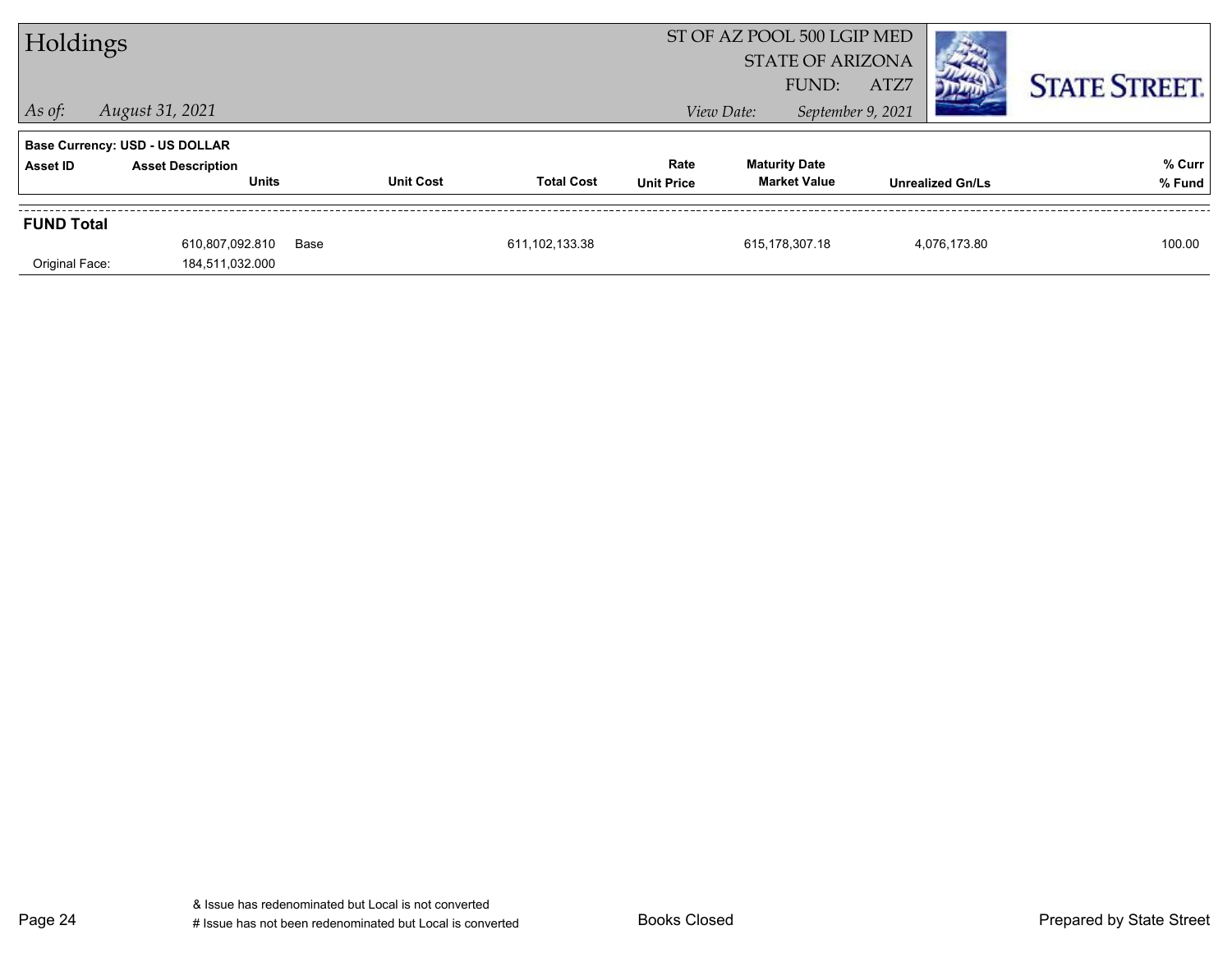# Holdings

### Currency Summary

*As of: August 31, 2021*

## ST OF AZ POOL 500 LGIP MED

 STATE OF ARIZONAFUND:

ATZ7



*View Date:September 9, 2021*

#### **Base Currency:USD - US DOLLAR**

|                        |                 |       |                   |                     | % Currency |                         |                          |                           |
|------------------------|-----------------|-------|-------------------|---------------------|------------|-------------------------|--------------------------|---------------------------|
|                        | <b>Units</b>    |       | <b>Total Cost</b> | <b>Market Value</b> | % Fund     | <b>Unreal Sec Gn/Ls</b> | <b>Unreal Curr Gn/Ls</b> | <b>Total Unreal Gn/Ls</b> |
| <b>US DOLLAR</b>       |                 |       |                   |                     |            |                         | Exchange Rate:           | 1.000000                  |
| <b>CASH</b>            |                 |       |                   |                     |            |                         |                          |                           |
|                        | 5,704,761.910   | Local | 5,704,761.91      | 5,704,761.91        | 0.93       | 0.00                    |                          | 0.00                      |
|                        |                 | Base  | 5,704,761.91      | 5,704,761.91        | 0.93       | 0.00                    | 0.00                     | 0.00                      |
| <b>CASH EQUIVALENT</b> |                 |       |                   |                     |            |                         |                          |                           |
|                        | 189,290,000.000 | Local | 189, 163, 879. 13 | 189,172,085.12      | 30.75      | 8,205.99                |                          | 8,205.99                  |
|                        |                 | Base  | 189, 163, 879. 13 | 189, 172, 085. 12   | 30.75      | 8,205.99                | 0.00                     | 8,205.99                  |
| <b>FIXED INCOME</b>    |                 |       |                   |                     |            |                         |                          |                           |
|                        | 415,812,330.900 | Local | 416,233,492.34    | 420,301,460.15      | 68.32      | 4,067,967.81            |                          | 4,067,967.81              |
| Original Face:         | 184,511,032.000 | Base  | 416,233,492.34    | 420,301,460.15      | 68.32      | 4,067,967.81            | 0.00                     | 4,067,967.81              |
| <b>US DOLLAR Total</b> |                 |       |                   |                     |            |                         |                          |                           |
|                        | 610,807,092.810 | Local | 611, 102, 133.38  | 615, 178, 307. 18   | 100.00     | 4,076,173.80            |                          | 4,076,173.80              |
| Original Face:         | 184,511,032.000 | Base  | 611,102,133.38    | 615, 178, 307. 18   | 100.00     | 4,076,173.80            | 0.00                     | 4,076,173.80              |
| <b>FUND Total</b>      |                 |       |                   |                     |            |                         |                          |                           |
|                        | 610,807,092.810 | Base  | 611, 102, 133.38  | 615,178,307.18      | 100.00     | 4,076,173.80            | 0.00                     | 4,076,173.80              |
| Original Face:         | 184,511,032.000 |       |                   |                     |            |                         |                          |                           |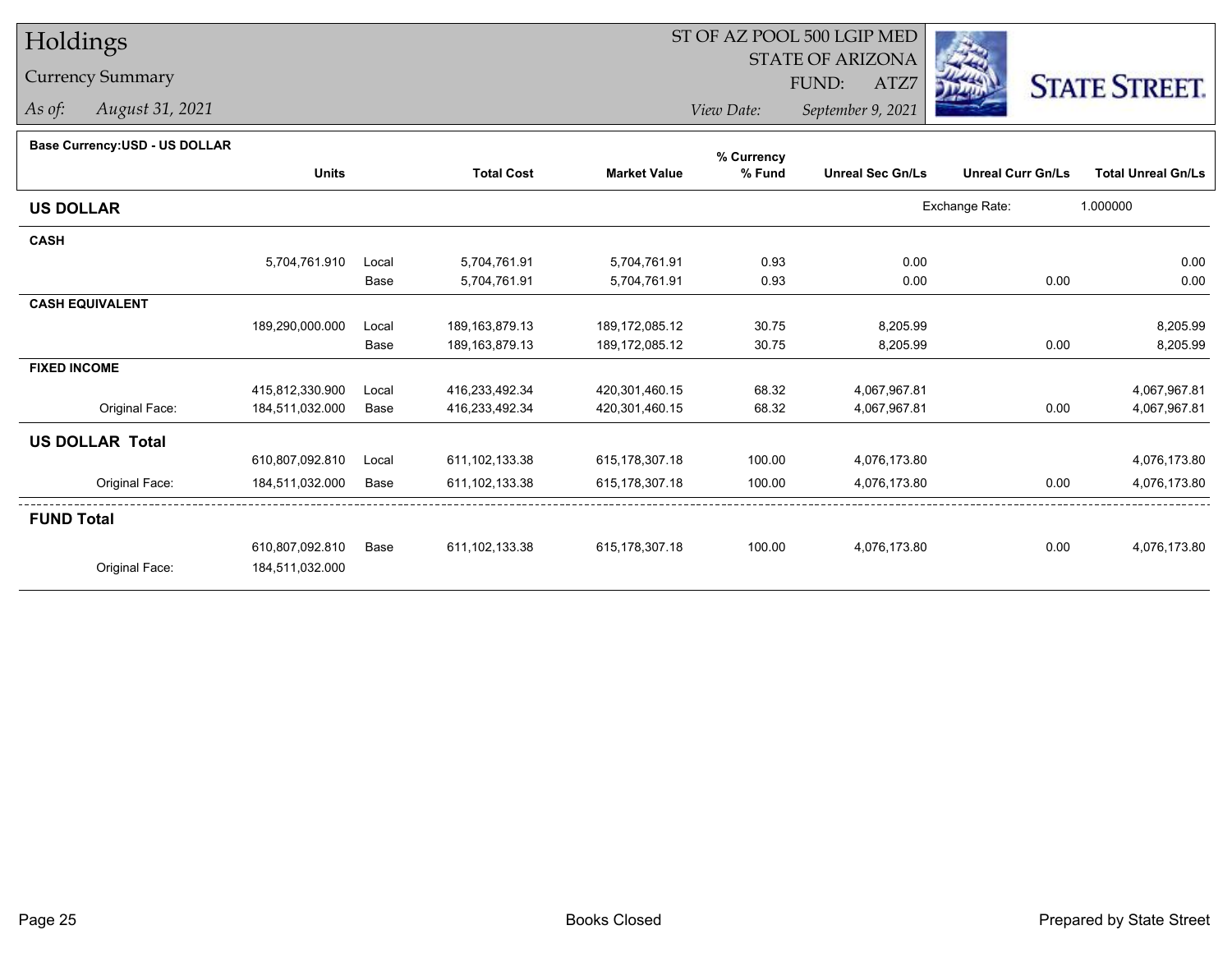| Holdings                              |                   |                     |        |                         |                                                     |                                 |
|---------------------------------------|-------------------|---------------------|--------|-------------------------|-----------------------------------------------------|---------------------------------|
| <b>Asset Summary</b>                  |                   |                     |        |                         |                                                     | <b>STATE STREET.</b>            |
| August 31, 2021                       |                   |                     |        | September 9, 2021       |                                                     |                                 |
| <b>Base Currency: USD - US DOLLAR</b> |                   |                     |        |                         |                                                     |                                 |
| <b>Units</b>                          | <b>Total Cost</b> | <b>Market Value</b> | % Fund | <b>Unreal Sec Gn/Ls</b> | <b>Unreal Curr Gn/Ls</b>                            | <b>Total Unreal Gn/Ls</b>       |
|                                       |                   |                     |        |                         |                                                     |                                 |
| <b>US DOLLAR</b>                      |                   |                     |        |                         |                                                     |                                 |
|                                       | 5,704,761.91      | 5,704,761.91        |        |                         |                                                     | 0.00                            |
| <b>CASH Total</b><br>5,704,761.910    | 5,704,761.91      | 5,704,761.91        | 0.93   | 0.00                    | 0.00                                                | 0.00                            |
|                                       | 5,704,761.910     |                     |        | View Date:<br>0.93      | ST OF AZ POOL 500 LGIP MED<br>FUND:<br>ATZ7<br>0.00 | <b>STATE OF ARIZONA</b><br>0.00 |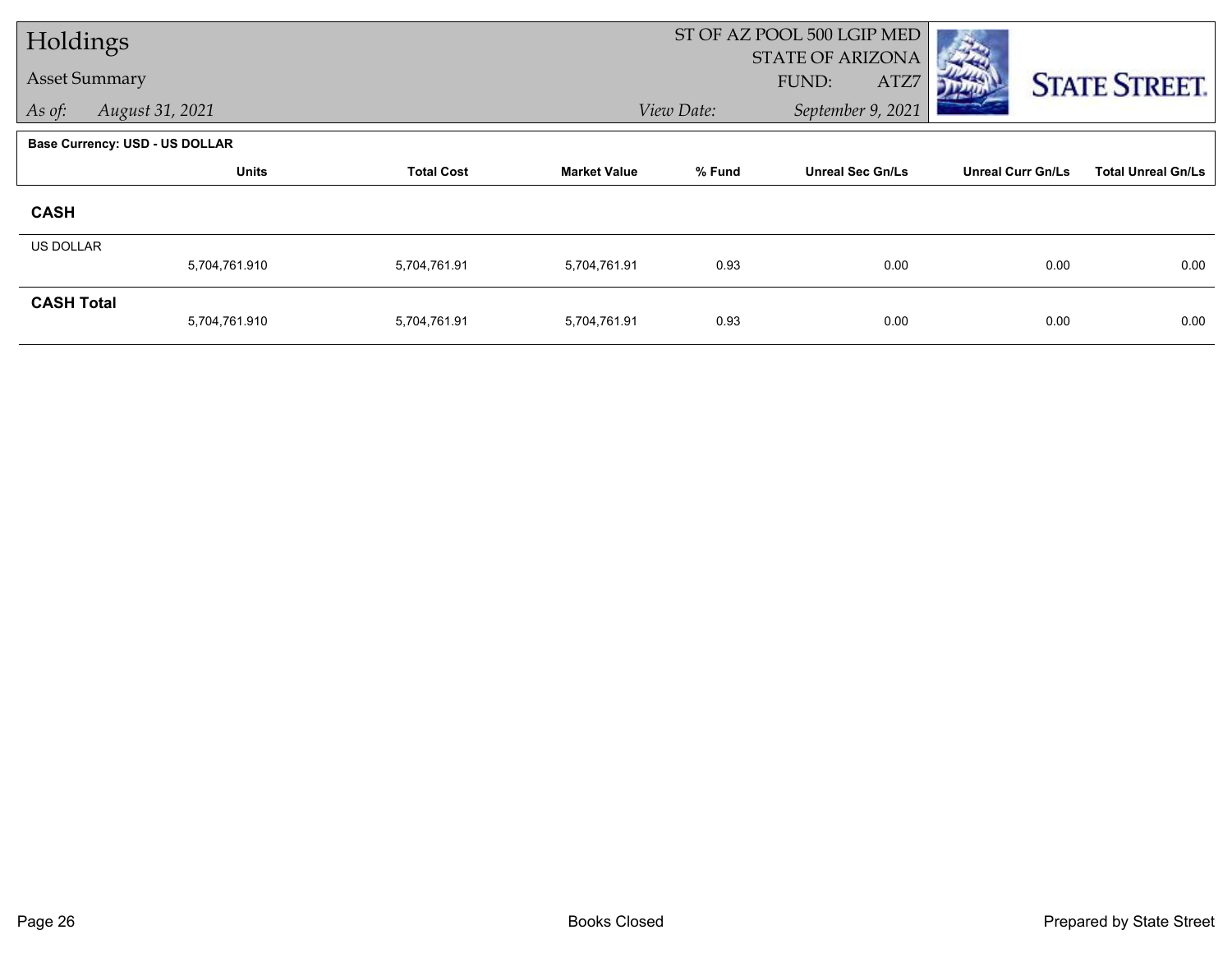| Holdings         |                                       |                   |                     | ST OF AZ POOL 500 LGIP MED      |                         |                          |                           |
|------------------|---------------------------------------|-------------------|---------------------|---------------------------------|-------------------------|--------------------------|---------------------------|
|                  |                                       |                   |                     |                                 | <b>STATE OF ARIZONA</b> |                          |                           |
|                  | <b>Asset Summary</b>                  |                   |                     |                                 | FUND:<br>ATZ7           |                          | <b>STATE STREET.</b>      |
| As of:           | August 31, 2021                       |                   |                     | View Date:<br>September 9, 2021 |                         |                          |                           |
|                  | <b>Base Currency: USD - US DOLLAR</b> |                   |                     |                                 |                         |                          |                           |
|                  | <b>Units</b>                          | <b>Total Cost</b> | <b>Market Value</b> | % Fund                          | <b>Unreal Sec Gn/Ls</b> | <b>Unreal Curr Gn/Ls</b> | <b>Total Unreal Gn/Ls</b> |
|                  | <b>CASH EQUIVALENT</b>                |                   |                     |                                 |                         |                          |                           |
| <b>US DOLLAR</b> |                                       |                   |                     |                                 |                         |                          |                           |
|                  | 189,290,000.000                       | 189, 163, 879. 13 | 189, 172, 085. 12   | 30.75                           | 8,205.99                | 0.00                     | 8,205.99                  |
|                  | <b>CASH EQUIVALENT Total</b>          |                   |                     |                                 |                         |                          |                           |
|                  | 189,290,000.000                       | 189, 163, 879. 13 | 189, 172, 085. 12   | 30.75                           | 8,205.99                | 0.00                     | 8,205.99                  |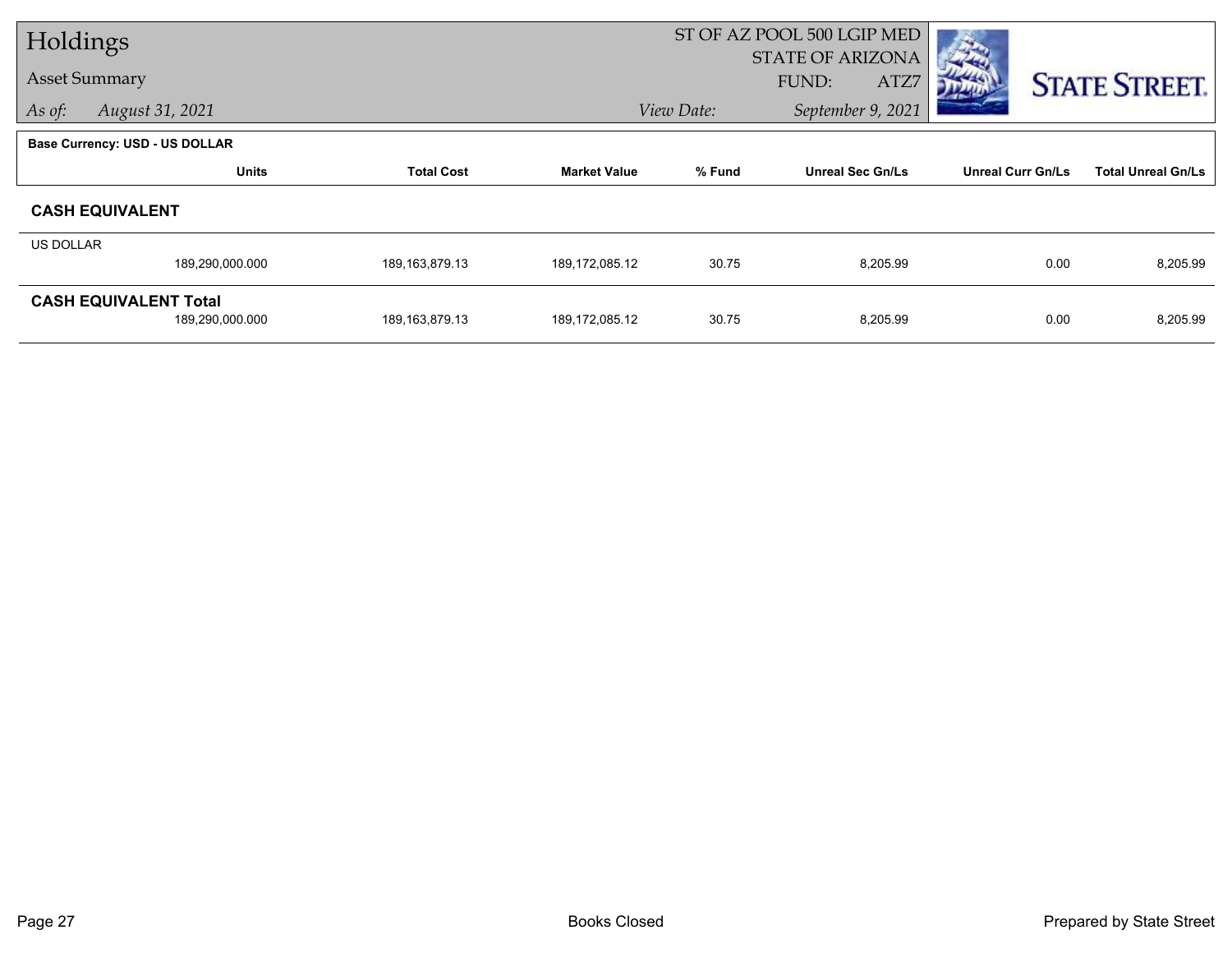| Holdings         |                                       |                   | ST OF AZ POOL 500 LGIP MED |                                 |                         |                          |                           |
|------------------|---------------------------------------|-------------------|----------------------------|---------------------------------|-------------------------|--------------------------|---------------------------|
|                  |                                       |                   |                            |                                 | <b>STATE OF ARIZONA</b> |                          |                           |
|                  | <b>Asset Summary</b>                  |                   |                            |                                 | FUND:<br>ATZ7           |                          | <b>STATE STREET.</b>      |
| As of:           | August 31, 2021                       |                   |                            | View Date:<br>September 9, 2021 |                         |                          |                           |
|                  | <b>Base Currency: USD - US DOLLAR</b> |                   |                            |                                 |                         |                          |                           |
|                  | <b>Units</b>                          | <b>Total Cost</b> | <b>Market Value</b>        | % Fund                          | <b>Unreal Sec Gn/Ls</b> | <b>Unreal Curr Gn/Ls</b> | <b>Total Unreal Gn/Ls</b> |
|                  | <b>FIXED INCOME</b>                   |                   |                            |                                 |                         |                          |                           |
| <b>US DOLLAR</b> |                                       |                   |                            |                                 |                         |                          |                           |
|                  | 415,812,330.900                       | 416,233,492.34    | 420,301,460.15             | 68.32                           | 4,067,967.81            | 0.00                     | 4,067,967.81              |
|                  | <b>FIXED INCOME Total</b>             |                   |                            |                                 |                         |                          |                           |
|                  | 415,812,330.900                       | 416,233,492.34    | 420,301,460.15             | 68.32                           | 4,067,967.81            | 0.00                     | 4,067,967.81              |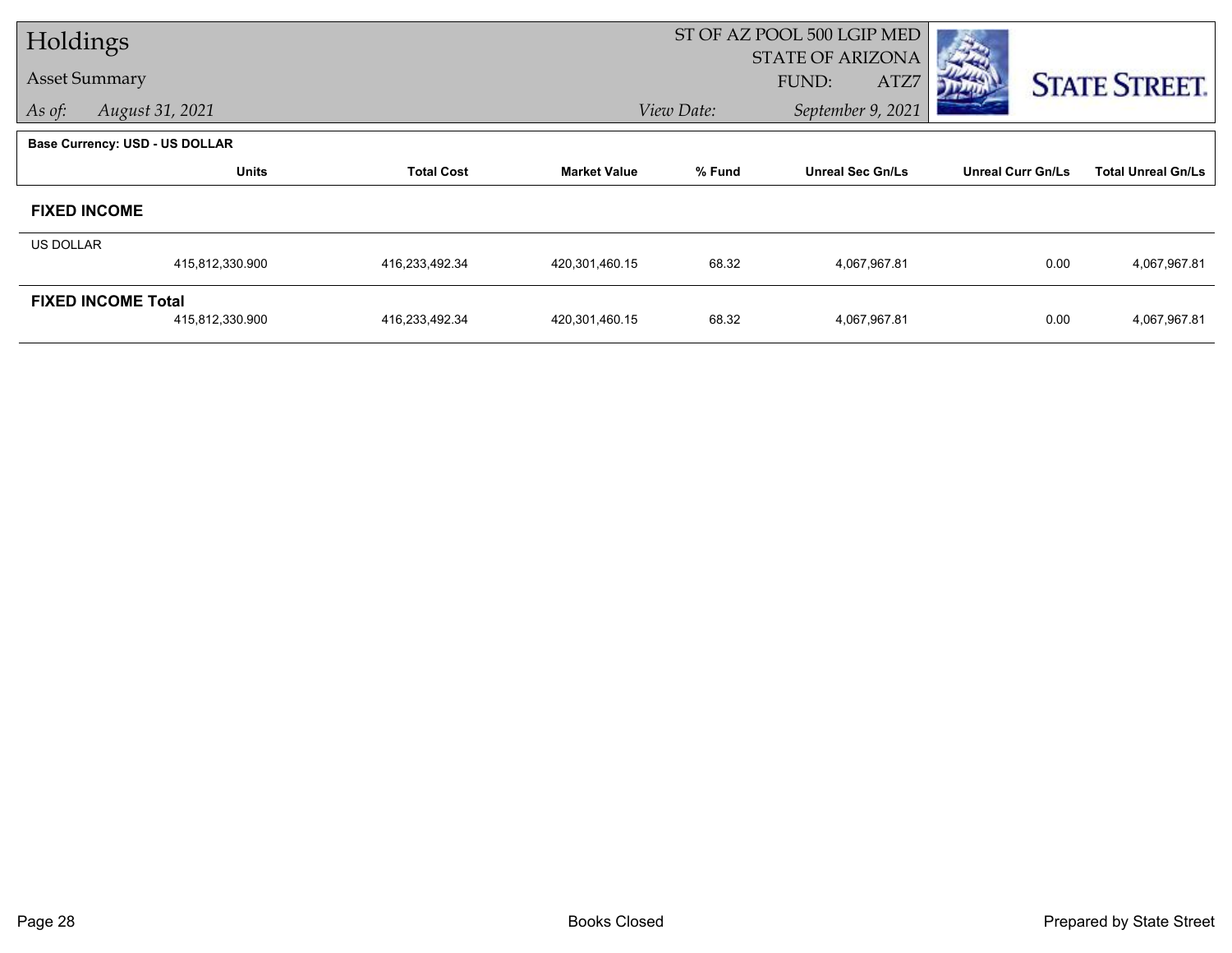| Holdings                              |                            |                | ST OF AZ POOL 500 LGIP MED       |        |                         |                      |                           |
|---------------------------------------|----------------------------|----------------|----------------------------------|--------|-------------------------|----------------------|---------------------------|
| <b>Asset Summary</b>                  |                            |                | <b>STATE OF ARIZONA</b><br>FUND: |        |                         |                      |                           |
|                                       |                            |                | View Date:                       |        |                         | <b>STATE STREET.</b> |                           |
| As of:                                | August 31, 2021            |                |                                  |        | September 9, 2021       |                      |                           |
| <b>Base Currency: USD - US DOLLAR</b> |                            |                |                                  |        |                         |                      |                           |
|                                       | Units<br><b>Total Cost</b> |                | <b>Market Value</b>              | % Fund | <b>Unreal Sec Gn/Ls</b> | Unreal Curr Gn/Ls    | <b>Total Unreal Gn/Ls</b> |
| <b>FUND Total</b>                     |                            |                |                                  |        |                         |                      |                           |
|                                       | 610,807,092.810            | 611,102,133.38 | 615,178,307.18                   | 100.00 | 4.076.173.80            | 0.00                 | 4,076,173.80              |